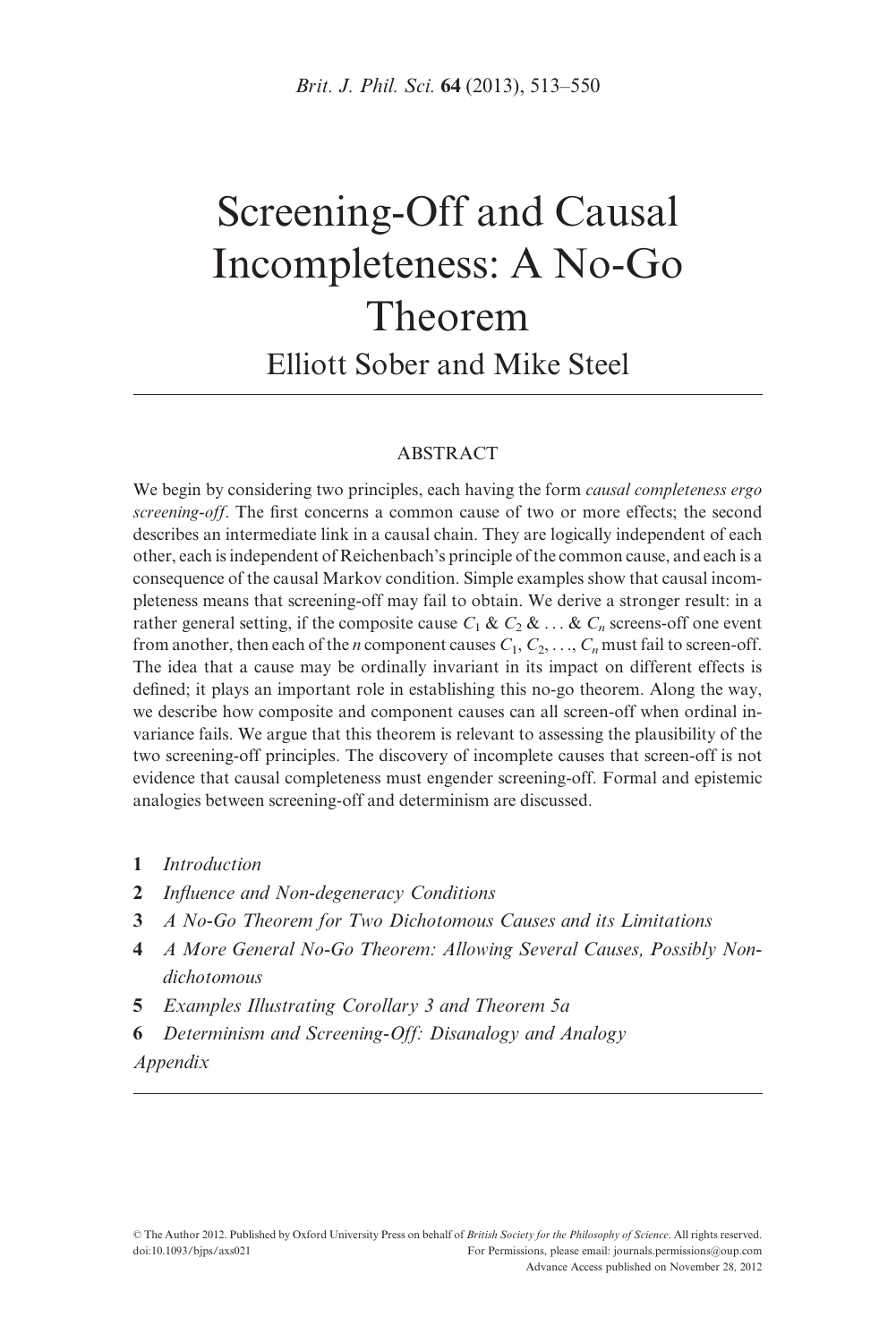# 1 Introduction

Screening-off gets discussed in two causal contexts. First, in a causal chain from  $C$  to  $I$  to  $E$ , there is the idea that the intermediate link  $I$  screens-off  $C$ from E. For example, when Joe dials Sally's telephone number, this causes Sally's phone to ring, and her phone's ringing causes her to pick up. In the old days, the ringing of Sally's phone screened-off Joe's dialling from her answering; given that her phone is ringing, the probability of her picking up is the same, whether or not Joe dialled her number. But times have changed. With caller-ID there now are two ways that Joe's dialling Sally can affect whether she picks up her phone; his dialling causes her phone to ring *and* his dialling causes her caller-ID window to say 'Joe Schmoe is calling'. Now the phone's ringing does not screen-off Joe's dialling from Sally's picking up.

The second context in which screening-off gets discussed involves a common cause that is said to screen-off its joint effects from each other. For example, in Mendelian genetics, when two parents have two offspring, the genotype of the parental pair screens-off one offspring's genotype from the other's. Given that the parental pair is  $AA$  and  $Aa$  at a locus, the probability that one offspring is  $AA$  is  $1/2$  regardless of what the other offspring's genotype happens to be. This simple relation has not been supplanted by modern technology (at least, not yet).

When caller-ID came on line, 'the ringing of Sally's phone' ceased to provide a 'complete description' of the causally relevant events that occurred at that time. With this failure of completeness, the ringing no longer screened-off. A similar point pertains to Mendelian genetics. Although the genotype of the parental pair screens-off one offspring's genotype from the other's, the genotype of just one parent does not. Given that mom is AA, the probability that one offspring is AA takes different values depending on what the genotype is of the other offspring. Here again, an incomplete cause fails to screen-off.

Phone calls and Mendelian reproduction are, of course, just examples; there are general principles concerning screening-off by intermediate links and by common causes. Since we wish to discuss how these principles are related to each other, we will formulate them with reference to a single set of variables. But first we need to explain our notation and define two concepts. As shown in [Figure 1,](#page-2-0) the variables  $E_1$  and  $E_2$  at  $t_3$  represent two effects of the proximate cause  $C_p$  at  $t_2$ , which in turn is caused by the distal cause  $C_d$  at  $t_1$ . Each variable can take various discrete values (we'll say that a variable is dichotomous when it has two values and nondichotomous when it has three or more); when it takes a value, the result is what we will call 'an event'. For example, ' $C_d = 1$ ' represents the event of the variable  $C_d$  being in state one. To philosophers wedded to the idea that causation is a relation between events, it may sound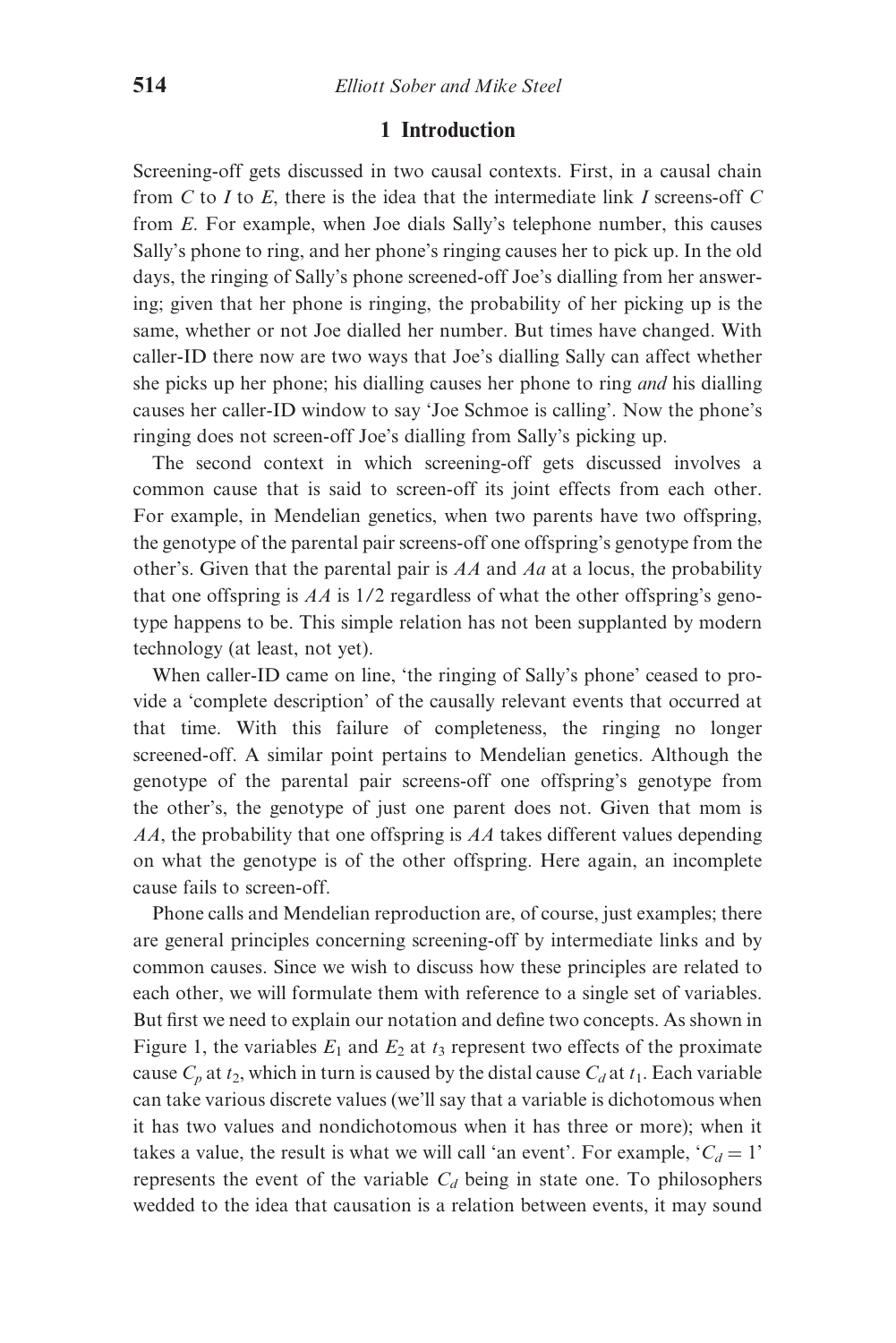<span id="page-2-0"></span>

Figure 1. Two questions about screening-off: Does the proximate cause  $C_p$ screen-off the distal cause  $C_d$  from  $E_1$  and from  $E_2$ ? Does  $C_p$  screen-off  $E_1$  from  $E_2$ ?

odd to say that causation is a relation between variables, but there is really no oddity here. Whether Joe dials Sally's number influences whether Sally's phone rings, and whether it rings influences whether she picks up. This is variable talk. But it also is true that Joe's dialling causes the phone to ring, and the phone's ringing causes Sally to pick up. This is event talk. We stipulate that the occurrence of an event is equivalent to a certain proposition's being true.

As our examples suggest,  $X$  screens-off  $Y$  from  $Z$  means that

$$
Pr(Y = i | X = k) = Pr(Y = i | X = k \& Z = j)
$$
, for all i, j, k.<sup>1</sup>

This definition of screening-off applies precisely when all the conditional probabilities are well-defined (meaning that the conditioning propositions all have non-zero probabilities).

With this definition in hand, we can now state what we call the common cause principle (CC):

If C is the only common cause of two effects  $E_1$  and  $E_2$ , and neither  $E_i$ causes the other, then C screens-off  $E_1$  from  $E_2$ .

What if  $E_1$  and  $E_2$  have more than one common cause? Does this mean that CC does not apply? Not at all—the several common causes can be melded together into a single composite cause. This is what we did when we

<sup>&</sup>lt;sup>1</sup> This implies that  $Pr(Y = i \& Z = j | X = k) = Pr(Y = i | X = k) Pr(Z = j | X = k)$  for all *i*, *j*, *k*; the converse holds also, provided  $Pr(X = k \& Z = j) > 0$ .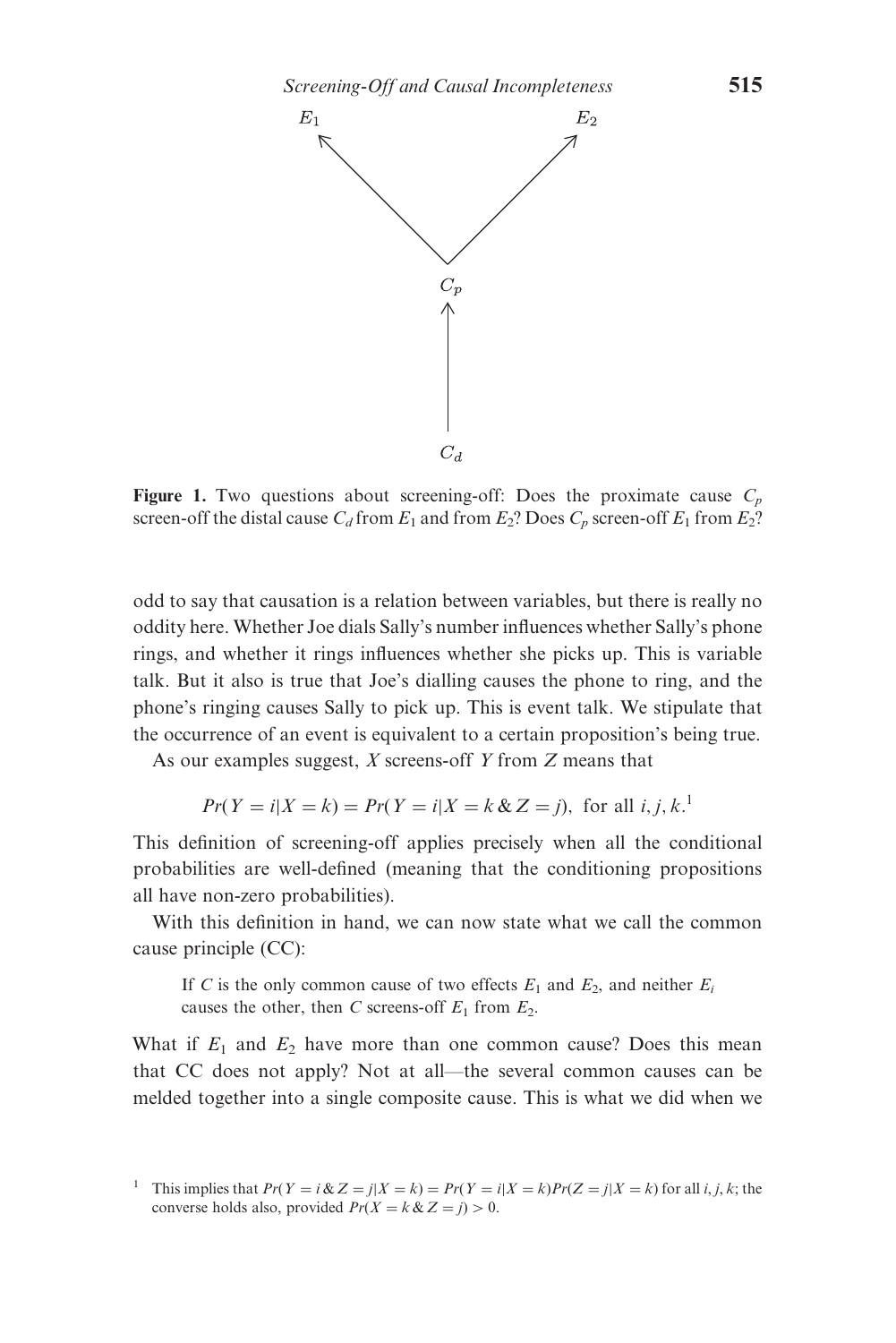discussed the parental pair as a single common cause of the two offspring genotypes.

Notice that CC differs from [Reichenbach's \(\[1956\]\)](#page-37-0) widely discussed principle of the common cause (RPCC), one version of which reads as follows:

If  $E_1$  and  $E_2$  are correlated,<sup>2</sup> and neither causes the other, they have a screening-off common cause.<sup>3</sup>

CC clearly does not entail RPCC, since RPCC would be false if there were correlated event pairs that are causally unconnected in the sense that neither causes the other and they have no common causes [\(Sober \[2001\]; Sober \[2008\],](#page-37-0) pp. 230–4) but the existence of such event pairs would not falsify CC. RPCC does not entail CC; the fact that two correlated events have a screening-off common cause does not imply that a complete set of common causes will screen-off.

We turn now to intermediate links. We will say that  $C_p$  is an intermediate link between  $C_d$  at  $t_1$  and an event E at a later time  $t_3$  precisely when  $C_p$  occurs between  $t_1$  and  $t_3$ ,  $C_d$  causes  $C_p$ , and  $C_p$  causes E. A first attempt at defining an intermediate link principle would be to assert that if  $C_d$  causes  $C_p$ , and  $C_p$ causes E, and  $C_p$  is the only intermediate link between  $C_d$  and E, then  $C_p$ screens-off  $C_d$  from E. However, it is easy to see that this principle will not hold in general; for example, suppose that there is a second, direct pathway by which  $C_d$  causes E (one that does not pass through  $C_p$ ), as in the left-hand (curved) link shown in [Figure 2.](#page-4-0) Then  $C_p$  may fail to screen-off E from  $C_d$ . It may be replied that the thesis of 'no action at a temporal distance (NATD)',<sup>4</sup> can be invoked here. The idea is that there must exist a 'representative' event, R, on the curved path between  $C_d$  and E, and if we regard the more complete composite cause  $(C_p, R)$  as an intermediate link between  $C_d$  and E, then it will now screen-off E from  $C_d$ . Although this recourse to NATD rescues the intermediate link principle we stated, it will not work for certain other cases, such as the two asterisked situations depicted in [Figure 2.](#page-4-0) If an event either causes both  $C_p$  and E (upper \* in [Figure 2\)](#page-4-0) or it causes both  $C_d$  and E (lower \* in 2), then not only can  $C_p$  fail to screen-off  $C_d$  from E but so too may  $(C_p, R)$ , for

Along each path from  $C$  to  $E$  there exists an intermediate link  $I$  so that  $C$  causes  $I$ and I causes E.

This principle entails that there are infinitely many intermediate links between  $C_d$  and E.

<sup>&</sup>lt;sup>2</sup> These correlations involve probabilities, not sample frequencies. When  $E_1$  and  $E_2$  are dichot-<br>omous, correlation means that  $Pr(E_1 \& E_2) \neq Pr(E_1) Pr(E_2)$ .

<sup>&</sup>lt;sup>3</sup> Although Reichenbach formulated his principle for dichotomous variables, it is natural to formulate the principle so that it applies to *n*-state variables, for any  $n \geq 2$  [\(Uffink \[1999\]\)](#page-37-0). Our definitions of screening-off and CC do so.<br>4 We take NATD to assert: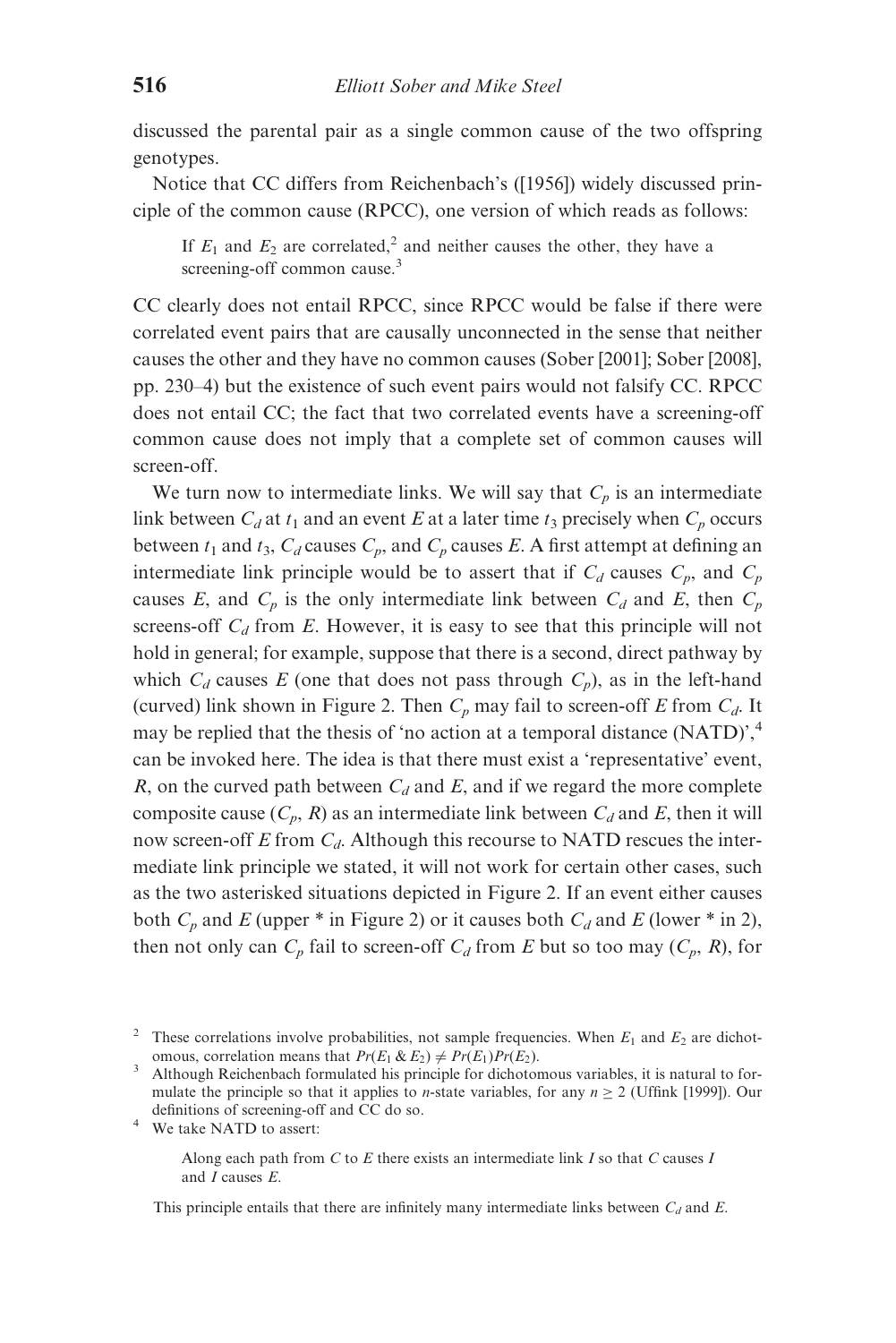<span id="page-4-0"></span>

Figure 2. Three cases in which  $C_p$  can fail to screen-off  $C_d$  from E, involving either a second, direct link from  $C_d$  to E, or events (\*) that cause  $C_p$  and E or that cause  $C_d$  and E. The addition of other causal links, or of other events on existing (or new) causal links, cannot restore the guarantee that  $C_p$  will screen-off  $C_d$  from E.

any collection R of intermediate links between  $C_d$  and E (as these must lie on the directed causal path  $C_d \rightarrow C_p \rightarrow E$ ).<sup>5,6</sup>

We can avoid the three counter-examples shown in Figure 2, and set NATD to one side, by formulating the intermediate link principle (IL) as follows:

If  $C_d$  causes  $C_p$  which causes E, and if every path from  $C_d$  to E, and from any cause of  $C_p$  to E, passes through  $C_p$ , then  $C_p$  screens-off E from  $C_d$ .

Although we have formulated IL by describing  $C_p$  as a single variable, there is nothing wrong with thinking of it as a conjunction of variables. For example, if  $C_p^1, C_p^2, \ldots, C_p^n$  are the only intermediate links between  $C_d$  and E, (IL) will

<sup>&</sup>lt;sup>5</sup> Or, in addition, on the left-hand curved link if it is also present. Note also that the upper  $*$  in Figure 2 could occur before  $C_d$  though it is shown in Figure 2 as occurring after it.

 $6$  In fact, screening-off must fail in the circumstances described above when the conditions of non-degeneracy and weak influence, which we will discuss in Section 2, are satisfied.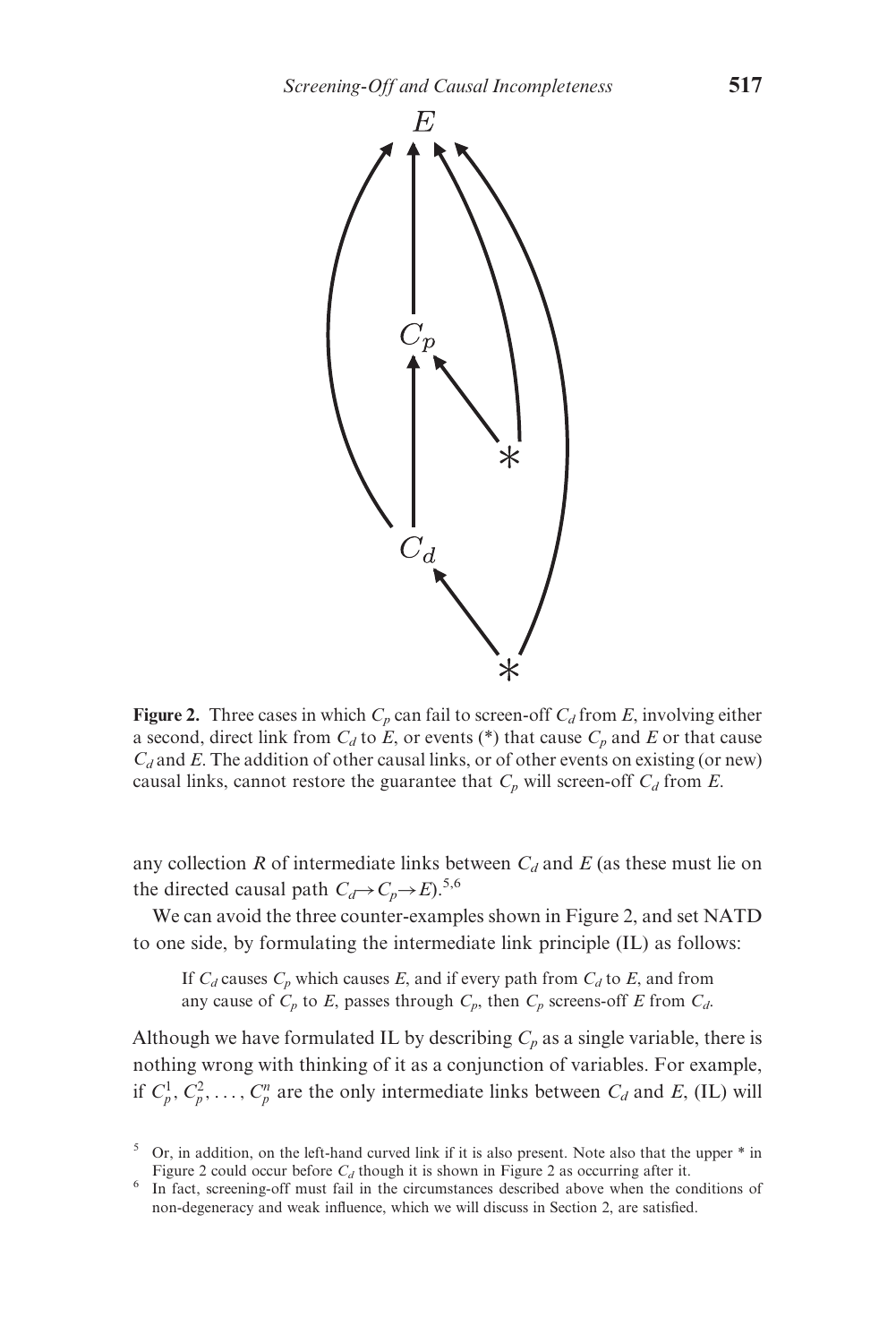say that  $(C_p^1, C_p^2, \ldots, C_p^n)$  screens-off  $C_d$  from  $E$  if the assumptions in (IL) are satisfied. The different conjuncts may have different temporal indices, but each must fall between the dates of  $C_d$  and E, namely  $t_1$  and  $t_3$ . This parallels our earlier point that, when CC talks about C being the 'only' common cause, there is nothing wrong with thinking of it as a conjunction of common causes, and these conjuncts may likewise have different dates.

Neither IL nor CC rules out considering less inclusive sets of intermediate links or common causes; perhaps some of these can be said to screen-off. For example, maybe  $C_p$  all by itself will screen-off  $E_1$  from  $E_2$  in [Figure 1,](#page-2-0) there being no need to mention  $C_d$ . If there are *n* causal pathways linking C at  $t_1$  to E at  $t_3$ , maybe *n* intermediates, one on each pathway, will suffice to screen-off  $C$ from E.

If the causal relations described in IL and CC are deterministic, then both principles are true, for the simple reason that probabilities of 0 and 1 are 'sticky'. Consider how CC applies to [Figure 1.](#page-2-0) If the causal relations depicted there are deterministic, then  $Pr(E_1 \text{ at } t_3 | C_p \text{ at } t_2)$  must equal 0 or 1, and this entails that  $Pr(E_1 \text{ at } t_3 | C_p \text{ at } t_2 \& E_2 \text{ at } t_3)$  must also equal 0 or 1, so screening-off obtains. On the other hand, if causal relations are not deterministic, the question remains as to why IL and CC should be accepted. We take no stand in what follows on whether IL and CC are true.

CC and IL have different standings in current science. Quantum mechanics has led many to be wary of CC; some even think that quantum mechanical theory and evidence provide good reason to think that CC is false (e.g. [Van](#page-37-0) [Fraassen \[1982\]\)](#page-37-0), though it must be recognized that the DeBroglie–Bohm interpretation of quantum mechanics is deterministic, which means that it entails that CC is true. So inside quantum mechanics, CC is controversial. Outside, CC has rarely been doubted; [Cartwright \(\[2002\]\)](#page-36-0) is an exception. IL exhibits a different pattern; this principle is widely assumed, both inside of quantum mechanics, and out. When an intermediate link fails to screen-off (and there are no asterisked common causes that might explain why), the usual reaction is that the link must be causally incomplete.

Despite these differences, both IL and CC are consequences of a central principle in Bayes net modelling called the causal Markov condition. To explain why, we begin by defining what it is for a set of variables, V, and an acyclic causal graph, G, for those variables to satisfy the Markov condition (MC). This is true precisely when, for every  $X \in V$ ,

$$
Pr(X|Par(X)) = Pr(X|Par(X) \& ND(X)).
$$

Here Par(X) are the parents of X (i.e. X's direct causes in V), and  $ND(X)$  are the non-descendants of  $X$  (i.e. variables in  $V$  not caused by  $X$ ). Thus, MC says that  $Par(X)$  screens-off X from  $ND(X)$  for all  $X \in V$ .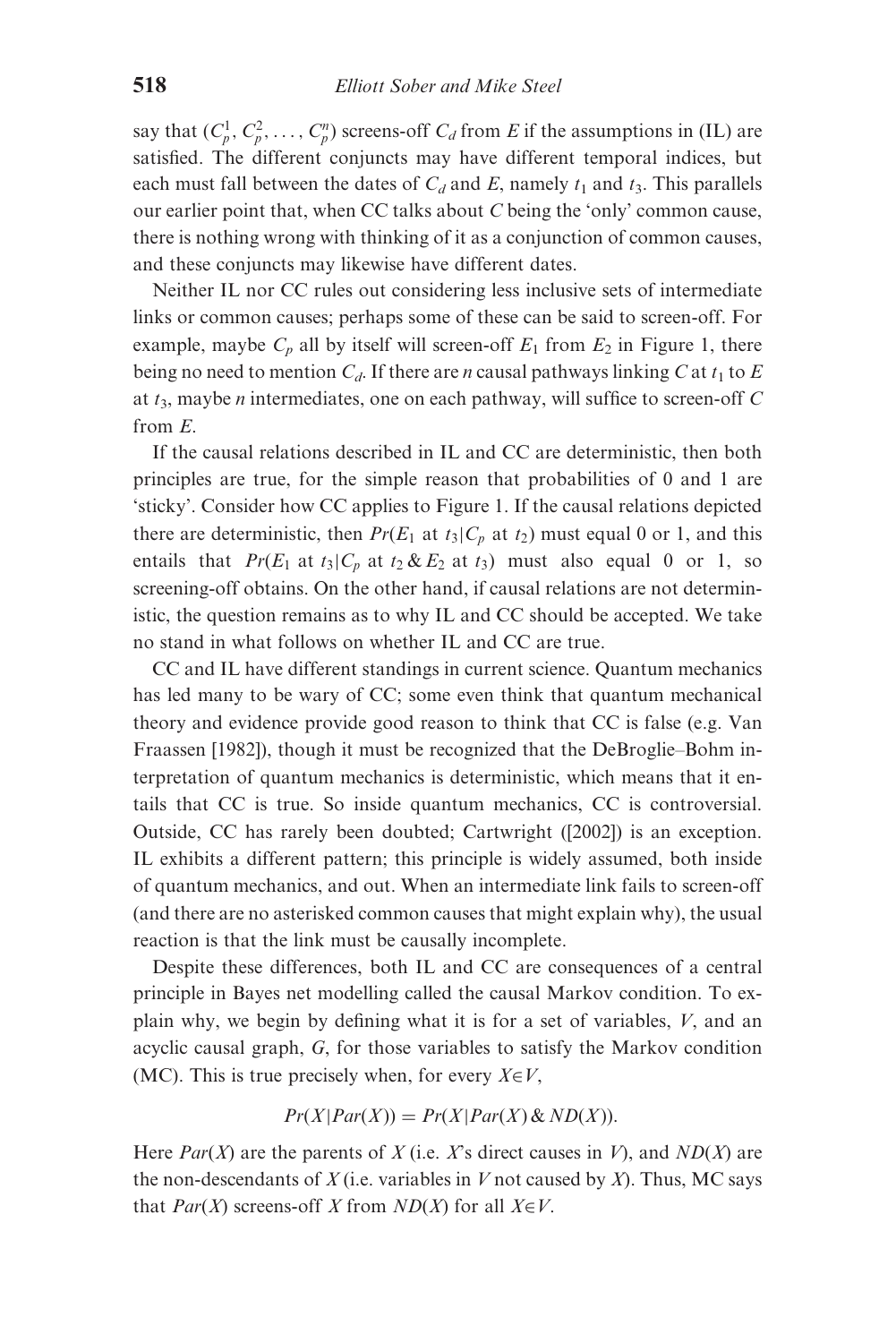Let  $X$ ,  $Y$ ,  $Z$  be any variables or sets of variables. Assuming MC, a sufficient condition for Z to screen-off X from Y is that X and Y are 'd-separated' by Z (Theorem 1.2.4 of [Pearl \(\[2000\]\)](#page-37-0)). Here d-separation is a condition that depends just on the structure of the causal graph  $G$  within which  $X$ ,  $Y$ ,  $Z$  sit, and not on the details of the underlying probability distribution that satisfies MC.<sup>7</sup> If X and Y are not d-separated by Z, then Z might still screen-off X from Y, but this requires precise tuning of the parameters describing the underlying probability distribution (we will provide an example of this in Theorem 5b).8

The definition of MC leaves it open when, if at all, a set of variables and a graph will satisfy the Markov condition. We follow [Hitchcock's \(\[2010\]\)](#page-36-0) exposition and define the causal Markov condition (CMC) as follows:

If  $V$  is a suitable set of variables and  $G$  is a true and complete graph of the causal relations among those variables, then  $(V, G)$  will obey the Markov condition.

Of course, everything depends on specifying what it means for  $V$  to be 'suitable'. To avoid trivialization, this can't be defined to mean that  $(V, G)$ exhibits the screening-off properties demanded by MC. [Hitchcock \(\[2010\]](#page-36-0)) points out that the CMC will or may fail if the following conditions aren't satisfied:

- (i)  $V$  are appropriately distinct.
- (ii)  $V$  does not include variables that describe distant correlations in quantum systems.
- (iii)  $V$  are sufficiently fine-grained.
- (iv) V doesn't involve mixing populations of different types.
- (v)  $V$  is causally sufficient; that is, if  $V$  contains variables  $X$  and  $Y$  that have common causes, then those common causes are also in V.
- (vi) The population to which  $(V, G)$  and the probability distribution applies was selected by a procedure that is not biased towards two or more of the variables in the set V.

We will understand the CMC to assert that these six conditions suffice for the MC to be satisfied. We note that the six conditions that go into the CMC are a motley crew. Five of them are 'formal' in the sense that they are neutral about the subject matter of the model under discussion. The sixth is different—it

<sup>&</sup>lt;sup>7</sup> Formally, *Z* d-separates *X* from *Y* if and only if each (undirected) path from a variable in *X* to a variable in Y includes at least one of the following chains, where  $i$ , j are any elements of  $V$ : (i)  $i \rightarrow z \rightarrow j$  or (ii)  $i \leftarrow z \rightarrow j$  where  $z \in Z$ , or (iii)  $i \rightarrow m \leftarrow j$  where m is not in Z and no descendant of m is in Z (for further details, see for example Pearl [2009], or Spirtes *et al.* [1993/2000]).

<sup>&</sup>lt;sup>8</sup> The fact that a cause, C, of two effects,  $E_1$  and  $E_2$ , must screen-off each from the other if C d-separates those two effects ensures that our main no-go results (Theorems 4 and 6 and their corollaries) remain true if 'screening-off' is replaced throughout by 'd-separates' in their statement.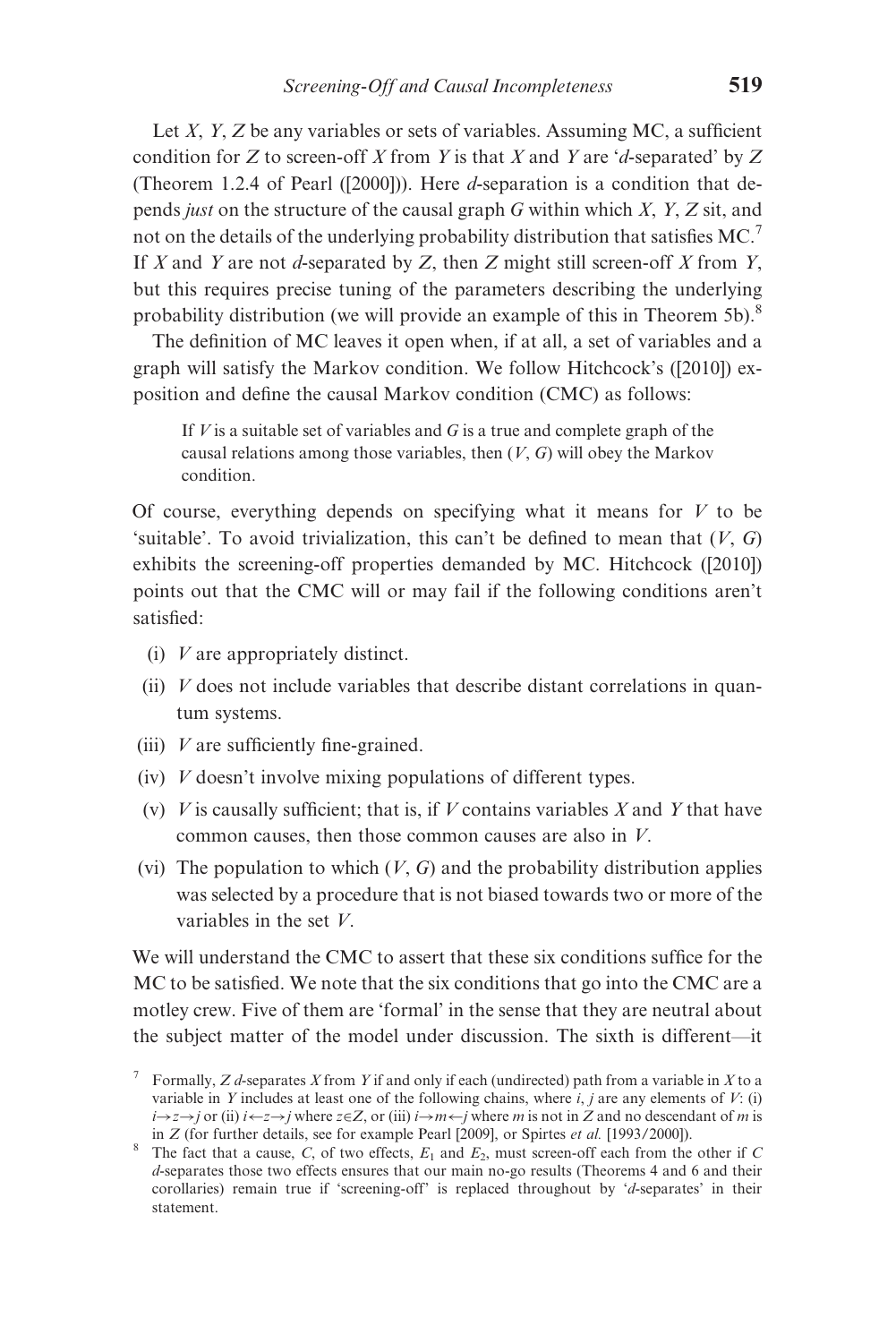excludes causal models that are about quantum mechanical phenomena. We understand why this sixth condition is included but it still gives us pause. If quantum mechanics makes it reasonable to decline to assume the CMC, why should one be so sure that CMC works fine in all other domains? We return to this question at the end of the article.

We now describe how CMC entails both IL and CC:

# Theorem 1

- (1a) CMC entails IL: If  $C_d$  causes  $C_p$  which causes E, and if every path from  $C_d$  to E and from any cause of  $C_p$  to E, passes through  $C_p$ , then CMC entails that  $C_p$  screens-off E from  $C_d$ .
- (1b) CMC entails CC: If C is the only common cause of two effects  $E_1$  and  $E_2$ , and neither  $E_i$  causes the other, then CMC entails that C screens-off  $E_1$ from  $E_2$ .

To establish Theorem (1a), a case analysis reveals that the only way that  $C_p$ can fail to d-separate  $C_d$  from E is by one of the situations described in [Figure 2](#page-4-0) (additional links and events may also be present). However, this is excluded by the antecedent of IL. So,  $C_p$  d-separates  $C_d$  from E and thereby  $C_p$ screens-off  $C_d$  from E, by Theorem 1.2.4 of [Pearl \(\[2000\]\).](#page-37-0)

To establish Theorem (1b), we simply note that  $E_1$  and  $E_2$  are *d*-separated by C, and so we may apply Theorem 1.2.4 of [Pearl \(\[2000\]\)](#page-37-0), as we did for Theorem (1a). This completes the proof of Theorem 1.

Since IL and CC are both consequences of the CMC, the question arises of why it is worth stating them as separate principles. The reason is that they are logically independent of each other (when CMC is not assumed), as we will show shortly (Corollary 1). But we first observe that even when CMC is true, there can be causal systems in which there are common causes and intermediate links, where one of these screens-off whereas the other does not. This is the point of our Theorem 2. Returning to [Figure 1](#page-2-0), we now will take  $(C_d, C_p)$  to be the 'C' described in CC and  $(E_1, E_2)$  to be the 'E' described in IL.

#### Theorem 2

- (i) When  $C_d$  causes  $C_p$ , and  $C_p$  causes each of  $E_1$  and  $E_2$  (with neither  $E_i$ causing the other) and the CMC is satisfied, it is possible for  $C = (C_d, C_p)$ to screen-off  $E_1$  from  $E_2$  and yet for  $C_p$  to fail to screen-off  $C_d$  from  $E_1$  or from  $E_2$ . It is also possible for  $C_p$  to screen-off  $C_d$  from  $E_1$  and from  $E_2$ , yet for  $C = (C_d, C_p)$  to fail to screen-off  $E_1$  from  $E_2$ .
- (ii) Moreover, these two claims also hold when  $(C_d, C_p)$  is replaced just by  $C_p$ .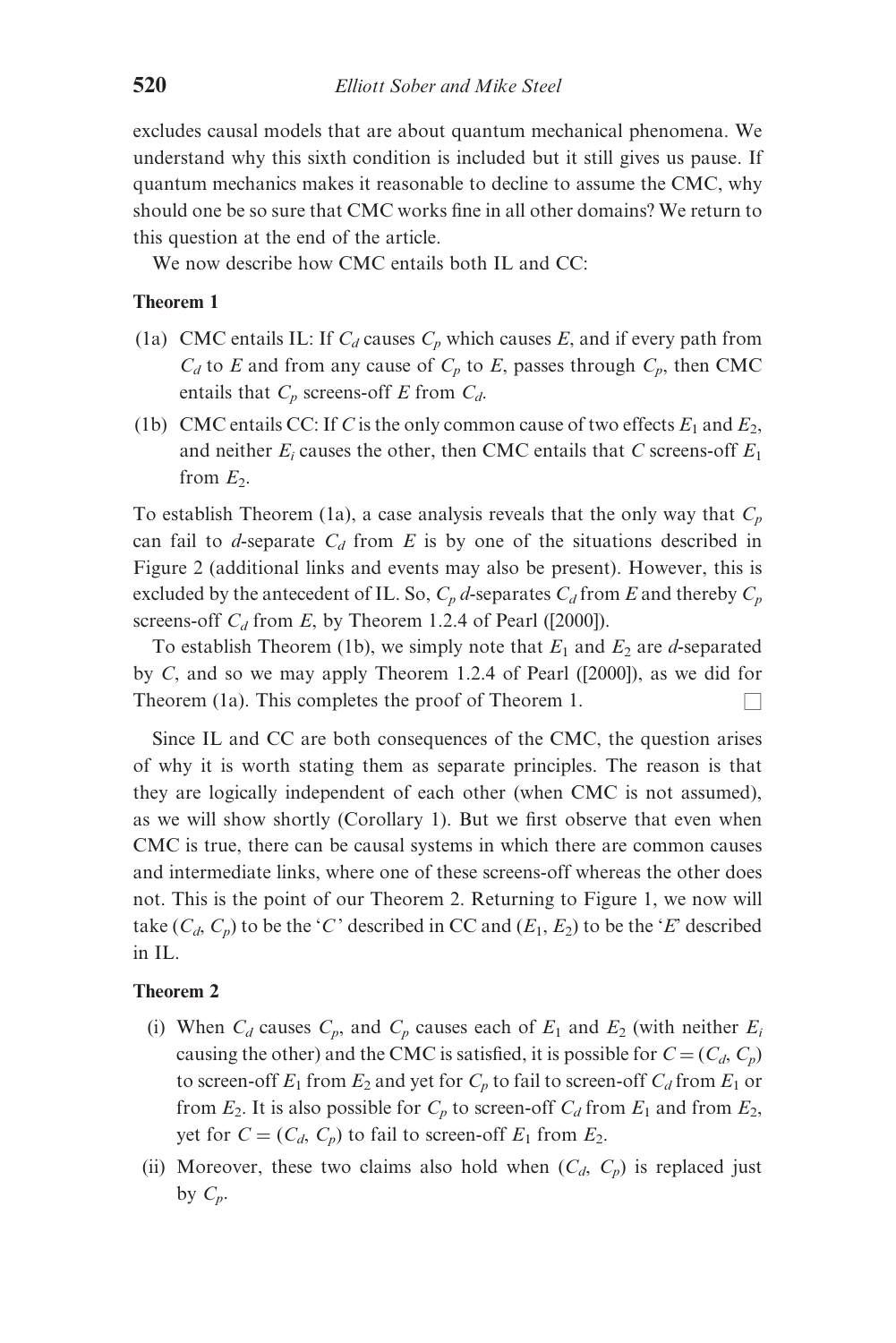<span id="page-8-0"></span>

Figure 3. Cases relevant to the proof of Theorem 2.

The proof of the first and second claim in Part (i) of Theorem 2 is illustrated by the two situations shown in Figure 3a and b, respectively (in part (b), \* is a cause of  $E_1$  and  $E_2$  that is not a cause of  $C_d$ ). In both cases it is clear that  $C_d$ causes  $C_p$ , and  $C_p$  causes each of  $E_1$  and  $E_2$  (with neither  $E_i$  causing the other). Now, in Figure 3a, although  $(C_d, C_p)$  d-separates  $E_1$  from  $E_2, C_p$  does not d-separate  $C_d$  from  $E_1$  or from  $E_2$  (and so, in particular, there is a probability distribution for which  $C_p$  does not screen-off  $C_d$  from  $E_1$  or from  $E_2$ , by the second part of Theorem 1.2.4 of [Pearl \(\[2000\]\)](#page-37-0)). Similarly, in Figure 3b, although  $C_p$  d-separates (and so screens-off)  $C_d$  from  $E_1$  and  $E_2$ ,  $(C_d, C_p)$ does not *d*-separate  $E_1$  from  $E_2$  (and so there is a probability distribution for which  $C_p$  does not screen-off  $E_1$  from  $E_2$ ).

Regarding proof of part (ii), the second claim of part (i) still holds when  $(C_d, C_p)$  is replaced by  $C_p$  by repeating the earlier argument with Figure 3b. However, to establish the first claim of part (i) when  $(C_d, C_p)$  is replaced by  $C_p$ , requires more care. First observe that, for Figure 3c,  $C_p$  d-separates  $E_1$  from  $E_2$  and  $C_p$  does not *d*-separate  $C_d$  from  $E_1$ , and so, as before, we can obtain an example in which  $C_p$  screens-off  $E_1$  from  $E_2$  but fails to screen-off  $C_d$  from  $E_1$ . However, we wished for something stronger, namely that  $C_p$  also fails to screen-off  $C_d$  from  $E_2$ , and this does not hold in Figure 3c. Moreover, adding additional variables and/or directed arcs (for example adding a second event \* with arcs to  $C_p$  and  $E_2$ ) will not help for the simple reason that if  $C_p$  d-separates  $E_1$  from  $E_2$  then  $C_p$  either d-separates  $C_d$  from  $E_1$  or  $C_p$  dseparates  $C_d$  from  $E_2$ .

Thus, to provide an example for the first claim in (ii) we cannot rely just on a d-separation argument but must instead resort to an example that requires 'fine balance'. Such examples exist, and we provide an explicit one in the Appendix. This completes the proof of Theorem 2.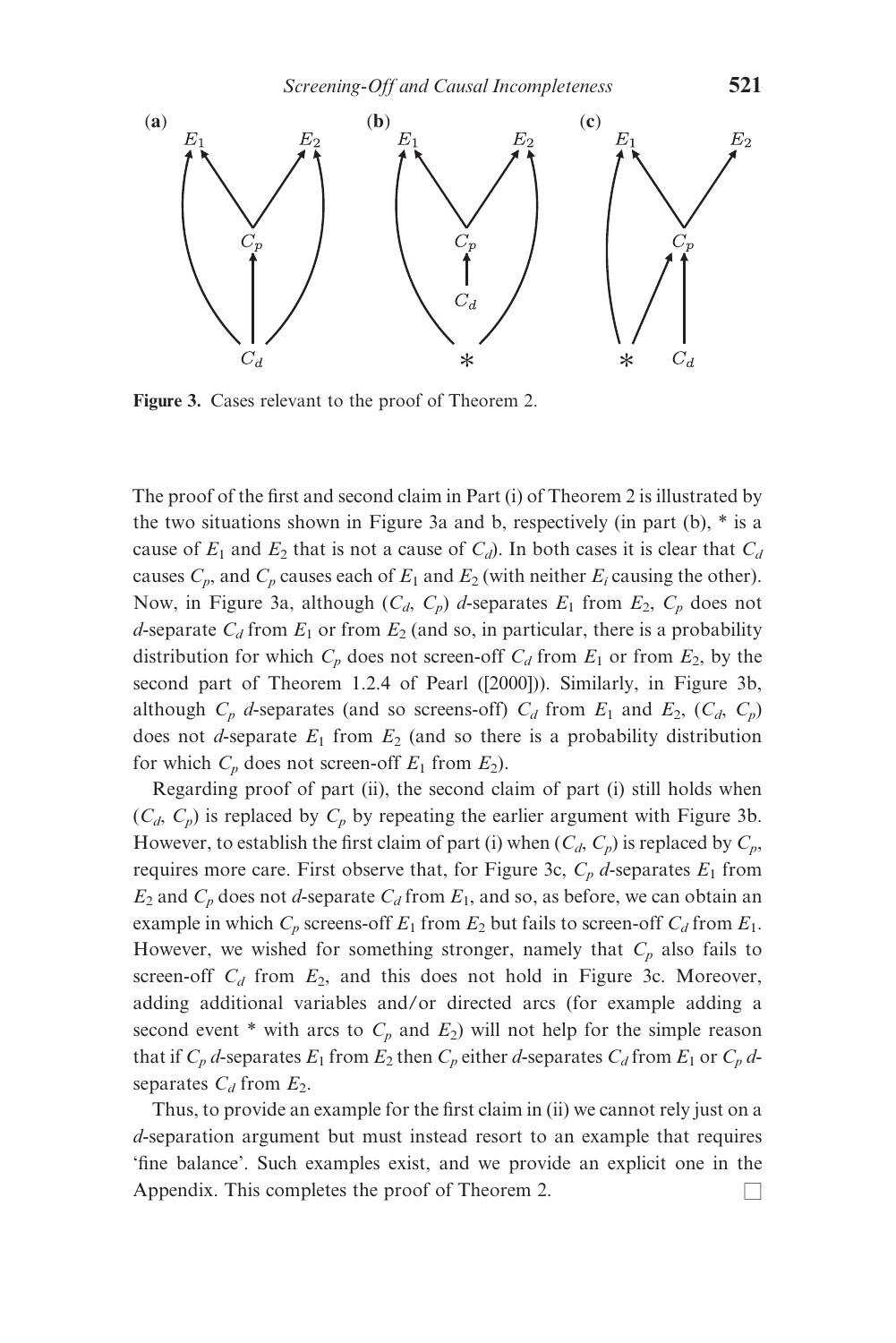We provide a simple example to illustrate the first situation described in Theorem 2(i), and corresponding to [Figure 3](#page-8-0)a, in which causes are deterministic and trichotomous (and exchangeable).<sup>9</sup> Suppose that  $C_d$  and  $C_p$  are, respectively, the genotype  $(AA, Aa$  or aa) of a female, and of the male who is chosen as a mate by the female. Suppose that  $a$  is a recessive allele, and  $A$  is dominant, so that individuals of type  $AA$  or  $Aa$  exhibit one phenotype (type-P), whereas those of type *aa* exhibit a second (type-Q); a familiar example from the genetics of eye colour is  $P =$ brown and  $Q =$ blue. We assume that the population is in Hardy–Weinberg equilibrium, with both alleles present. Suppose further that a type- $O$  female will only select as her mate a type- $Q$  male, but a type- $P$  female is indifferent to the phenotype of males in her mate selection. Suppose that once the female selects a male they have two offspring. Let  $E_1$  be the event that the one child is type-P and  $E_2$  the event that the other child is type-P. Regarding the condition that  $C_p$  does not screen-off  $C_d$  from  $E_i$ , a sufficient condition for this to hold is that:

$$
Pr(E_i|C_p = aa \& C_d = aa) \neq Pr(E_i|C_p = aa),
$$
\n(1)

and this applies in this example since the left-hand side is zero, whereas the right-hand side is non-zero.

Since CMC entails both IL and CC, the two principles can have opposite truth-values only when CMC is false. For believers in the CMC, it won't make sense to separate CC from IL. But for those who have yet to commit, it is interesting that IL and CC do not necessarily stand or fall together, as the next result asserts.

#### Corollary 1

In the setting of [Figure 1](#page-2-0), probability distributions on  $(C_d, C_p, E_1, E_2)$  can be defined so that CC holds and IL fails. Similarly, it is also possible for IL to hold and CC to fail.

Corollary 1 follows directly from Theorem 2(i); simply take a probability distribution on  $(C_d, C_p, E_1, E_2)$  that arises in each of the two scenarios considered in Theorem 2(i) (under CMC) but apply them to the causal setting of [Figure 1](#page-2-0), where the additional (curved) paths and \* events in [Figure 3](#page-8-0) (used to generate the probability distribution on  $(C_d, C_p, E_1, E_2)$  no longer exist. Note that the antecedent of CC and IL both hold in this setting, and in one case the consequent of CC fails, whereas in the other that of IL fails. This completes the proof of Corollary 1.

Although CC and IL are logically independent of each other, there is a property of the screening-off relation that we explore in what follows that

Theorem 2 remains true even for dichotomous causes, and with effects that are not deterministically based on the states of their causes.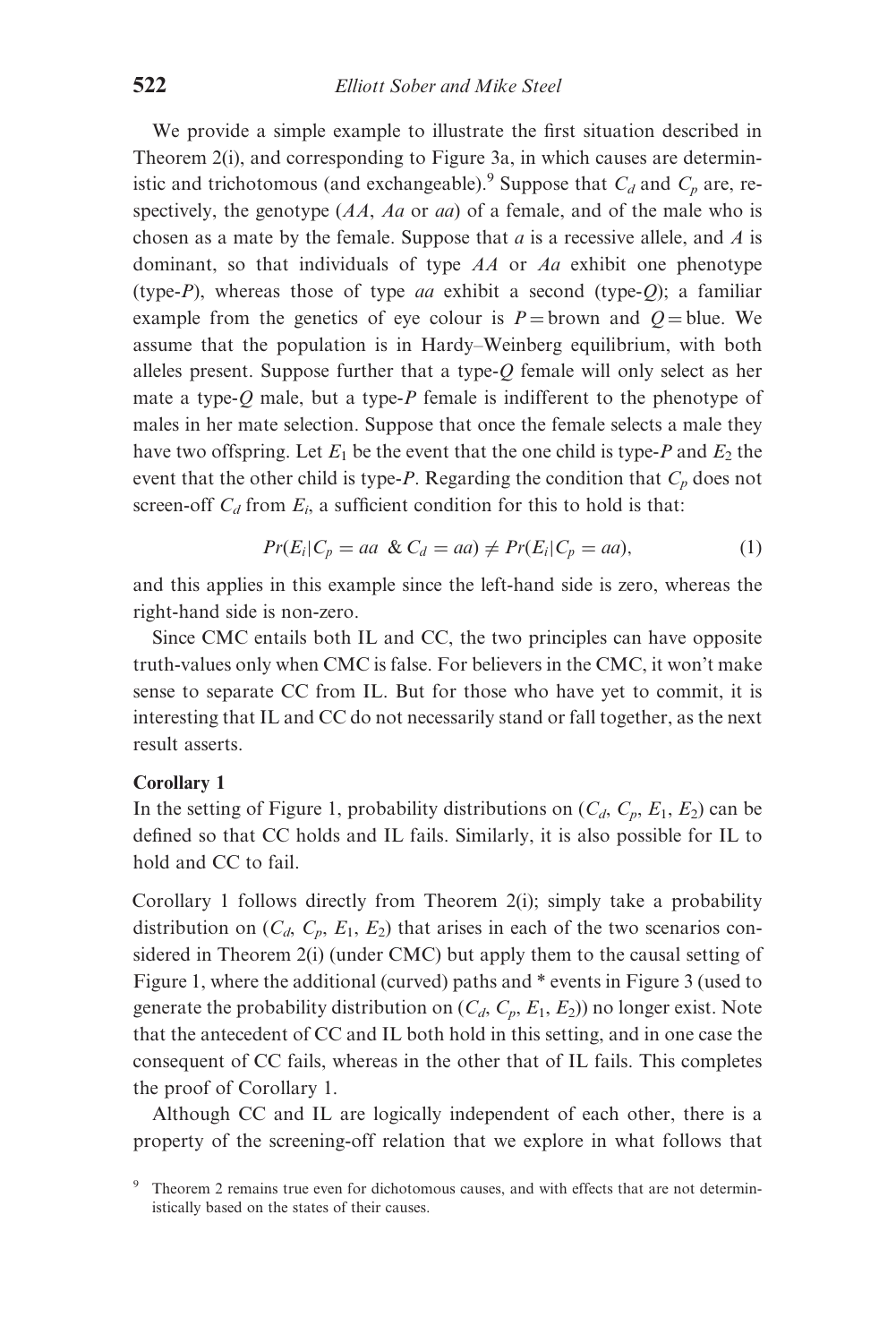pertains to each. Both are formulated in terms of an event that is said to be causally complete. What happens to screening-off when we consider events that are causally incomplete? Telephony and Mendelism show that an incomplete cause may fail to screen-off even though a complete cause succeeds in doing so. Can something stronger be demonstrated—that an incomplete cause must fail to screen-off if a complete cause succeeds? What assumptions about causality are needed to establish this stronger result?

# 2 Influence and Non-degeneracy Conditions

Suppose that  $C_1$  and  $C_2$  are each common causes of  $E_1$  and  $E_2$ , and that  $C_1$ and  $C_2$  are not related to each other as cause to effect. An example, discussed earlier, is the two parents who have two offspring. We set to one side the example depicted in [Figure 1,](#page-2-0) in which  $C_d$  and  $C_p$  are both common causes of  $E_1$  and  $E_2$ , and  $C_d$  causes  $C_p$ . We begin with the case of two common causes and later generalize to the case of n.

The variables  $C_1$ ,  $C_2$ ,  $E_1$ , and  $E_2$  may be dichotomous (in which case we denote the two states as 0 or 1) or take values in a larger set of states.<sup>10</sup> Here we consider the following question: if each possible combination of values for the pair  $C_1$  and  $C_2$  (which we denote as  $(C_1, C_2)$ ) screens-off  $E_1$  from  $E_2$ , is it possible for one or both of the causes ( $C_1$  or  $C_2$ ) individually to screen-off  $E_1$ from  $E_2$ ? In what follows, we call  $C_1$  and  $C_2$  the constituent (or component) causes and their conjunction,  $C_1 \& C_2$ , the composite cause. In the genetics example, the genotype of each parent is a constituent cause, whereas the genotype of the parental pair is the composite cause. The theorems we prove in what follows concern the relationship between composite causes screening-off and constituent causes screening-off.

We assume the following two propositions about these constituent causes, which we state now for two or more causes  $C_1, \ldots, C_k$ , each of which can assume an arbitrary number of states, and with each cause able to influence one or more effects  $E_1, \ldots, E_m$ :

Non-degeneracy (n-D): For any assignment  $s_1, \ldots, s_k$  of states to  $C_1, \ldots, C_k$ , respectively, the events  $C_i = s_i$  have nonzero joint probability; that is

$$
Pr(C_1 = s_1 \& C_2 = s_2 \& \cdots \& C_k = s_k) > 0.
$$

Weak influence of  $C_i$  on  $E_i$  (w-I): For cause  $C_i$  and effect  $E_i$ , there exists at least one assignment of states for the remaining  $k - 1$  causes, such that

<sup>&</sup>lt;sup>10</sup> In the case of dichotomous variables  $E_1$  and  $E_2$ , it is an easy exercise to show that X screens-off  $E_1$  from  $E_2$  if conditional independence applies for the events  $E_1 = 1$  and  $E_2 = 1$ .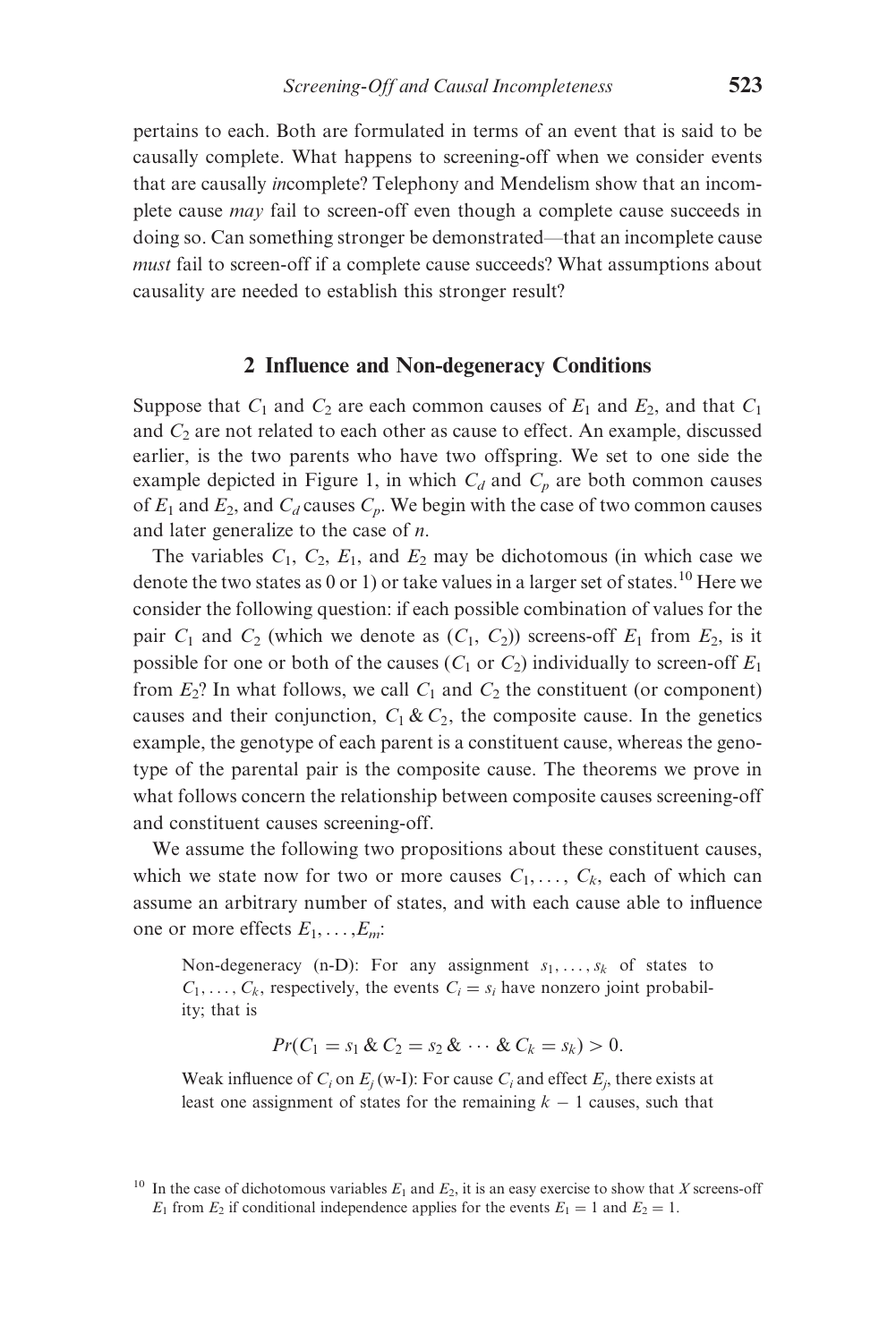some change in the state of  $C_i$ <sup>11</sup> while holding fixed the value of the remaining  $k - 1$ , changes the probability of at least one state,  $s_j$ , of  $E_j$ .<sup>12</sup>

Notice that condition n-D implies that the causes are less than perfectly correlated, that is,  $Pr(C_i = s_i | C_i = s_i, \forall i \neq i)$  < 1, for each i. Regarding w-I, if each cause exerts weak influence on each effect, we say that w-I holds uniformly. Note that, even for two effects, this uniform application of w-I does not require that there exist some change to a state of  $C_i$  (with all other causes fixed) that simultaneously changes the probability of some state of  $E_1$  and of some state of  $E<sub>2</sub>$ . That stronger requirement is represented by the following proposition:

Strong influence (s-I): For each cause  $C_i$ , there exist at least one assignment of states for the remaining  $k - 1$  causes, such that some change in the state of  $C_i$  while holding fixed the value of the remaining  $k-1$  changes the probability of at least one state of each of the *m* effects.

Strong-influence entails weak-influence for the same reason that 'there is a single day that is everyone's birthday' entails 'everyone has a birthday'. The strong influence proposition, s-I will figure in Theorems 4, 5a, and 5b, but it will be dropped and replaced by weak influence, w-I, and by a proposition about causation concerning ordinal invariance in developing Theorems 6 and its corollary. None of our results requires a definition of what causation is.

Because IL and CC describe what must be true when all the intermediate links or all the common causes are in hand, it may seem that neither has any bearing on practical science. Not so. Their applicability is to be found in their contrapositives. Suppose your model says, correctly, that  $A$  causes  $B$  and  $B$  causes  $C$ , and it then turns out that  $B$  does not screen-off  $A$  from  $C$ ; IL will conclude that there must be more going on causally than your model acknowledges—there are additional variables and/or causal dependencies you need to take into account. If your model says, correctly, that C is a common cause of  $E_1$  and  $E_2$ , with neither  $E_i$  causing the other, and it then turns out that  $C$  does not screen-off these two effects from each other, CC will conclude that your model is incomplete—there are additional common causes out there in nature. So IL and CC underwrite scientific inferences that are both commonplace and sensible. In addition, the causal Markov condition (which entails CC and IL) plays a foun-dational role in the discovery algorithms (developed by Spirtes et al. [\(\[1993/](#page-37-0) [2000\]\); Verma and Pearl \[1990\], \[1992\];](#page-37-0) [Cooper and Herskovits \[1992\]](#page-36-0)) for inferring causal relationships from probabilistic facts; the value of these

 $11$  Here and in what follows, when we speak of 'changing' the state of a cause, we mean interventions in the technical sense that has come to be used in the causal modelling literature. See, for example, Pearl ( $[2000]$ ), Spirtes *et al.* ( $[1993/2000]$ ), and Woodward ( $[2003]$ ).

<sup>&</sup>lt;sup>12</sup> We will refer to the fixed values of the remaining causes that reveal how a change in  $C_i$  alters the probability of a state  $s_i$  of  $E_i$  as 'revelatory states' for the 'influenced state',  $s_i$ .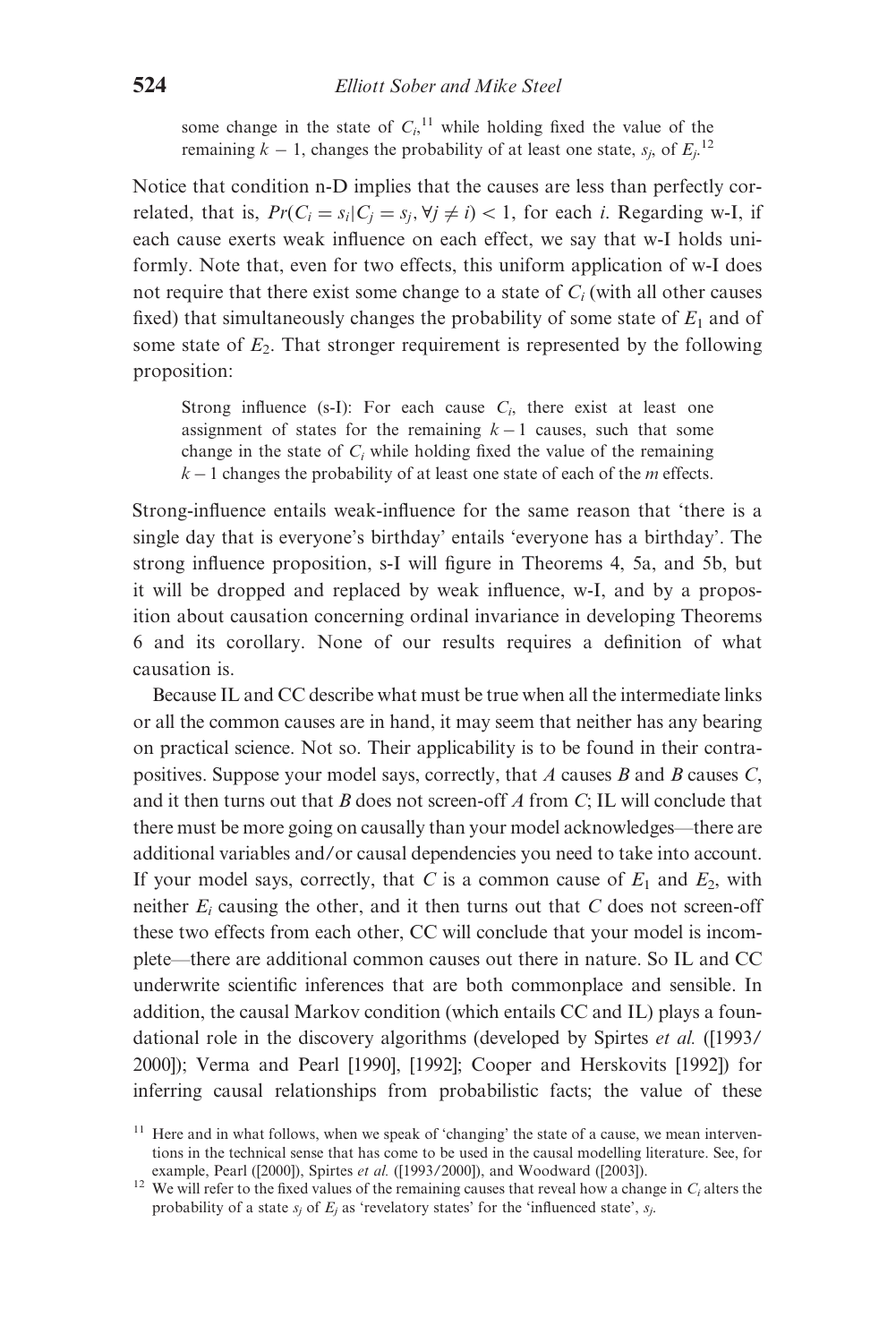algorithms is not something we dispute. Still, the question remains of whether CC and IL are true, a topic to which we return at the end of this article.

We end this section by pointing out two restrictions on causes and effects that arise from the previous definitions. First, suppose that  $C = (C_1, \ldots, C_n)$ is a deterministic cause of  $E$  (i.e. the probability that  $E$  takes any particular state is either 0 or 1 once we condition on the states of the individual causes in C), and that C' includes  $C_1, \ldots, C_n$  and at least one other event, and that C' satisfies n-D. Then  $C'$  clearly still determines  $E$ , yet  $C'$  cannot satisfy w-I by the following result, the proof of which (as with other results which follow) is provided in the Appendix.

# Theorem 3a

If C is a deterministic cause of E, and  $C'$  includes C and at least one other cause, then  $C'$  must fail to satisfy n-D, or w-I, or both.

We also note that if a common cause, C, is to screen-off  $E_1$  from  $E_2$ , this can place constraints on the number of states that C must possess. More specifically, we have the following result, whose proof is also in the Appendix.

# Theorem 3b

For any two events  $E_1$  and  $E_2$ , each with k states, if the  $k \times k$  matrix  $P := Pr(E_1 = i \& E_2 = j)$  has non-zero determinant,<sup>13</sup> then any cause, C, with fewer than k states must fail to screen-off  $E_1$  from  $E_2$ .

In certain settings, P must have a non-zero determinant. One example arises in modelling evolutionary processes, such as DNA site substitutions. Consider any Markov process on k states (for DNA,  $k = 4$  corresponding to the four nucleotides A, C, G, T) that allows transitions between all states at a positive rate, and is in equilibrium. Suppose that a (random) state of the process at time  $t_1$  evolves from a common ancestor down two independent descendant lineages for a further time  $t_2$ . If  $E_1$  and  $E_2$  are the resulting two states (nucleotides) at time  $t_1 + t_2$ , then P always has strictly positive determinant. However, this does not mean that P has non-zero determinant for all Markovian processes, since some have built-in independence assumptions that insure that the determinant of  $P$  is zero.<sup>14</sup> In these cases Theorem 3b has an extension in

<sup>&</sup>lt;sup>13</sup> A determinant equal to zero is a very strong constraint. Here's a simple visual picture. Suppose each  $E_i$  has three states; P is therefore a 3  $\times$  3 matrix. Consider the three rows (or columns) of P as three points in the three-dimensional cube  $(x, y, z)$  where  $0 < x, y, z < 1$ . The condition that  $det(P) = 0$  is the condition that these three points are colinear.

<sup>&</sup>lt;sup>14</sup> Consider a Mendelian example. Let  $E_1$  and  $E_2$  be the genotypes (AA, Aa, aa) of two full sibs, and suppose that the genotype of one parent is Aa whereas that of the second parent is a matter of probability. Each possible state of the genotype of the second parent screens off  $E_1$  from  $E_2$ . Yet  $det(P) = 0$ , so Theorem 3b does not apply.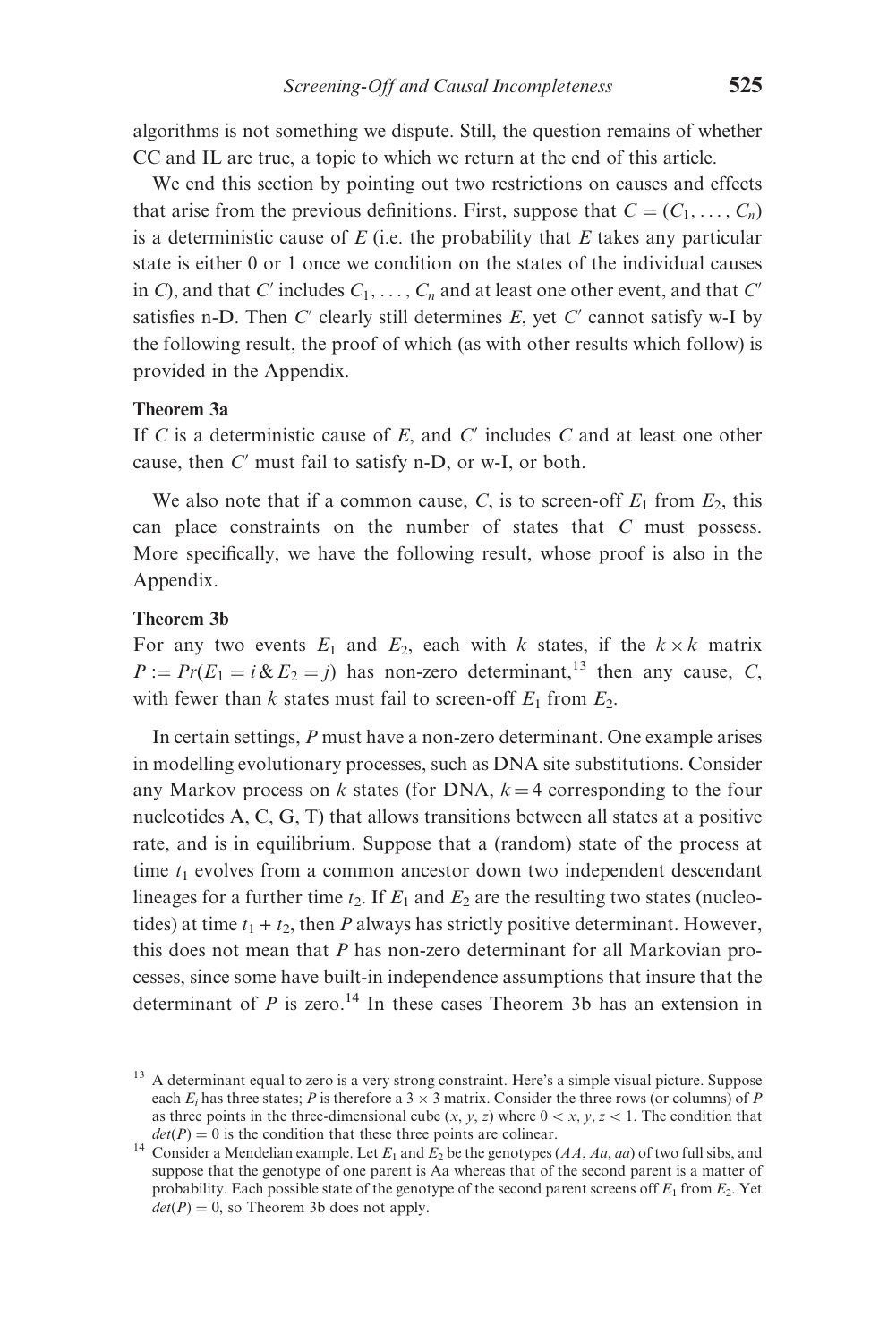which a broader sufficient condition is identified that constrains the number of states a common cause must have if it screens-off.<sup>15</sup>

Theorem 3b may be useful in practice. Observing the frequencies of  $(E_1 = i$ and  $E_2 = i$ ) for different values of i and j may permit you to estimate the entries in the  $P$  matrix, and this may provide sufficiently strong evidence for you to conclude that its determinant is non-zero. If so, you have good reason to conclude that various conjectured common causes cannot screen-off.

# 3 A No-Go Theorem for Two Dichotomous Causes and its **Limitations**

For dichotomous effects and just two common causes, at least one of which is dichotomous, n-D and s-I suffice to establish a conflict between a composite cause's screening-off and a constituent cause's doing so. Although we will prove no-go theorems that cover larger numbers of variables (both dichotomous and non-dichotomous), these will require more intricate conditions. For starters, we have:

# Theorem 4 (dichotomous cause(s) and effects)

Suppose that  $C_1$  and  $C_2$  are common causes of the dichotomous effects  $E_1$  and  $E_2$ , that n-D and s-I are satisfied, and that  $C_2$  is dichotomous. Then the composite cause,  $(C_1, C_2)$ , screens-off  $E_1$  from  $E_2$  only if  $C_1$  fails to do so. Moreover, if both causes are dichotomous and the composite cause screens-off  $E_1$  from  $E_2$ , then neither component cause screens-off.<sup>16</sup>

Theorem 4 also applies to the case of intermediate links: Suppose that C causes  $I_1$  and  $I_2$ , and each of these causes E, where all these variables are dichotomous. If n-D and s-I are satisfied (with  $C_1 = I_1$ ,  $C_2 = I_2$ ,  $E_1 = E$ ,  $E_2 = C$ ),<sup>17</sup> then if the composite  $(I_1, I_2)$  screens-off C from E, each of the constituents  $I_1$  and  $I_2$  fails to do so.

Notice that Theorem 4 requires at least one of the causes to be dichotomous. What if none of them is? It turns out that extending Theorem 4 to nondichotomous causes necessarily requires imposing additional conditions, as the following result makes clear.

<sup>&</sup>lt;sup>15</sup> Regardless of the value of the  $det(P)$ , if P has rank equal to r, then any common cause with fewer than r states fails to screen-off  $E_1$  from  $E_2$  (see the proof of Theorem 3b). The 'rank' of a matrix is the number of its linearly independent rows (or, equivalently, columns).  $E_1$  and  $E_2$  are independent precisely when P has rank 1. At the other extreme, a  $k \times k$  matrix has maximal rank k iff its determinant is non-zero.

<sup>&</sup>lt;sup>16</sup> This theorem strengthens a result derived by [Sober \(\[1988\]](#page-37-0), pp. 98–9). <sup>17</sup> Here and elsewhere, we allow a 'cause' to also be an 'effect' (for example the event  $C_p$  in [Figure](#page-2-0) [1\)](#page-2-0); formally, there is no problem in doing this as the properties we describe relate to events generally.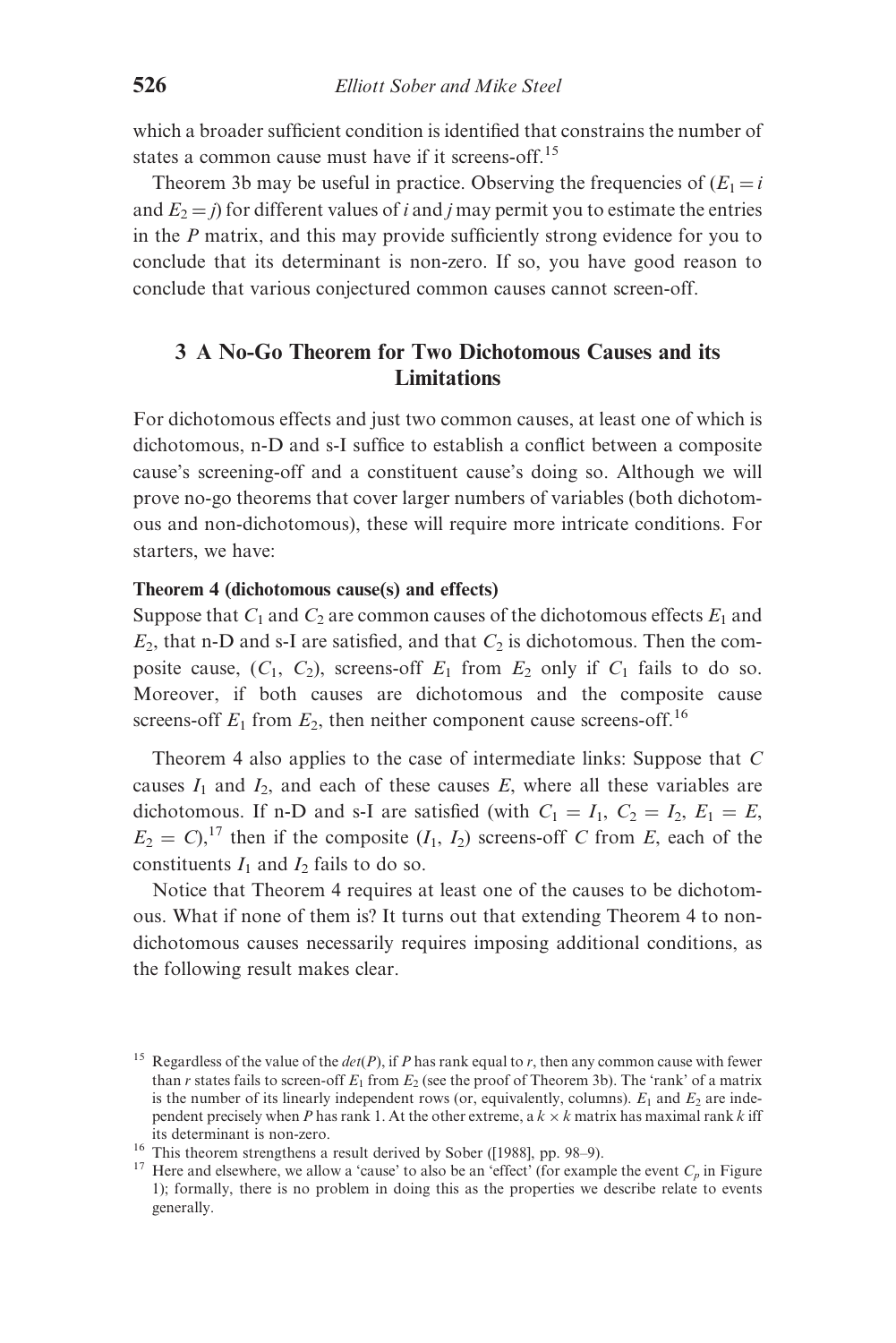|           | $C_2 = 1$ | $C_2 = 2$ | $C_2 = 3$     |
|-----------|-----------|-----------|---------------|
| $C_1 = 1$ | 0.2       | 0.3       | $0.4^{\circ}$ |
| $C_1 = 2$ | 0.3       | 0.4       | 0.5           |
| $C_1 = 3$ | 0.4       | 0.5       | 0.6           |

<span id="page-14-0"></span>Table 1.  $Pr(E_1 = 1 | C_1 = g \& C_2 = h)$ 

# Table 2.  $Pr(E_2 = 1 | C_1 = g \& C_2 = h)$

|           | $C_2 = 1$ | $C_2 = 2$ | $C_2 = 3$ |
|-----------|-----------|-----------|-----------|
| $C_1 = 1$ | 0.2       | 0.4       | 0.3       |
| $C_1 = 2$ | 0.4       | 0.6       | 0.5       |
| $C_1 = 3$ | 0.3       | 0.5       | 0.4       |
|           |           |           |           |

#### Theorem 5a (both causes non-dichotomous)

There exist two non-dichotomous causes  $C_1$  and  $C_2$  satisfying n-D and s-I for two effects  $E_1$  and  $E_2$ , where each of  $(C_1, C_2)$ ,  $C_1$  and  $C_2$  screens-off  $E_1$  from  $E<sub>2</sub>$ . Moreover, we can require that the two causes each have three equiprobable states, and are independent of each other.

We now describe an example to justify Theorem 5a. Suppose we have two causes  $C_1$  and  $C_2$ , each of which has three states, along with two dichotomous effects,  $E_1$  and  $E_2$ , which are screened-off from each other by the pair  $(C_1, C_2)$ . Now, suppose that the conditional probabilities of the events  $E_1 = 1$  and  $E_2 =$ 1, given the possible combination of states of the causes are as shown in Tables 1 and 2, respectively. Notice that, as we increase the numerical state of  $C_1$  (for each fixed state of  $C_2$ ), the conditional probability that  $E_1 = 1$ increases linearly (Table 1) whereas the conditional probability that  $E_2 = 1$ increases and then decreases (Table 2).

As a simple example, let  $C_1$  be the number of rest days (1, 2 or 3) that a runner takes every four days while training for a marathon,  $E_1$  be the event that she has no injuries or pain at the start of the race (where increasing rest helps), and  $E_2$  the event that she wins (where some rest, but not too much, is best). Tables 1 and 2 also show a similar pair of contrasting behaviours if we fix a value of  $C_1$  and vary  $C_2$  (in the marathon setting,  $C_2$  might measure the degree of supportiveness of the running shoes used during training—as with  $C_1$ , larger  $C_2$  values increase the probability of  $E_1$ , but there is again likely to be a sweet spot for the event  $E_2$ ).

For the values in Tables 1 and 2, it can be shown that if the causes are independent, and for  $i = 1, 2$  we set

$$
Pr(C_i = 1) = \frac{1}{9} \text{ and } Pr(C_i = 2) = Pr(C_i = 3) = \frac{4}{9},
$$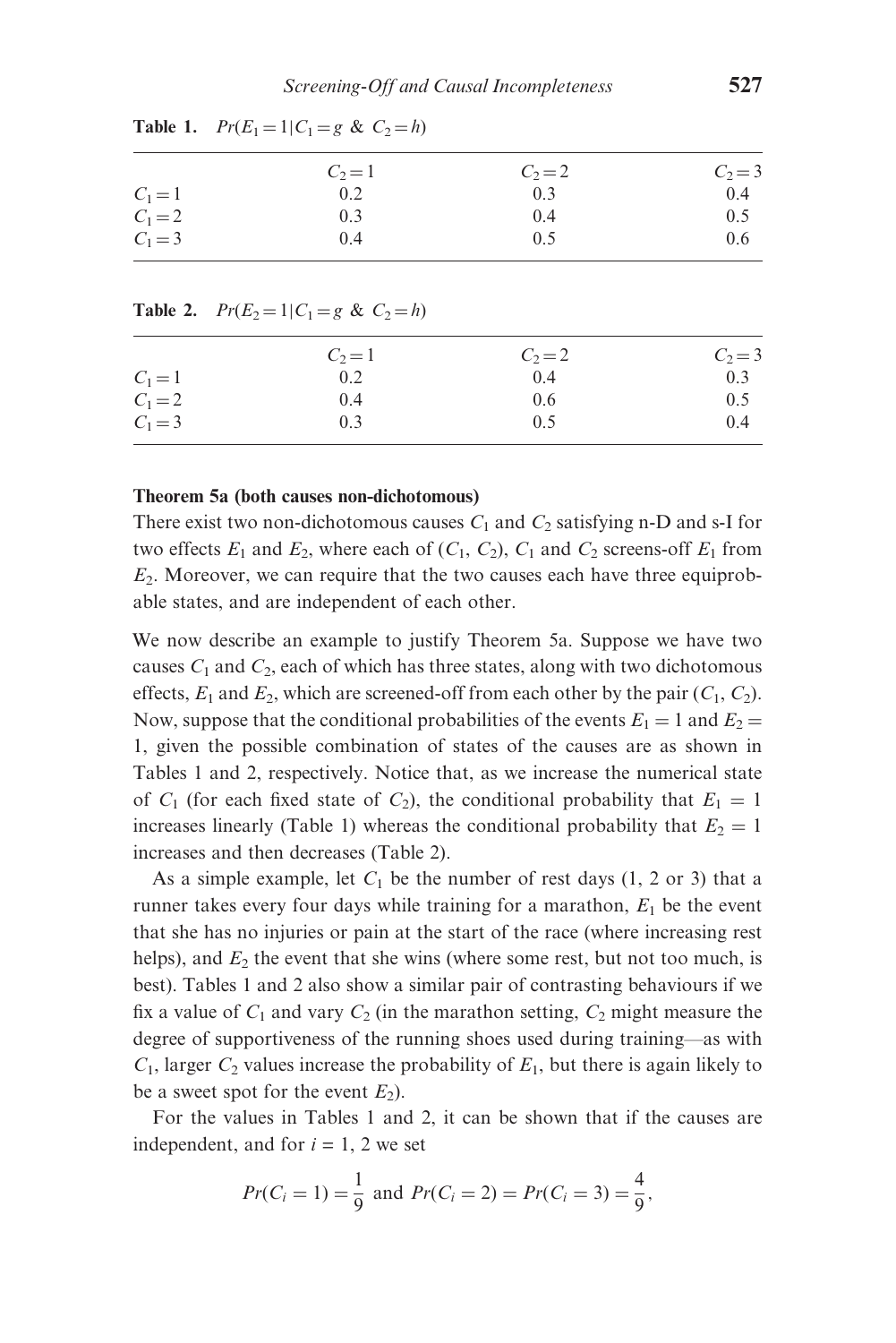then  $C_1$  screens-off  $E_1$  from  $E_2$ , thereby justifying Theorem 5a (a more formal proof is provided in the Appendix). Moreover, by the symmetry in the tables,  $C_2$  also screens-off  $E_1$  from  $E_2$ . We note that the particular solution we have described is not unique, but any solution requires certain equations to be satisfied exactly.

Theorem 5a addressed the question of whether Theorem 4, which concerns two dichotomous causes, breaks down when we depart from the setting of dichotomous causes. The example described is germane because it involves causes that have three states. Now we consider another departure from the narrow compass of Theorem 4—we show that this theorem also breaks down when there are more than two dichotomous causes. Again, the increase in number that needs to be considered is modest—we move from two to three. For three dichotomous causes, it is possible for the composite cause to screen-off and for each of the three constituent causes to screen-off as well.

# Theorem 5b

There exist three independent and dichotomous causes  $C_1$ ,  $C_2$ ,  $C_3$  and two dichotomous effects  $E_1$  and  $E_2$  that satisfy n-D and s-I, for which: (i) ( $C_1$ ,  $C_2$ ,  $C_3$ ) screens-off  $E_1$  from  $E_2$ ; (ii)  $C_i$  screens-off  $E_1$  from  $E_2$  for each  $i = 1, 2, 3$ ; (iii)  $(C_1, C_2)$ ,  $(C_2, C_3)$ , and  $(C_1, C_3)$  each fail to screen-off  $E_1$  from  $E_2$ .

To establish this result we describe a bar game that involves three players, each of whom reveals either a clenched fist or an open hand; they do so simultaneously (by the usual 'three shakes method'). A person wins this game if he or she reveals a hand that differs from what the other two players present, in which case the latter two lose. Otherwise (i.e., if all three reveal a clenched fist or all reveal an open hand) the game is a draw. Suppose each player decides his or her strategy independently and chooses between the two strategies with equal probability. If there is a winner, this player must drink a glass of tequila (with probability 1), whereas each of the two losers is required to toss a fair coin, and drink a glass of tequila if and only if the toss lands heads. If the game ends in a draw, then one of the three players is selected uniformly at random (for example, by rolling a fair die with two faces assigned to each person) and that person drinks a glass of tequila.

Let  $E_1$  be the event that player 1 drinks a glass of tequila and  $E_2$  the event that player 2 drinks a glass of tequila. We won't model whether player 3 partakes. Let  $C_i$  be the hand behaviour of player i (for  $i = 1, 2, 3$ ; with  $0 =$  open hand, 1 = clenched fist). It is clear that n-D applies since the three causes are independent and  $Pr(C_i = 1) = \frac{1}{2}$ . Moreover, the strong influence condition, s-I, applies, since if any two players select the same strategy (say 'clenched fist'), then changing the strategy for the remaining player from that same strategy to the alternative alters the probability of the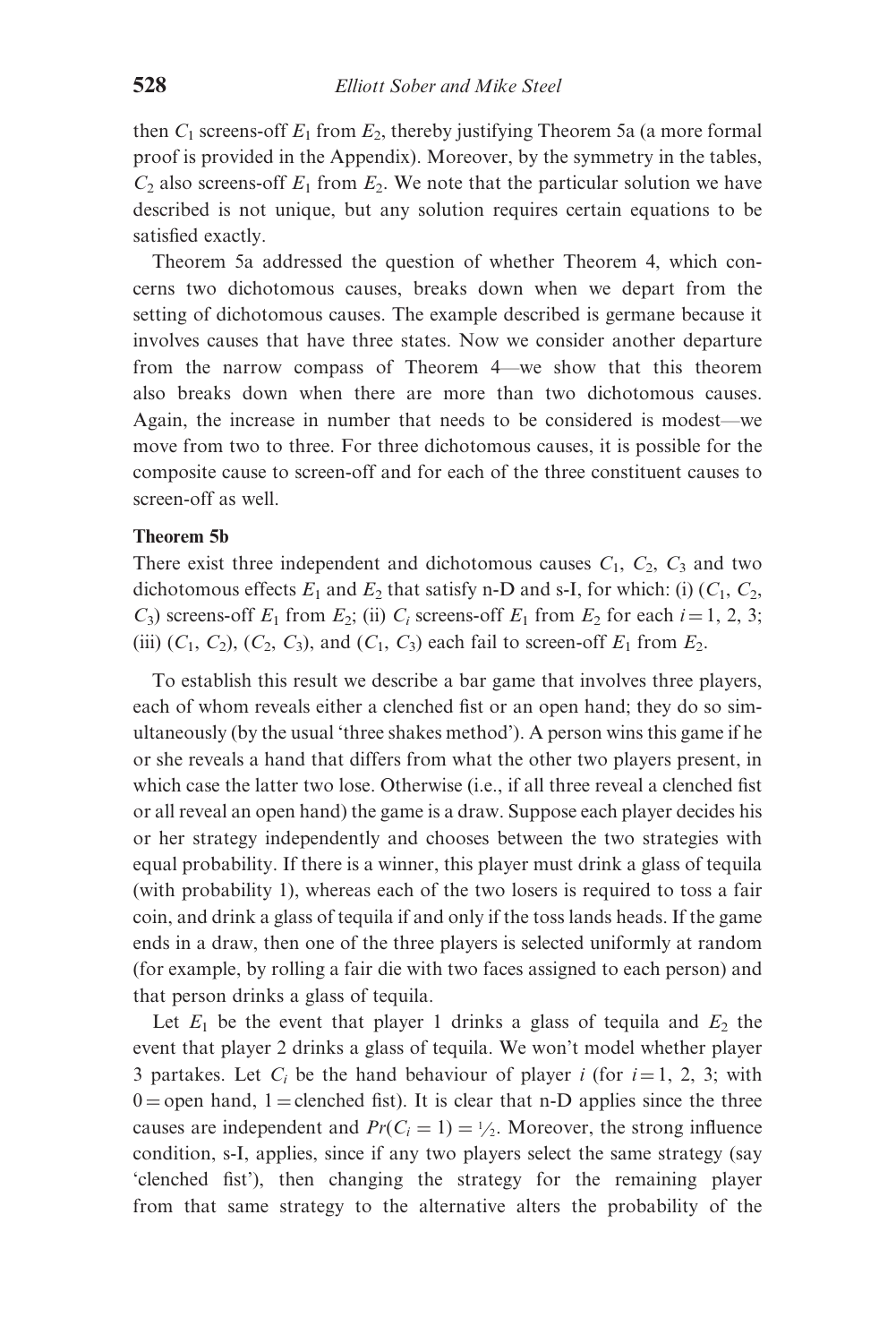event  $E_1 = 1$  and of the event  $E_2 = 1$  (because we thereby change from a draw to a situation in which there is a winner and two losers). Property (i) is clear by the independence of the drinking behaviours after the hands are held forth. For property (ii), the strong symmetry in the game entails that the conditional probability  $Pr(E_i = 1 | C_i = x)$  takes the same values for both i, all three values of i, and both values of x, and this probability equals

$$
Pr(E_j = 1 | C_i = x) = \frac{1}{4} \cdot 1 + \frac{1}{2} \cdot \frac{1}{2} + \frac{1}{4} \cdot \frac{1}{3} = \frac{7}{12},
$$

by considering the probability of win, loss, or draw, respectively, for player j. Similarly,

$$
Pr(E_1 = 1 \& E_2 = 1 | C_i = x)
$$
 is also independent of *i* and *x* and

$$
Pr(E_1 = 1 \& E_2 = 1 | C_i = x) = \frac{1}{4} \cdot 1 \cdot \frac{1}{2} + \frac{1}{4} \cdot \frac{1}{2} \cdot 1 + \frac{1}{4} \cdot \left(\frac{1}{3}\right)^2 + \frac{1}{4} \cdot \left(\frac{1}{2}\right)^2 = \frac{49}{144},
$$

by considering the probability that player 1 wins, player 2 wins, both players draw, and player 3 wins, respectively. It is now apparent that this quantity is the square of  $Pr(E_i = 1 | C_i = x)$ , which establishes property (ii). Property (iii) follows from the following corollary to Theorem 4 (also proved in the Appendix):

# Corollary 2

Suppose there are  $k>1$  dichotomous causes  $(C_1, \ldots, C_k)$  which jointly screen-off  $E_1$  from  $E_2$  (both dichotomous) and satisfy n-D and s-I. Then  $(C_1, \ldots, C_{k-1})$  cannot screen-off  $E_1$  from  $E_2$ . The same conclusion applies for any other conjunction of  $k - 1$  causes.

This completes the proof of Theorem 5b.<sup>18</sup>

The results described in this section have two sorts of significance for philosophical discussions of screening-off and of common cause explanations. The first arises from the fact that [Reichenbach's \(\[1956\]\)](#page-37-0) discussion of the principle of the common cause focused on the case of dichotomous events and a fair amount of subsequent philosophical discussion has followed his lead, perhaps tacitly assuming that the transition from two states to  $n$  would not make any interesting difference. Theorems 4, 5a, and 5b show that the move from two states to three sometimes involves a dramatic change. The second lesson pertains to the fact that philosophical discussions of screening-off often focus on cases in which screening-off is robust; the qualitative 'causal structure' of a system suffices to establish that various screening-off relations obtain in the sense that screening-off does not depend on the values that various constituent

<sup>&</sup>lt;sup>18</sup> Theorems 5a and 5b involve examples that are a bit complicated. We searched for simpler examples, but failed to find any.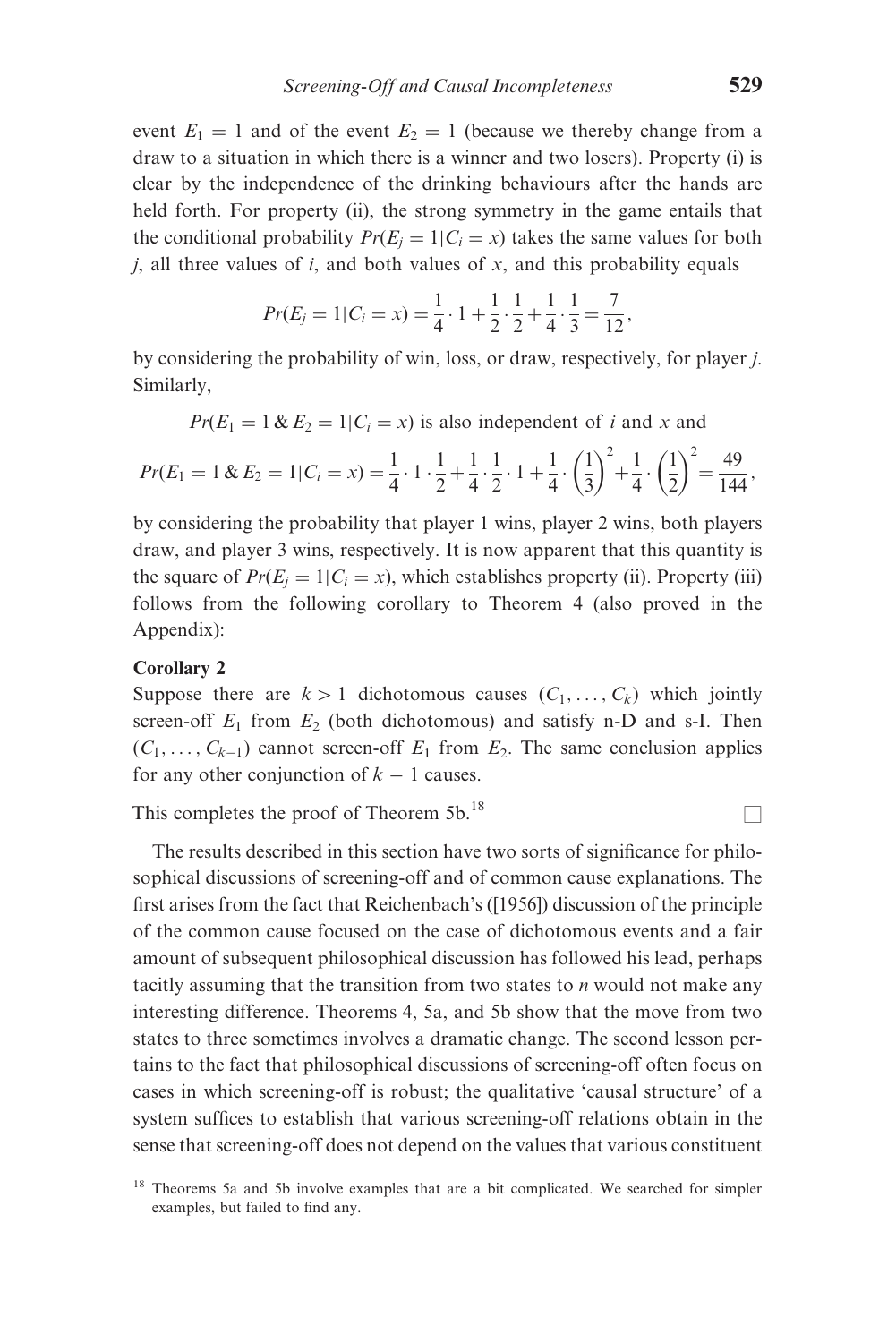probabilities happen to have. This is true of the two examples with which we began. Before caller-ID, the ringing of Sally's telephone screened-off Joe's dialling her number from her picking up, and this relation held independently of the probability that Joe dials her number and independently of the probability that Sally picks up her phone conditional on its ringing. In Mendelian reproduction, the parental genotype screens-off one offspring's genotype from the other's, and this is independent of how probable it is that the parental genotype occurs in the first place. Even if you add a non-zero mutation rate so that the probability of an offspring's genotype, conditional on the genotypes of its parents, takes values that differ from the usual Mendelian assignments, screening-off still holds true. But screening-off isn't always robust; in the examples described in this section, screening-off is fragile, depending as it does on the exact value of this or that probability.<sup>19</sup>

We end this section by noting that the strong influence condition, s-I, requires that some particular change in the state of  $C_i$  (with other causes suitably fixed) must change the probability of certain states of both  $E_1$  and of  $E_2$ . It is a consequence of s-I that  $(C_1, C_2)$  can satisfy s-I for  $E_1$ , and also satisfy s-I for  $E_2$ , and yet fail to satisfy s-I for the pair  $(E_1, E_2)$  (we give an example shortly).

This raises a question: does Theorem 4 still hold if we replace the assumption of strong influence with the assumption of weak influence? That is, does the theorem go through if we assume only that each cause  $C_i$  influences the probability of a state of  $E_1$  under one change in state in  $C_i$  (with other causes suitably fixed) and that  $C_i$  influences the probability of a state of  $E_2$  by a (possibly different) change in state of  $C_i$  (with other causes suitably re-fixed)? This condition, weaker than s-I, is what we referred to as weak influence w-I holding uniformly, and it is easily seen that Theorem 4 can fail under it. For example, suppose that  $C_1$  and  $C_2$  are independent fair tosses of a coin, and that  $E_1$  is a dichotomous event that occurs with probability p when both tosses are heads and with probability  $q \neq p$  otherwise. Let  $E_2$  denote a second dichotomous event that occurs with probability  $p$  when both tosses are tails and with probability  $q \neq p$  otherwise. Define the joint probability distributions for  $(E_1,$  $E_2$ ) conditional on values for  $(C_1, C_2)$  so that  $(C_1, C_2)$  screens-off  $E_1$  from  $E_2$ . Then the weak influence condition, w-I, applies uniformly, and n-D also holds, yet it is easily checked that all three of  $(C_1, C_2)$ ,  $C_1$ , and  $C_2$  screen-off

<sup>&</sup>lt;sup>19</sup> Fragile screening-off involves a violation of what Spirtes *et al.* [\(\[1993\], \[2000\]\)](#page-37-0) call 'faithfulness' and Pearl ( $[2009]$ ) calls 'stability'. Sprites *et al.* use the assumption of faithfulness to derive a number of theorems. [Cartwright \(\[2007\]](#page-36-0), Chapter 6) and [Hitchcock \(\[2010\]](#page-36-0)) describe plausible examples to argue that faithfulness is not a necessary condition for causal relations in nature. [Zhang and Spirtes \(\[2008\]\)](#page-37-0) discuss conditions under which faithfulness fails and how its failure can be detected. Pearl and Hitchcock suggest an epistemic reason for wanting models to be faithful—these models are more parsimonious (in that they deploy fewer adjustable parameters) than models that permit or require faithfulness to be violated. A further form of fragile screening-off is the notion of 'context-specific independence' [\(Boutilier](#page-36-0) et al. ([1996]).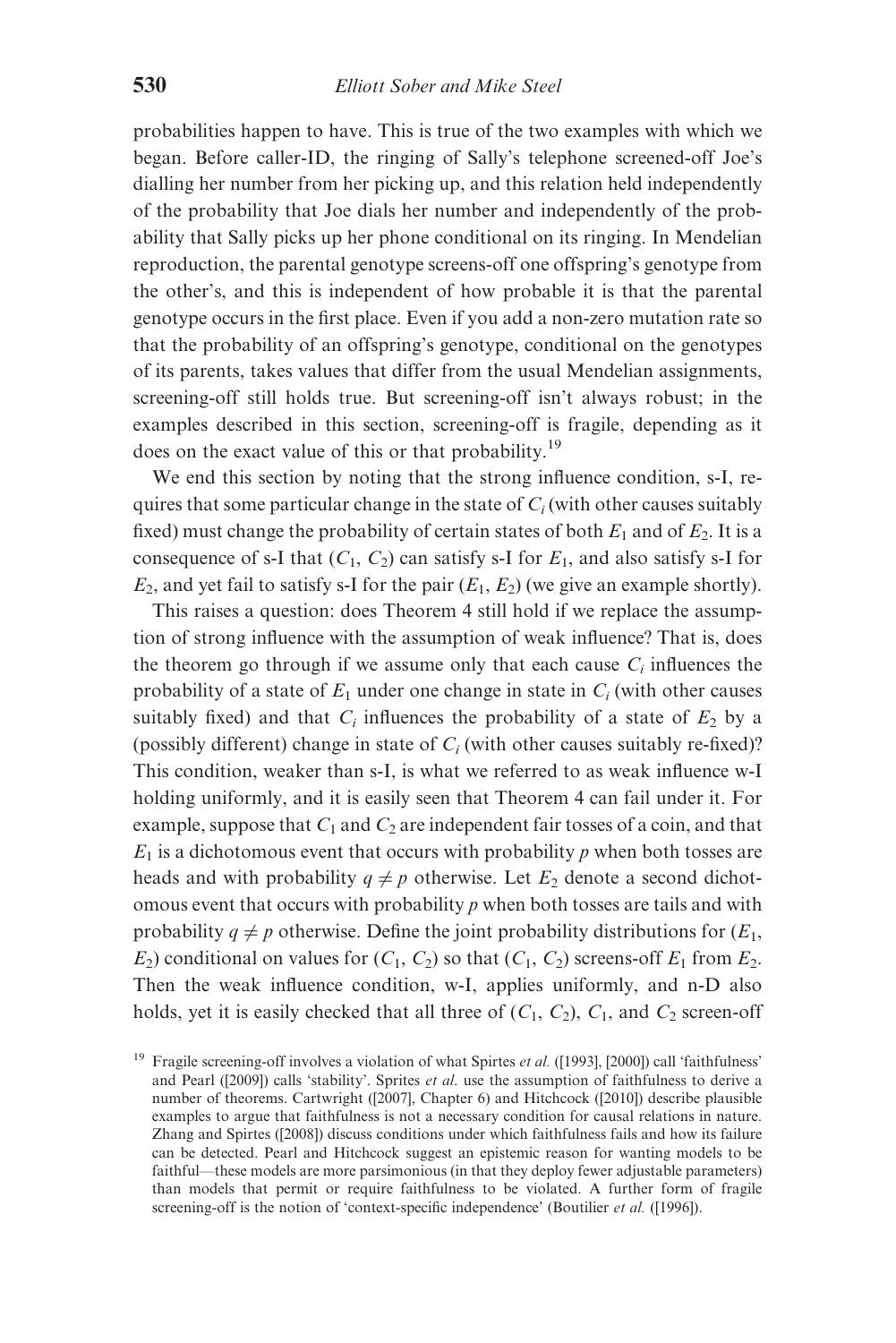$E_1$  from  $E_2$  (and so, by Theorem 4, s-I does not hold, as can easily be seen directly).

# 4 A More General No-Go Theorem: Allowing Several Causes, Possibly Non-dichotomous

In light of Theorems 5a and 5b, we turn to a new topic. If the composite cause  $(C_1, C_2)$  screens-off  $E_1$  from  $E_2$ , what new constraint can be introduced that has consequences for whether the constituent causes also screen-off the effects from each other, when all these events can take more than two possible values? The new constraint we will explore is that of ordinal invariance.

Accordingly, we regard  $C_1$  and  $C_2$  as random variables taking values in finite sets G and H, respectively, and  $E_1$  and  $E_2$  as random variables taking values in sets  $J_1$  and  $J_2$ , respectively. Let  $C_{gh}$  and  $E_{ii}$  denote the conjunctive events  $C_1 = g \& C_2 = h$  and  $E_1 = i \& E_2 = j$ , respectively, for all possible combinations of states (*i*, *j* for  $E_1$ ,  $E_2$  and *g*, *h* for  $C_1$ ,  $C_2$ , respectively). For a state g in G and  $j_1$  in  $J_1$  and  $j_2$  in  $J_2$  we say that  $E_1$  and  $E_2$  satisfy ordinal invariance relative to the ordered quintuple  $(C_1, C_2, g, j_1, j_2)$  if one of the following holds:

For all states h and h' of  $C_2$ ,

$$
Pr(E_1 = j_1 | C_{gh}) > Pr(E_1 = j_1 | C_{gh'}) \Rightarrow Pr(E_2 = j_2 | C_{gh}) > Pr(E_2 = j_2 | C_{gh'})
$$

or, for all states h and h' of  $C_2$ ,

$$
Pr(E_1 = j_1 | C_{gh}) > Pr(E_1 = j_1 | C_{gh'}) \Rightarrow Pr(E_2 = j_2 | C_{gh}) < Pr(E_2 = j_2 | C_{gh'}).
$$

In other words, changing the value of  $C_2$  while holding fixed the value of  $C_1$  at g always has the same directional effect on the probability of a state of  $E_2$  that it has on the probability of some state of  $E_1$ , or always has the opposite directional effect.

We pause to describe a natural setting in which ordinal invariance always applies when  $J_1 = J_2 = J$ . We say that  $E_1$  and  $E_2$  are conditionally exchangeable (relative to  $C_1$ ,  $C_2$ ) precisely when

$$
Pr(E_{ij}|C_{gh}) = Pr(E_{ji}|C_{gh})
$$

holds for all values of  $i, j \in J$  and  $g \in G$ ,  $h \in H$ . For example, this exchangeability condition holds if  $E_1$  and  $E_2$  are the genotypes of two children born to the same two parents where the parents have genotypes  $g$  and  $h$ .

# Lemma 1

If  $E_1$ ,  $E_2$  are conditionally exchangeable relative to  $C_1$ ,  $C_2$ , then  $E_1$ and  $E_2$  satisfy ordinal invariance relative to  $(C_1, C_2, g, j, j)$  for all g in G and  $j \in J$ .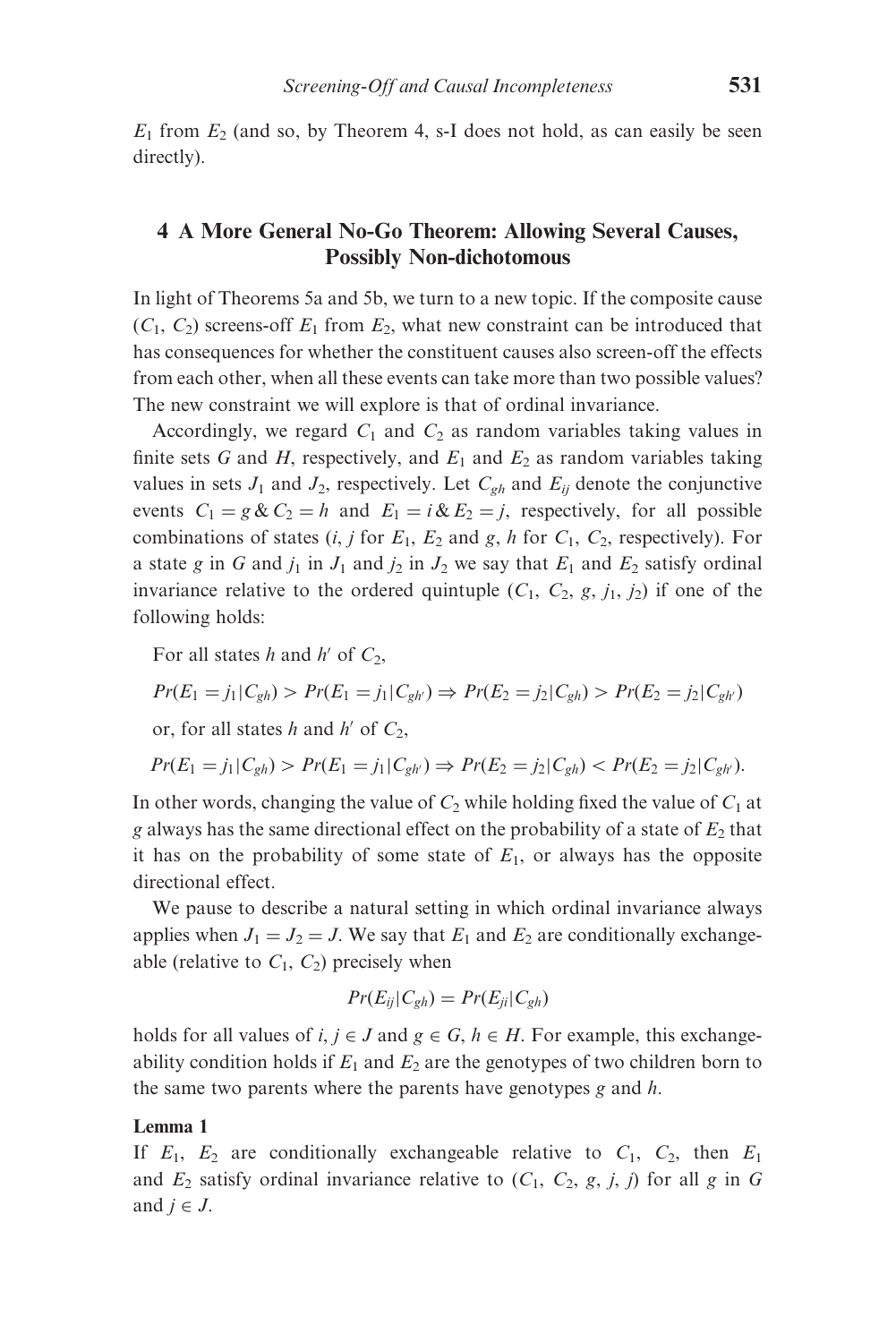**Proof** 

$$
Pr(E_1 = j | C_{gh}) = \sum_{j' \in J} Pr(E_1 = j \& E_2 = j' | C_{gh})
$$
  
= 
$$
\sum_{j' \in J} Pr(E_1 = j' \& E_2 = j | C_{gh}) = Pr(E_2 = j | C_{gh}),
$$

from which Lemma 1 follows.

We now use the concept of ordinal invariance to state our next result:

Theorem 6 (No restriction to dichotomous events, and the influence condition is weakened):

Suppose that  $C_1$  and  $C_2$  satisfy n-D and are common causes of effects  $E_1$  and  $E_2$ , which take states in sets  $J_1$  and  $J_2$ , respectively. Suppose that  $C_2$  weakly influences  $E_1$ , and for some associated revelatory state g of  $C_1$  for an influenced state j of  $E_1$ ,<sup>20</sup> the effects  $E_1$  and  $E_2$  satisfy ordinal invariance relative to  $(C_1, C_2, g, j, j')$ . Then, if the composite  $(C_1, C_2)$  screens-off  $E_1$  from  $E_2, C_1$ by itself fails to do so. $21$ 

The ordinal invariance of  $E_1$  and  $E_2$  (relative to the ordered quintuple) means that changing  $C_2$  while holding the state of  $C_1$  fixed at g must have the same (or the opposite) ordinal effect on  $E_2$  that it has on  $E_1$ ; this definition says nothing about how changing  $C_1$  while holding fixed  $C_2$  must impact on both  $E_1$  and  $E_2$ . These asymmetries (in requiring w-I to apply only for  $C_2$  and in the concept of ordinal invariance as so far defined) are reflected in the conclusion drawn by Theorem 6, which is about  $C_1$ 's failing to screen-off. In Corollary 3, we describe the consequence of having the weak influence condition satisfied by each cause and having ordinal invariance pertain to both sorts of manipulations of  $C_1$  and  $C_2$ ; in addition, this new theorem generalizes to the case of  $n \geq 2$  causes.

If w-I applies symmetrically to  $n \geq 2$  causes, the conclusion of Theorem 6 can be strengthened to the statement that none of the individual causes screen-off  $E_1$  from  $E_2$ . But first, some notation: suppose that  $C_1, C_2, \ldots, C_n$ are each common causes of the effects  $E_1$  and  $E_2$ . For a state  $g_i$  of  $C_i$ , and an assignment,  $H$ , of states to the remaining  $n-1$  causes, we will use the shorthand  $C_{g,H}$  to denote the event that  $C_i$  is in state  $g_i$ , and the remaining causes are in states specified by  $H$  (this generalizes our earlier notation from two to  $n$ causes).

<sup>&</sup>lt;sup>20</sup> Recall (footnote 12): a revelatory state of  $C_1$  for influenced state *j* of  $E_1$  is a state of  $C_1$  under which some change to  $C_2$  alters the probability of the state *j* for  $E_1$ .

<sup>&</sup>lt;sup>21</sup> In light of Lemma 1, Theorem 6 applies also if ordinal invariance is replaced by exchangeability.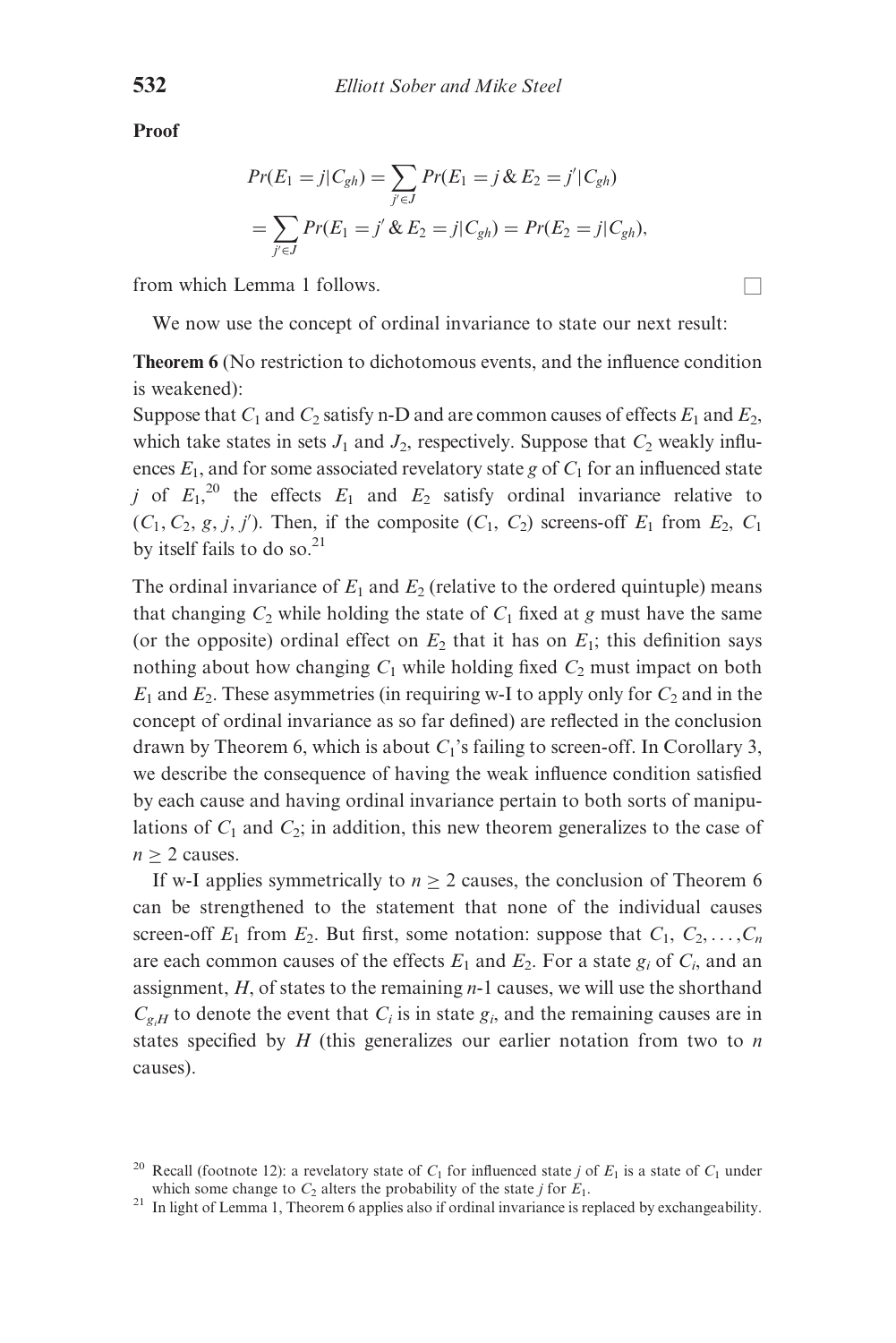#### Corollary 3

Suppose that  $C_1, C_2, \ldots, C_n$  are common causes of effects  $E_1$  and  $E_2$ , which take states in sets  $J_1$  and  $J_2$ , respectively (where these two sets may differ in size), and that n-D applies. Suppose further that, for each  $C_i$ , there exists a state  $g_i$ , and there exist states  $j_i$  for  $E_1$  and  $j'_i$  for  $E_2$  to which the following two conditions apply:

(w-I|C<sub>i</sub>) (Influence on  $E_1$  when a state of  $C_i$  is held fixed): A change can be made to one of the causes (different from  $C_i$ ) while holding all of the other causes fixed (with  $C_i$  set to  $g_i$ ) that changes the probability of the event  $E_1 = j_i^{22}$ 

(OI|C<sub>i</sub>) (Ordinal Invariance when a state of  $C_i$  is held fixed) If  $C_i$  is in state  $g_i$ , then every change to the states  $H$  of the other causes that increases  $Pr(E_1 = j_i | C_{g,H})$  must always increase  $Pr(E_2 = j'_i | C_{g,H})$  or every such change must always decrease it.<sup>23</sup>

Then  $(C_1, C_2, \ldots, C_n)$  screens-off  $E_1$  from  $E_2$  only if none of the *n* component causes screen-off.

As with Theorem 4, Theorems 6 and Corollary 3 also apply to the case of intermediate links: Suppose that C causes  $I_1$  and  $I_2$ , and each of these causes E. Suppose that n-D is satisfied by  $I_1$  and  $I_2$ , that the influence condition on  $E_1$ for fixed states of  $I_1$  and of  $I_2$  applies in the statement of Corollary 3 (taking  $E_1 = E$  and  $E_2 = C$ ), and that ordinal invariance holds in this setting. Then, if the composite  $(I_1, I_2)$  screens-off C from E, each of the constituents  $I_1$  and  $I_2$ fails to do so.

Notice that the first and second parts of Theorem 4 are corollaries of Theorem 6 and Corollary 3, respectively, since s-I implies  $(OI|C_i)$  when  $C_2$ is dichotomous. Also note that Theorem 6 and its corollary hold, whether the states of the composite cause determine the state of each  $E_i$  or merely confer nonextreme probabilities on them.

Theorem 6 and Corollary 3 describe a fairly generic type of situation in which it is impossible for a composite cause and its constituent causes to all screen-off one event from another. This clash between composite and constituent screening-off is not inevitable; we had to assume non-degeneracy, the

(a) for all  $H$  and  $H'$ 

$$
Pr(E_1 = j_i | C_{g_i H}) > Pr(E_1 = j_i | C_{g_i H'}) \Rightarrow Pr(E_2 = j'_i | C_{g_i H}) > Pr(E_2 = j'_i | C_{g_i H'}),
$$

or (b) for all  $H$  and  $H'$ 

$$
Pr(E_1 = j_i | C_{g_i H}) > Pr(E_1 = j_i | C_{g_i H'}) \Rightarrow Pr(E_2 = j'_i | C_{g_i H}) < Pr(E_2 = j'_i | C_{g_i H'}).
$$

<sup>&</sup>lt;sup>22</sup> Condition (w-I|C<sub>i</sub>) implies the weaker condition that  $Pr(E_1 = j_i | C_{g,H})$  does not always take the same value as  $H$  varies, and this is all we require in the proof.  $23$  Formally, we require that either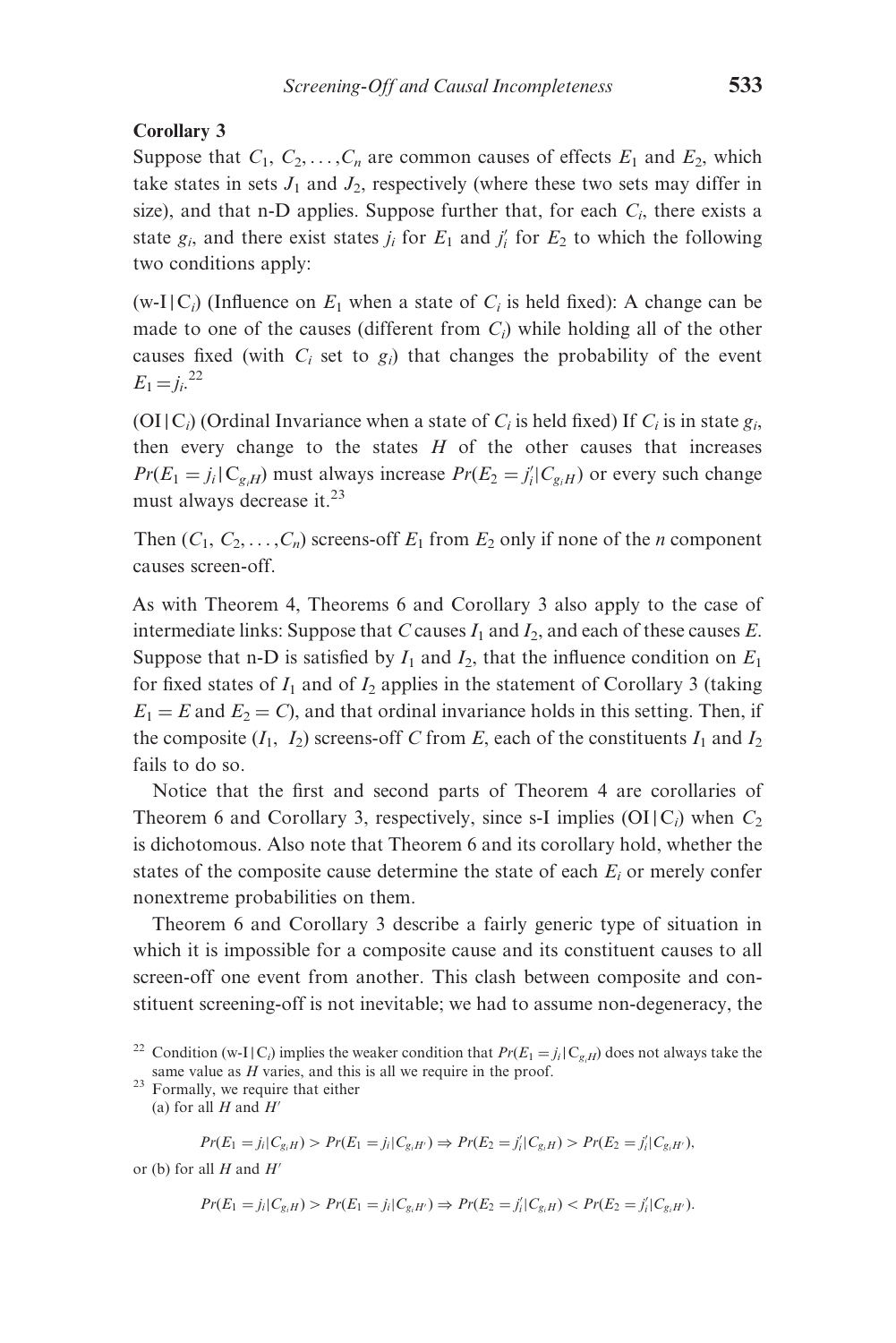weak influence condition w-I and ordinal invariance to show that it exists. The non-degeneracy condition is very widely satisfied; causes very often are less than perfectly correlated and have probabilities that are strictly between 0 and 1. The weak influence condition w-I strikes us as a definition; if  $C$  is a direct cause of  $E$ , then some change in the state of  $C$  must in some setting make some difference to the probability of some state of  $E^{24}$ . The ordinal invariance condition is widely satisfied, but it is not a definitional truth. It is the real source of the conflict between composite and constituent causes screening-off. Deny this assumption (as we did in the example used to illustrate Theorem 5a) and it is possible for harmony to replace conflict. But possibility is not necessity; we saw in that example that composite and constituent causes all screen-off only when various probabilities are set just so (and so faithfulness is violated). In the next section, we try to make it easier to understand the concept of ordinal invariance.

# 5 Examples Illustrating Corollary 3 and Theorem 5a

To make Corollary 3 easier to grasp, we describe an example that illustrates what it says when there are just two common causes. [Table 3](#page-22-0) provides conditional probability values for one of the states of one of the effects (viz.  $E_1 = 1$ ); [Table 4](#page-22-0) provides values for the probability of a state of the other effect (viz.  $E_2$ )  $=$  2). In this example, each cause has three states.

The weak influence condition described in Corollary 3 concerns [Table 3](#page-22-0) taken by itself. It requires simply that there be a row in which the entries are not all the same, and that the same be true for a column. Several rows and columns in [Table 3](#page-22-0) satisfy this condition, but we will consider  $C_1 = 3$  and  $C_2 =$ 2 (which are in bold). We focus on this row and column because of what the ordinal invariance condition,  $(OI|C_i)$ , says; this condition concerns the relationship of [Table 3](#page-22-0) to [Table 4.](#page-22-0)

A sufficient condition for  $(OI|C_i)$  to hold is that there is a row in [Table 3](#page-22-0) in which not all entries are the same and a column that has the same property where the entries in that row and column are mirrored (or countermirrored) by the corresponding row and column in Table  $4^{25}$  Mirroring means that all inequalities in a row and column in [Table 3](#page-22-0) are preserved in its counterpart row and column in [Table 4](#page-22-0); equalities need not be preserved (and they are not for the column  $C_2 = 2$ ). Countermirroring means that all inequalities are reversed. The bold row  $C_1 = 3$  and column  $C_2 = 2$  in [Table 4](#page-22-0) mirror those in [Table 3.](#page-22-0)

 $24$  As noted earlier, the weak influence condition w-I used in Corollary 3 is weaker than the strong influence condition s-I used in earlier theorems. However, strong influence s-I is entailed by the conjunction of n-D, w-I, and (OIjC). Corollary 3 has a stronger antecedent and a stronger

consequent than Theorem 4 does.<br>
<sup>25</sup> This condition is not necessary, since Corollary 3 allows for  $j_1 \neq j_2$  and  $j'_1 \neq j'_2$ .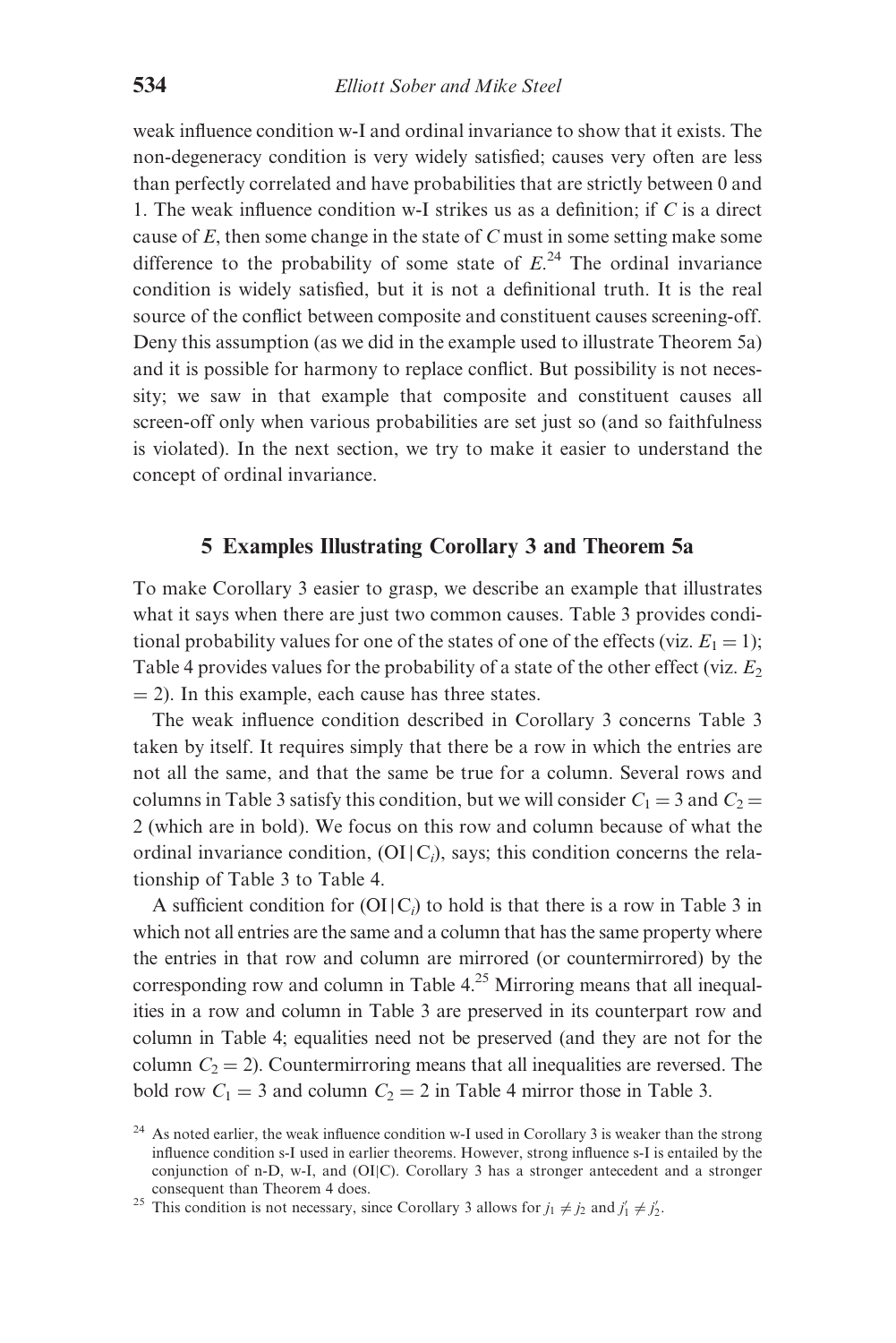|           | $C_2 = 1$ | $C_2 = 2$ | $C_2 = 3$ |
|-----------|-----------|-----------|-----------|
| $C_1 = 1$ | 0.1       | 0.1       | 0.1       |
| $C_1 = 2$ | 0.2       | 0.1       | 0.5       |
| $C_1 = 3$ | 0.1       | 0.3       | 0.2       |

<span id="page-22-0"></span>**Table 3.**  $Pr(E_1 = j | C_1 = g \& C_2 = h)$  where suppose  $j = 1$ 

**Table 4.**  $Pr(E_2 = j' | C_1 = g \& C_2 = h)$  where suppose  $j' = 2$ 

| $C_2 = 1$ |     | $C_2 = 3$ |
|-----------|-----|-----------|
| 0.3       | 0.2 | 0.2       |
| 0.1       | 0.3 | 0.2       |
| 0.2       | 0.7 | 0.4       |
|           |     | $C_2 = 2$ |

In summary: In the statement of Corollary 3, if we take  $g_1 = 3$  and  $g_2 = 2$ (and take  $j_1 = j_2 = j = 1$  and  $j'_1 = j'_2 = j' = 2$ ), then the two conditions (w-I|C<sub>i</sub>) and (OI|C<sub>i</sub>) are simultaneously satisfied for each of the two causes ( $i = 1, 2$ ). This is true even though the column  $C_2 = 3$  in Table 4 neither mirrors nor countermirrors its counterpart in Table 3. Notice also that ordinal invariance means that there are inequalities in the table for a state of  $E_1$  that are mirrored or countermirrored in the table for a state of  $E_2$ ; the condition does not say that there are inequalities in the table for a state of  $E<sub>2</sub>$  that are mirrored or countermirrored in the table for a state of  $E_1$ . So our notion of ordinal invariance is weaker than one that requires full symmetry between the two effects.

Theorem 6 and Corollary 3 place no restrictions on how many states  $E_1$  and  $E_2$  have (nor do these results require that  $E_1$  and  $E_2$  have the same number of states). If there are more than two effects, Theorem 6 and its corollary apply directly since the screening-off of three or more effects from each other by causes means just that any two effects are screened-off from each other by those same causes. Theorem 6 and its corollary also impose no requirement that  $C_1$  and  $C_2$  have the same number of states, though this happens to be true in the above example.

Given Corollary 3 (which describes a situation in which the composite cause screens-off only if no constituent cause screens-off), how can Theorem 5a (which describes a situation in which composite and constituent causes all screen-off) be true? The answer is that Theorem 5a is true because there are cases in which ordinal invariance is violated, whereas Corollary 3 describes a consequence of ordinal invariance. Ordinal invariance is violated in the example used to illustrate Theorem 5a; it is clear from [Tables 1](#page-14-0) and [2](#page-14-0) that there is no mirroring or counter-mirroring.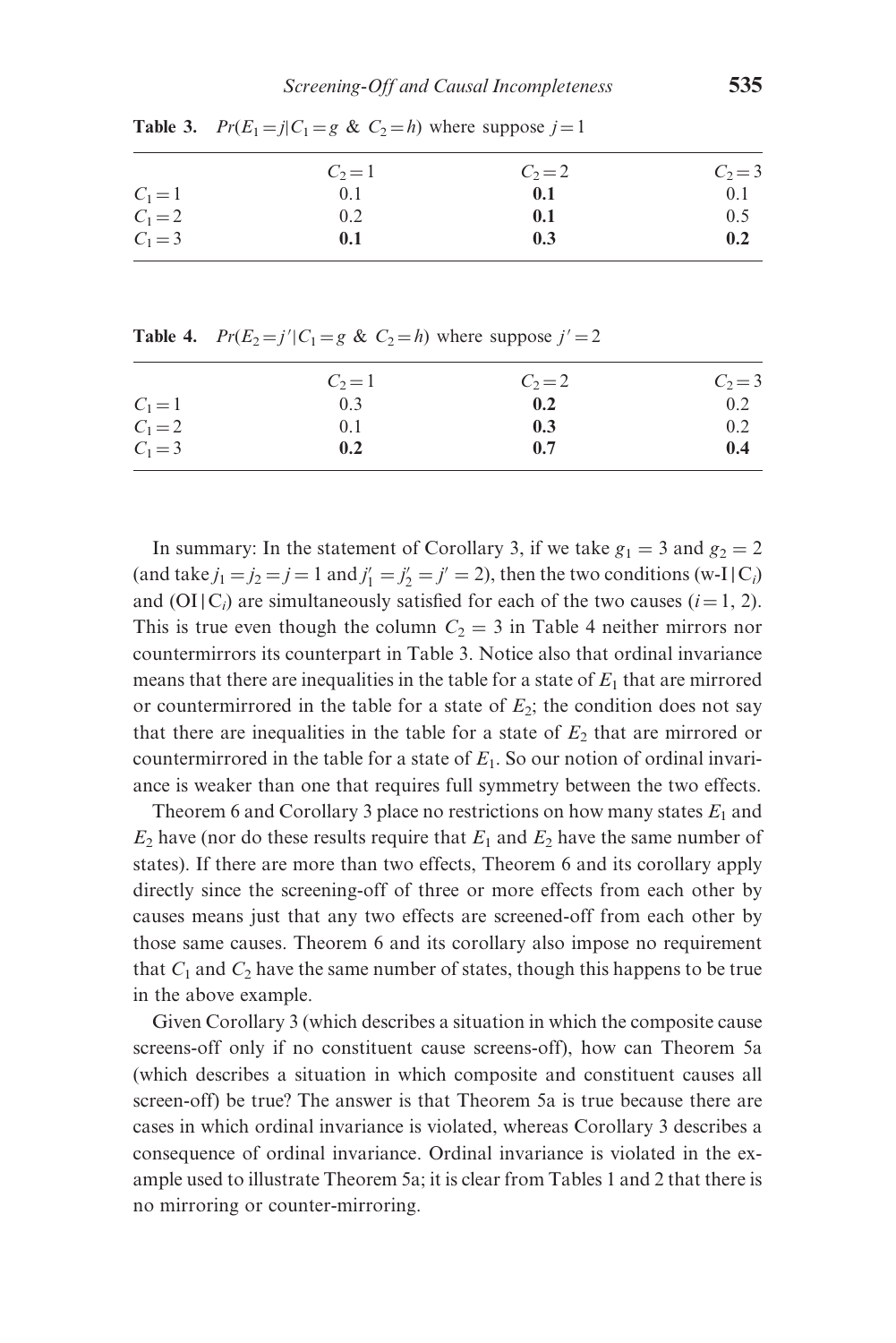Our last no-go results (Theorem 6 and Corollary 3), and some of the theorems that preceed them, are fruitfully compared with an elegant no-go theorem derived by Hofer-Szabó and Rédei ([2004]). Their result concerns what they call a 'Reichenbachian common cause system' (RCCS) for two events  $(E_1, E_2)$ . Such a system involves a common cause, C, (whether individual or composite) and two of its effects,  $E_1$  and  $E_2$ , such that (i) C screens-off  $E_1$  from  $E_2$  and (ii) if the state of C is changed in *any* way, this alters the probabilities of  $E_1$  and of  $E_2$  (and the alteration increases the probability of  $E_1$  precisely when it also increases the probability of  $E_2$ ). Proposition 4 of Hofer-Szabó and Rédei ([2004]) states that if C is an RCCS for  $(E_1, E_2)$ , then any cause C' that is coarser or finer than C must fail to form an RCCS for  $(E_1, E_2)$ . Here a cause  $C'$  is 'coarser' than C precisely if the states of  $C'$  correspond to disjoint subsets of the states of C, and the event that  $C = s$  is the event that  $C \in S$ . For example, if C is the composite cause  $(C_1, \ldots, C_n)$  then  $C_1$  is coarser than C. To say that  $C'$  is finer than  $C$  simply means that  $C$  is coarser than  $C'$ .

We note that, by taking  $C = (C_1, \ldots, C_n)$  and  $C' = C_1$  (so C is finer than  $C'$ ), our no-go results (Theorems 4 and 6 and their corollaries) do not follow directly from Proposition 4 of Hofer-Szabó and Rédei ([2004]), which requires a stronger antecedent and delivers a weaker consequent in our setting.<sup>26</sup> Regarding the antecedent, observe that condition (ii) in the definition of an RCCS is considerably stronger than our 'influence conditions'. As noted in connection with [Table 3](#page-22-0), our weak influence condition, w-I, requires only that there be one row and one column in which entries differ. Condition (ii) requires that all nine entries in the table differ. Condition (ii) is also stronger than the conjunction of weak influence and ordinal invariance, OI, as can be seen from [Tables 3](#page-22-0) and [4](#page-22-0), which violate (ii) but satisfy both w-I and OI. With respect to strong influence (s-I), our Theorem 5a says that it is possible for composite and component common causes to all screen-off when non-degeneracy (n-D) and strong influence s-I obtain; however, this is impossible under condition (ii). Turning to our claim that Proposition 4 of Hofer-Szabó and Rédei provides a weaker consequent in this setting than our no-go results (Theorems 4 and 6), we note that if the stronger condition (ii) required for an RCCS is assumed, then their Proposition 4 implies that  $C_1$  fails to be an RCCS for  $(E_1, E_2)$ ; this does not, however, entail that  $C_1$  fails to screen-off  $E_1$ from  $E_2$ , as the RCCS condition (ii) for  $C_1$  might fail instead.

Hofer-Szabó and Rédei ([2004]) constructed their concept of an RCCS to generalize a result that [Reichenbach \(1956\)](#page-37-0) derived. Reichenbach showed that if (i) a dichotomous common cause, C, screens-off  $E_1$  from  $E_2$  (both of which are dichotomous), and (ii) changing from  $C = 0$  to  $C = 1$  has the same directional effect on  $E_1 = 1$  that it has on  $E_2 = 1$ , then it follows that dichotomous

<sup>&</sup>lt;sup>26</sup> Similar obstacles arise if we take  $C = C_1$  and  $C' = (C_1, \ldots, C_n)$ , so that C is coarser than C'.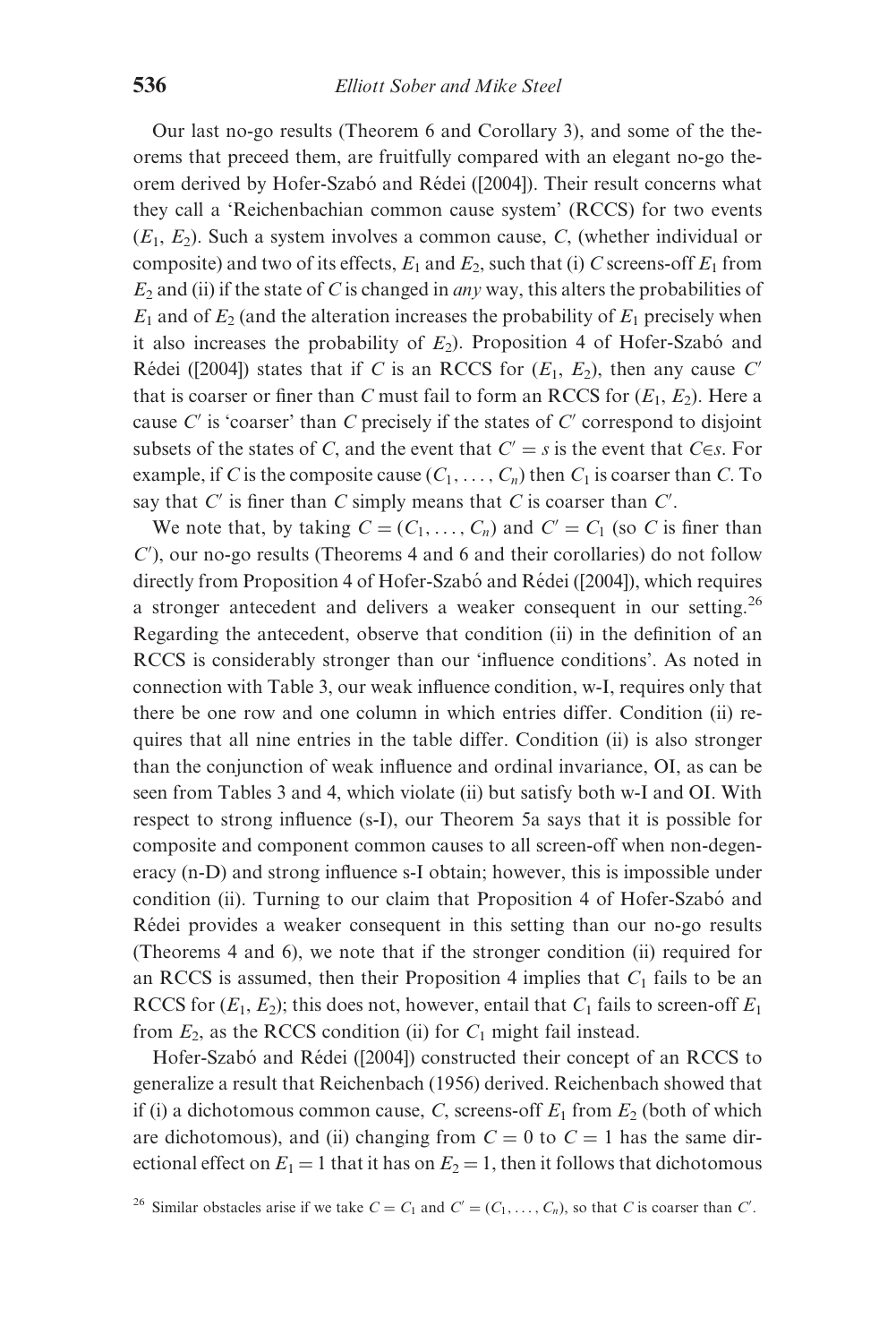effects  $E_1$  and  $E_2$  will be positively correlated. Reichenbach's goal was to explain an observed correlation by showing how it can be derived from a set of assumptions about a common cause. Hofer-Szabó and Rédei move from a single dichotomous common cause to a general cause  $C$  (which may be individual or composite, and is not required to be dichotomous) and ask how Reichenbach's model can be generalized so as to allow one to deduce the observed correlation of events  $E_1$  and  $E_2$ . This is the motivation behind viewing their conditions (i) and (ii) as defining an RCCS.

Taking our cue from Hofer-Szabó and Rédei, we note that our weak-influence (w-I), combined with a strengthened form of ordinal invariance, suffices to derive a positive correlation between  $E_1$  and  $E_2$ :

# Theorem 7

Suppose that  $(C_1, C_2)$  screens-off dichotomous effects  $E_1$  from  $E_2$ , and satisfies n-D, w-I holds for  $C_1$ , and the following strengthening of the OI condition holds:

for all states  $g, g'$  of  $C_1$  and  $h, h'$  of  $C_2$ ,

$$
Pr(E_1|C_{gh}) > Pr(E_1|C_{g'h'}) \Rightarrow Pr(E_2|C_{gh}) > Pr(E_2|C_{g'h'}).
$$

Then  $E_1$  and  $E_2$  are positively correlated.

See the Appendix for the proof.<sup>27</sup> Notice that  $C_1$  and  $C_2$  can be dichotomous, but they need not be. Notice also that the concept of ordinal invariance used in this theorem is considerably stronger than the concept of ordinal invariance used in Theorem 6, or even in the stronger (symmetric) form required for Corollary 3. In terms of our example based on [Tables 3](#page-22-0) and [4,](#page-22-0) OI in our Corollary 3 requires just that there is some row and column in [Table 3](#page-22-0), each containing values that are not all the same, that get mirrored or countermirrored in [Table 4](#page-22-0). The stronger notion of OI that is used in Theorem 7 says that every inequality between pairs of entries in [Table 3](#page-22-0) must get reproduced in [Table 4.](#page-22-0)

# 6 Determinism and Screening-Off: Disanalogy and Analogy

It is tempting to think that there is an analogy between screening-off and determinism, one that ought to guide our view of how screening-off by a composite cause is related to screening-off by a constituent cause. Consider the following thought about determinism:

D-1: If  $Pr(E|C) = 1$ , then  $Pr(E|C \& X) = 1$ , for any proposition X, provided that the second probability is well-defined.

<sup>&</sup>lt;sup>27</sup> Theorem 7 applies to settings in which  $(C_1, C_2)$  do not form an RCCS for  $E_1, E_2$ , and so is not a direct corollary of Proposition 2 of Hofer-Szabó and Rédei ([2004]). Theorem 7 can also be extended to allow  $E_1$  and  $E_2$  to be non-dichotomous.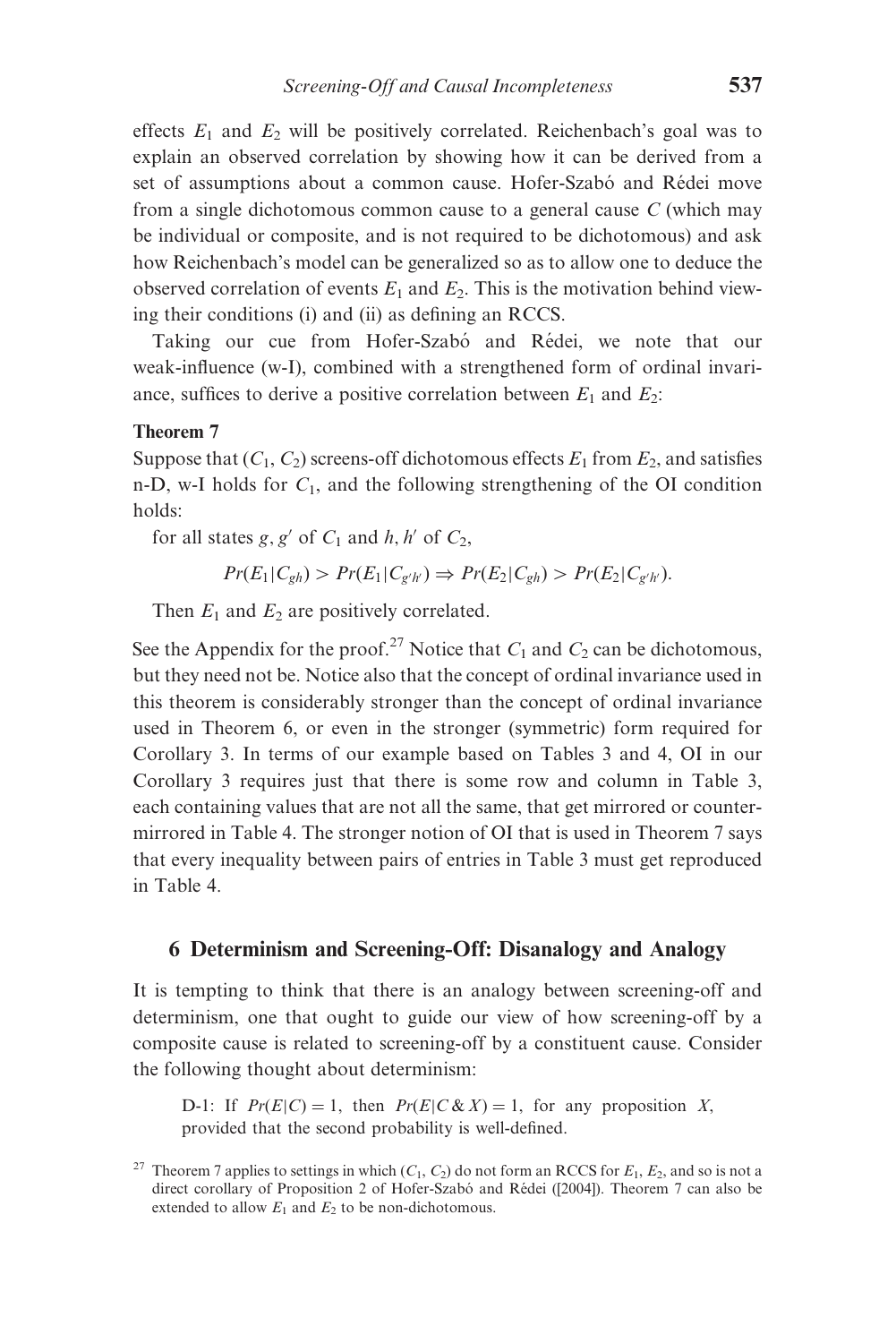As noted at the outset, this proposition is true because probabilities of 0 and 1 are sticky. Reasoning by analogy, one might conjecture that screening-off also is sticky:

SO-1: If C screens-off  $E_1$  from  $E_2$ , then  $C & X$  also screens-off  $E_1$  from  $E_2$ , for any proposition X, provided that  $Pr(E_i|C \& X)$  is well-defined.

Another fact about determinism is that the converse of D-1 is false. What is true is that

D-2: If  $Pr(E|C \& X) = 1$ , this leaves open whether  $Pr(E|C) = 1$ ,

and so the analogy with determinism may further suggest that

SO-2: If  $(C & X)$  screens-off  $E_1$  from  $E_2$ , this leaves open whether C also screens-off  $E_1$  from  $E_2$ .

This analogy between determinism and screening-off goes awry; D-1 and D-2 are true, but SO-1 is false and SO-2, though true, is misleading. If a less complete cause screens-off, it does not follow that a more complete cause also screens-off (Theorem 5b). $^{28}$  If a more complete cause screens-off, this often does not leave open whether a less complete cause will do so (Corollary 3).

There is a third formal analogy between determinism and screening-off that we should consider. Reichenbach [\(\[1965\]](#page-37-0), pp. 2–3) describes, but does not endorse, 'a law of causality' that says that the probability that an event,  $E$ , will occur will asymptote to 1 or to 0 as one conditionalizes on more and more complete sets of causes. The suggestion is that ever more inclusive sets of common causes will increase the degree to which those common causes screen-off one effect from the other. To make this idea about monotonicity precise, we need to define what 'degree of screening-off' means. A natural choice is to use the notion of mutual information [\(Cover and Thomas](#page-36-0) [\[1991\]\)](#page-36-0). Given a cause, C, and two effects,  $E_1$  and  $E_2$ , the conditional mutual information  $I(E_1; E_2 | C)$  is non-negative, and it is zero precisely when C screens-off  $E_1$  from  $E_2$ . Understood in this way, the monotonicity thesis is false, as one can see from our Theorem  $5b<sup>29</sup>$ 

Although the formal analogy between screening-off and determinism is misguided, there is an epistemic parallel that is worth pondering. Once upon a time, determinism had the status of an *a priori* principle: if a causal model fails to be deterministic, then it *must* be incomplete. Stated in this way,

<sup>&</sup>lt;sup>28</sup> The falsehood of SO-1 can be seen by considering the case in which C is a tautology and J is a joint effect of  $E_1$  and  $E_2$ . If  $E_1$  and  $E_2$  are unconditionally independent, a tautology will screen-off  $E_1$  from  $E_2$ . However, J will render the two events conditionally dependent.

 $29$  Note, however, that if we replace the notion of screening-off with the stronger notion of d-separation, then monotonicity is restored; in particular, if a less complete cause d-separates two effects, then a more complete cause will also.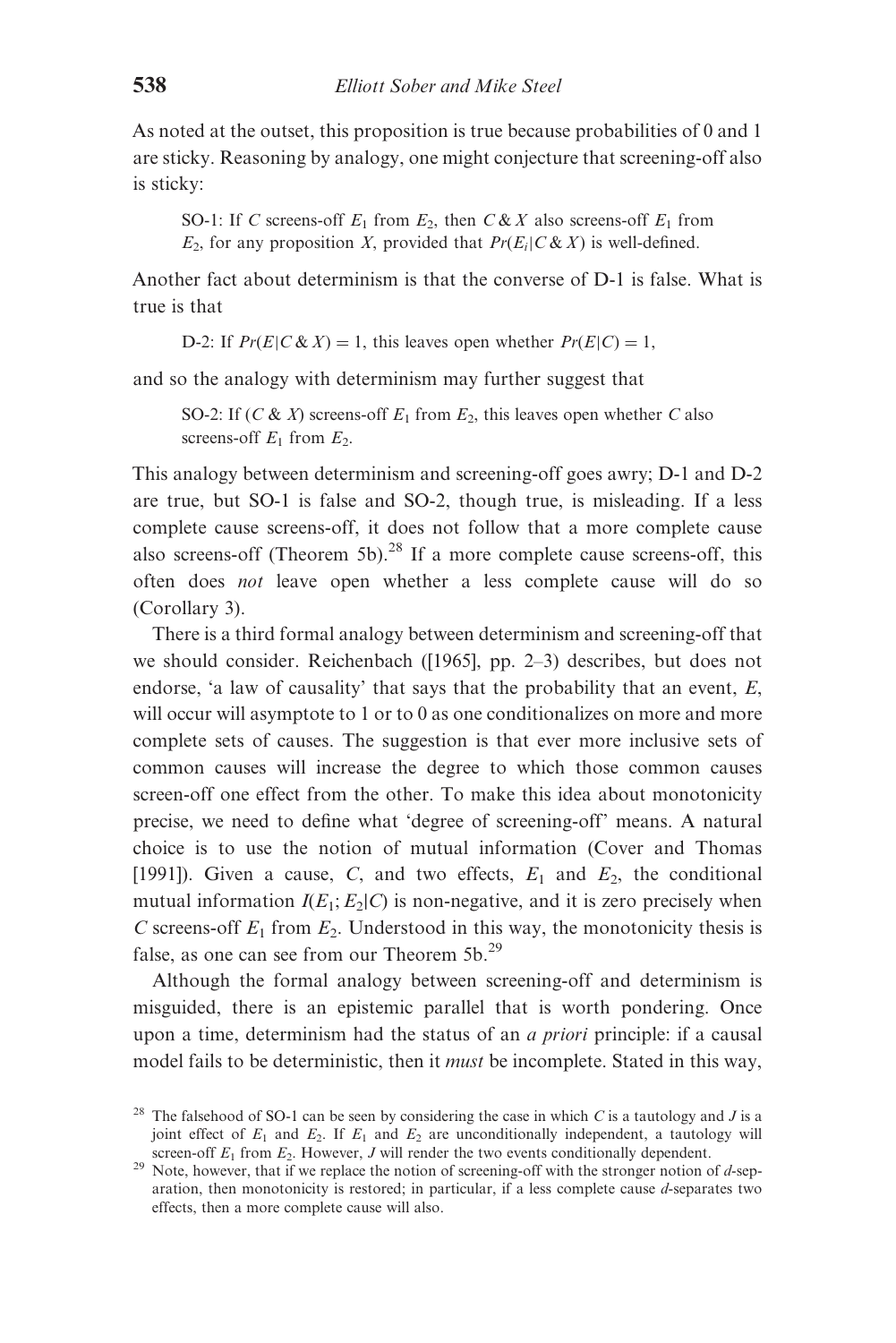determinism is a metaphysical thesis, but there is a long tradition of regarding it as a 'regulative ideal', the claim being that inquiry benefits from assuming determinism, whether or not determinism is true in fact. Kantians often incline to something stronger—that determinism is a necessary presupposition of rational inquiry. All this changed with the advent of the quantum theory. Not that we now know that determinism is false ([Earman \[2005\]](#page-36-0)). The point is that we no longer regard determinism as an indispensable assumption. If quantum mechanics or some probabilistic successor theory, is true, we have to acknowledge the possibility that this theory is not just true but causally complete. Of course scientists still need to ponder whether there are hidden causes, but an alertness to the possibility that our models may be causally incomplete in no way requires a commitment to determinism.

A similar dynamic is now underway with respect to the intermediate link, (IL) and the common cause (CC) principles, but it has not gone as far as it should. As noted at the outset, quantum mechanics has led some to doubt CC, but those doubts have rarely reached into other parts of science. With respect to IL, this assumption rarely gets challenged, either inside of quantum mechanics or out. CC and IL, as noted earlier, are consequences of the causal Markov principle. That principle characterizes what will be true in a model that is 'suitable', but the principle plays a role in the causal modelling literature that goes beyond this. For example, Spirtes *et al.* [\(\[1993/2000\]\)](#page-37-0) (see also [Verma and Pearl \[1990\], \[1992\]](#page-37-0); [Cooper and Herskovits \[1992\]\)](#page-36-0) develop algorithms for using probabilistic facts to discover the causal relationships that obtain among a set of variables; these algorithms are derived in part by assuming the causal Markov condition. Paying the cost of assuming the causal Markov condition buys you the benefit of being assured that the model you say is best really is best.

This raises the question of what one should do if CC and IL (and the causal Markov condition that entails both of them) are set to one side. Must causal inquiry grind to a halt? Not at all. Various models can be tested against each other using frequency data; it is frequency data, not a probability distribution over causal variables, that constitute our observations. Some of these models may assume screening-off whereas others do not, and these models may differ in how well they fit the data at hand. Testing models for their fit to data does not require any assumption about what properties a causally complete model must have. But there is more to testing models than checking for fit. In general, a model that assumes screening-off will have fewer adjustable parameters than a model that is otherwise similar but which denies screening-off or leaves open whether screening-off obtains. This matters to model selection criteria like AIC (the Akaike Information Criterion) that take account of both parsimony and fit-to-data (see [Forster and Sober \[1994\]](#page-36-0) and [Sober \[2008\]](#page-37-0) for discussion).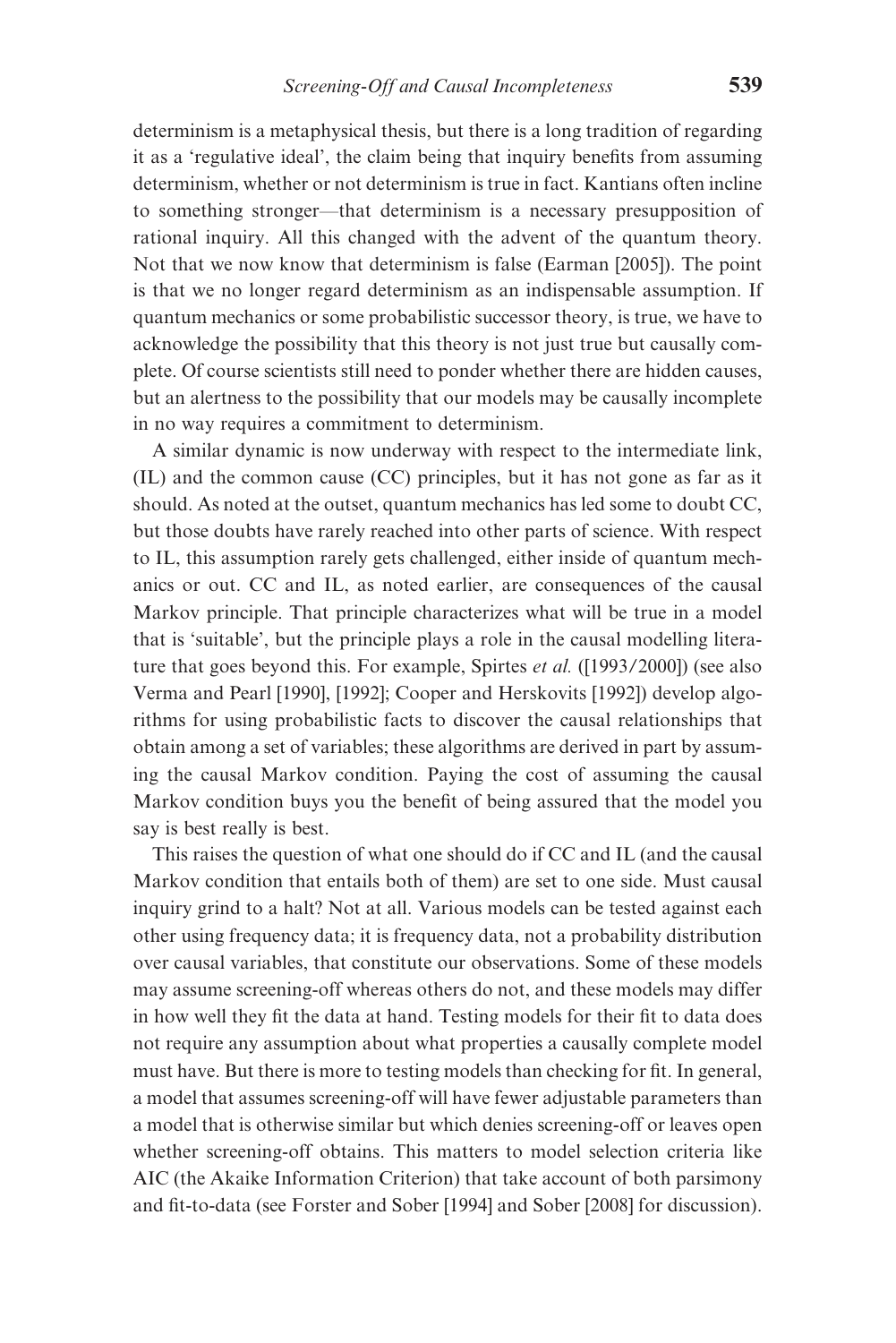However, the greater parsimoniousness of models that assume screening-off is not a reason to ignore models that do not commit to that assumption.<sup>30</sup>

It may be suggested that scientists should assume the CMC (and the CC and IL principles that it entails) until a concrete empirical example is discovered that refutes it. Surely it would be a mistake to reject the principle just because it is logically possible that it is false. In reply, we note that we are not suggesting that the CMC is false. Rather, we are questioning the idea that it should be assumed. Just as is true of determinism, it is a mistake to think that the principle should be assumed innocent until observations prove that it is guilty.

Our Theorem 6 says that if the common causes mentioned in model  $M$ screen-off their effects from each other, then a supermodel that subsumes those causes will do the same only if that supermodel violates faithfulness. Believers in faithfulness can then conclude that  $M$  must be causally complete just because it induces screening-off. We recommend agnosticism with respect to faithfulness just as we do with respect to CMC. It may be a reasonable rule of thumb, but we know of no compelling reason to think it must be true without exception. Scientific inquiry has no need of such a hypothesis. We should note that we are not impressed by the fact that violations of faithfulness involve set-ups that have measure zero on the standard measure. The same is true of screening-off, but that is no reason to reject the CMC.

Even if one abandons an a priori allegiance to IL and CC, the thought may linger that there is abundant empirical evidence that both these principles are true.<sup>31</sup> Consider the Mendelian example of a parental pair that screens-off one offspring's genotype from the others. If Mendelism is empirically successful, doesn't that provide evidence that CC is true? Our no-go results (Theorem 6 and Corollary 3) constitute a reason to be sceptical. The fact that C screens-off  $E_1$  from  $E_2$  does not provide evidence that a causally complete model that includes C will also screen-off. What is true is that if C screens-off and is causal complete, then this is 'instance confirmation' of the general CC principle. But what if  $C$  is causally incomplete? What does the fact that  $C$  screens-off say about a causally complete model  $M$  that subsumes  $C$ ? The answer (according to Corollary 3) is that the composite cause described in  $M$  must fail to screen-off  $E_1$  from  $E_2$  if the component causes in M obey non-degeneracy, the weak influence condition (w-I), and ordinal invariance. If the components

 $30$  A similar argument can be constructed concerning the requirement that a causal model should obey the constraint of faithfulness, but we lack the space to develop that argument here.

 $31$  Spirtes et al. [\(\[1993/2000\]](#page-37-0), p. 38) offer two defences of the causal Markov condition: 'the basis for the CMC is first, that it is necessarily true of populations of structurally alike pseudoindeterministic systems whose exogenous variables are distributed independently, and second, it is supported by almost all of our experience with systems that can be put through repetitive processes and whose fundamental propensities can be tested'. They make the same two-part argument on page 32. Our disagreement is with the second reason; we will not discuss the first.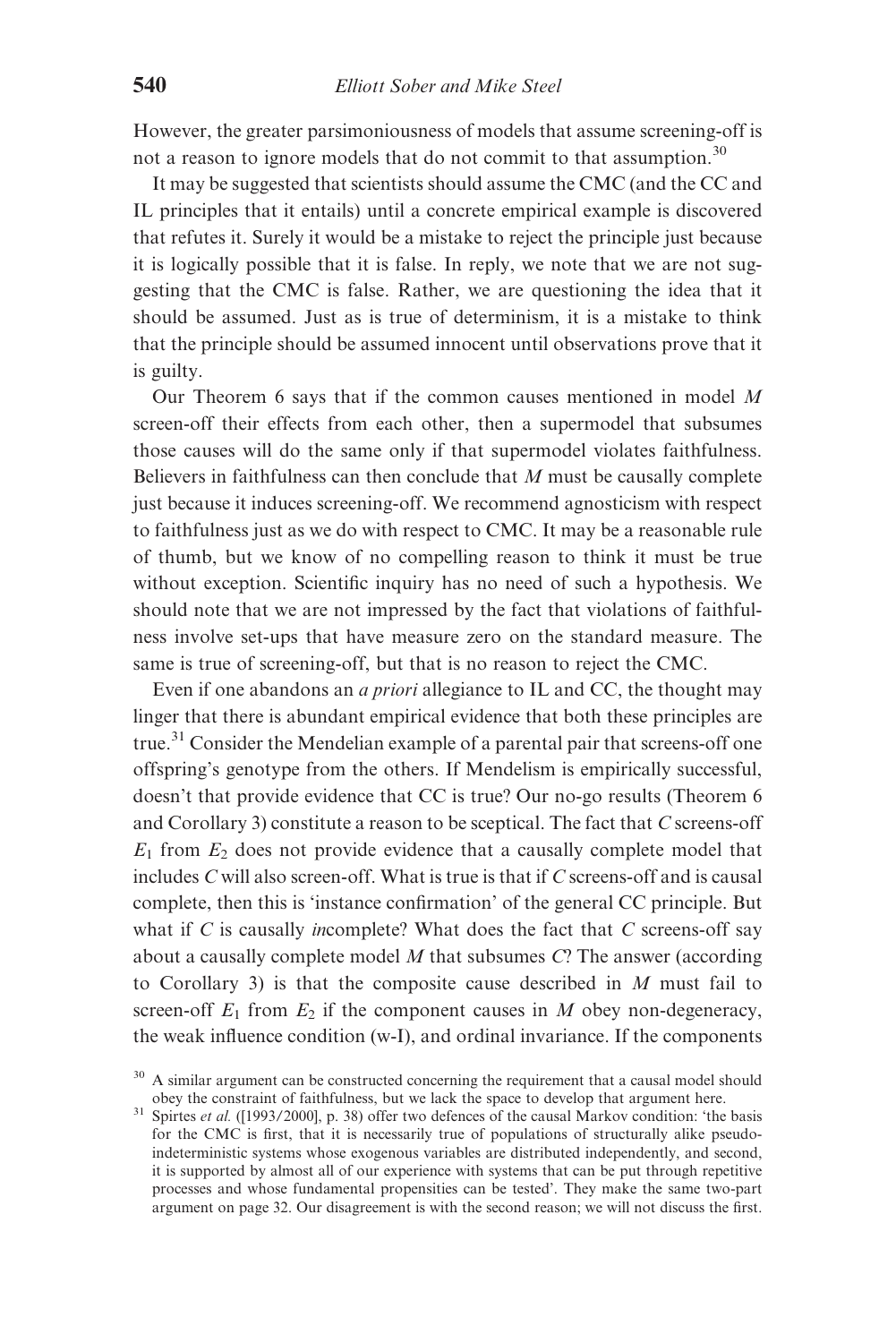obey non-degeneracy and weak influence, but violate ordinal invariance, then it is possible for the composite cause in  $M$  to screen-off, but for this to be true, various probabilities must have their values set just so.<sup>32</sup> A similar point applies if the weak-influence condition is violated by the component causes in  $M^{33}$  Of course, if we think that C is true but incomplete, we probably don't know what the other causes are that need to be added to C to obtain a complete causal model. If we don't know what these other causes are, it is hard to see how we can say, one way or the other, whether that complete set of causes will obey ordinal invariance. This is why we think the CC and IL principles are not confirmed by finding causes that screen-off that one thinks may be incomplete.

Our argument concerns the relationship of a cause that is found to screen-off and a superset of causes. This invites the reply that the causes we discover are not just incomplete, but stand in need of replacement. For example, if C is an incomplete common cause that screens-off, perhaps C should be removed and replaced by a set of common causes that fails to include C. Maybe CC concerns this replacement set. Perhaps so. But this is no argument for the truth of CC or IL, nor does it show that  $C$ 's screening-off provides evidence that this replacement set of common causes will do so as well.

This lesson concerning CC and IL applies to any similar principle that says that some suitably specified set of composite common causes (or of intermediate links), must induce screening-off. Corollary 3 shows that finding an empirical example of screening-off (where one has no assurance that the model one has constructed is causally complete) cannot be regarded as evidence for any such principle.

Just as a model that asserts screening-off is more parsimonious than a model that is otherwise similar except that screening-off is not assumed, so a deterministic model is more parsimonious than a model that is otherwise similar except that it leaves open what probabilities causes assign to effects. This modest epistemic point is what gives determinism and screening-off their special status. But acknowledging this does not bring with it a commitment to the truth of determinism or to the truth of IL and  $CC<sup>34</sup>$ 

 $32$  If M and C both screen-off, M will violate faithfulness. This gives fans of faithfulness an add-

itional reason for thinking that C's screening-off is not evidence that CC is true.<br>33 Consider [Figure 1](#page-2-0) and suppose that  $C_d$  and  $C_p$  constitute a complete set of common causes of  $E_1$  and  $E_2$ . These two causes will

 $\frac{34}{100}$  There is another way to argue that parsimony helps justify screening-off principles. In the Principles of Philosophy (Section 39), [Descartes \(\[1644\]](#page-36-0)) states his second law of nature and asks why it is true. The law says that 'all motion is in itself rectilinear'; this means that rectilinear motion will occur if no outside cause impinges. Descartes says this law owes its truth to 'the immutability and simplicity of the operation by which God preserves motion in matter. For he always preserves the motion in the precise form in which it is occurring at the very moment when he preserves it, without taking any account of the motion which was occurring a little while earlier'.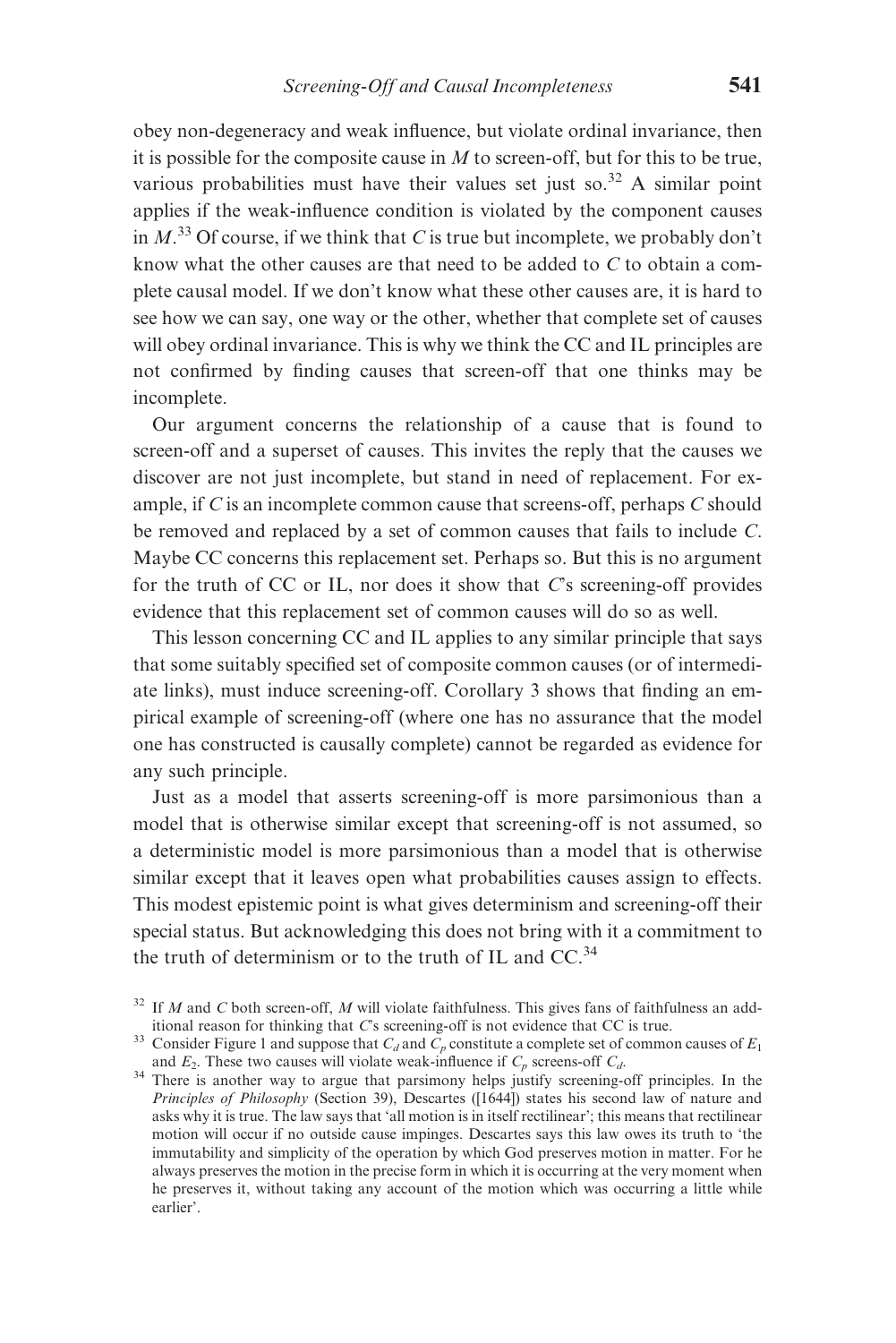#### Funding

William F. Vilas Trust (to Elliot Sober); Royal Society of New Zealand (to Mike Steel).

# Acknowledgements

We thank Martin Barrett, Jeremy Butterfield, Mehmet Elgin, Malcolm Forster, Roman Frigg, Daniel Hausman, Christopher Hitchcock, Gabor Hofer-Szabó, Matthew Kopec, Richard Lewontin, Miklós Rédei, Richard Scheines, Eric Stencil, Mike Titelbaum, Jos Uffink, Naftali Weinberger, and Karen Zweier for useful discussion. We also thank the anonymous reviewers for some helpful suggestions.

> Elliott Sober Philosophy Department University of Wisconsin Madison, Wisconsin 53706, USA ersober@wisc.edu

> Mike Steel Biomathematics Research Centre University of Canterbury, Private Bag 4800 Christchurch, New Zealand mike.steel@canterbury.ac.nz

# Appendix: Proofs of Theorems 2–6 and Corollaries 2 and 3

# Proof of Theorem 2 (first claim in part (ii)):

We write  $+C_p$  and  $-C_p$  for events  $C_p = 1$  and  $C_p = 0$ , respectively, and use analogous notation for  $\pm C_d$  and for  $\pm E_i$ . The value of  $C_d$  is chosen by tossing a fair coin, and the value of  $C_p$  depends on  $C_d$  as follows:  $Pr(+C_p|+C_d) = \frac{1}{2}$ and  $Pr(+C_p|-C_d) = \frac{1}{3}$ , which gives  $Pr(+C_p) = \frac{1}{2}$ . For  $C_p$  to screen-off  $E_1$ from  $E_2$  means that:

$$
Pr(+E_1 \& +E_2|+C_p) = Pr(+E_1|+C_p) \cdot Pr(+E_2|+C_p) \tag{A.1}
$$

and

$$
Pr(+E_1 \& +E_2|-C_p) = Pr(+E_1|-C_p) \cdot Pr(+E_2|-C_p), \tag{A.2}
$$

and it will simplify the calculations to also impose the constraint:

$$
Pr(+E_1 \& -E_2) \pm C_p \& \pm C_d) = Pr(-E_1 \& +E_2) \pm C_p \& \pm C_d), \tag{A.3}
$$

so

$$
Pr(+E_1 \mid \pm C_p \& \pm C_d) = Pr(+E_2 \mid \pm C_p \& \pm C_d). \tag{A.4}
$$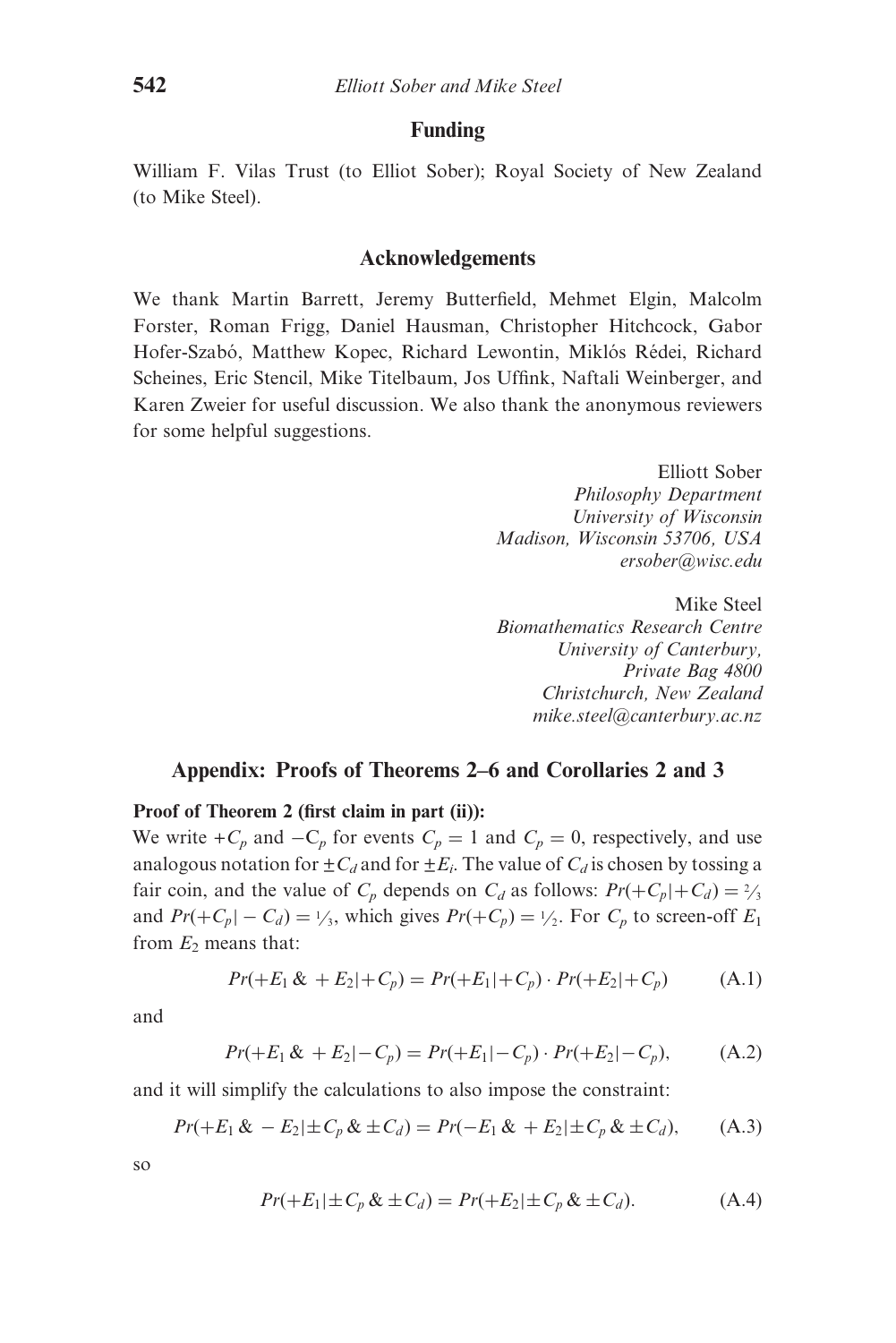We will also insist that no probability (conditional and absolute) equals 0 or 1 and that, for  $i = 1, 2$ ,

$$
Pr(+E_i| + C_p) > Pr(+E_i). \tag{A.5}
$$

Finally, we require that  $C_p$  does not screen-off  $C_d$  from  $E_i$  (i = 1, 2) for which a sufficient condition is that, for  $i = 1$  and  $i = 2$ :

$$
Pr(+E_i| + C_p \& + C_d) > Pr(+E_i| + C_p). \tag{A.6}
$$

To satisfy all these conditions, we let (for  $x, y \in \{0, 1\}$ ):

$$
\begin{aligned} a_{xy} &:= Pr(C_d = x \& C_p = y); \\ p_{xy} &:= Pr(+E_1|C_d = x \& C_p = y) = Pr(+E_2|C_d = x \& C_p = y); \text{ and } \\ q_{xy} &:= Pr(+E_1 \& +E_2|C_d = x \& C_p = y), \end{aligned}
$$

where the second equality is by exchangeability. Note that  $a_{00} = a_{11} = \frac{1}{3}$ ,  $a_{01}$  $= a_{10} = \frac{1}{6}$ . We now specify  $p_{xy}$  and  $q_{xy}$  values:

$$
p_{11} = \frac{1}{2}, \ p_{01} = p_{10} = \frac{1}{3}, \ p_{00} = \frac{1}{4};
$$
  

$$
q_{11} = \frac{5}{18}, \ q_{01} = q_{10} = \frac{1}{27}, \ q_{00} = \frac{7}{72}.
$$

To check Equation (A.1) we have

 $Pr(+E_1 \& +E_2|+C_p)=$ 

$$
Pr(+E_1 \& E_2|+C_d \& +C_p) \cdot Pr(+C_d|+C_p) + Pr(+E_1 \& +E_2|-C_d \& +C_p) \cdot Pr(-C_d|+C_p),
$$

and, by Bayes' formula,  $Pr(+C_d|+C_p) = Pr(+C_p|+C_d) \cdot Pr(+C_d)/Pr(+C_p)$  $=$   $\frac{2}{\lambda}$ . Thus,

$$
Pr(+E_1 \& +E_2|+C_p) = \frac{2}{3}q_{11} + \frac{1}{3}q_{01},
$$
 (A.7)

while, for  $i = 1, 2$ :

$$
Pr(+E_i| + C_p) = Pr(+E_i| + C_d \& + C_p) \cdot Pr(+C_d| + C_p) \\
 + Pr(+E_i| - C_d \& + C_p) \cdot Pr(-C_d| + C_p).
$$

Thus,

$$
Pr(+E_i| + C_p) = \frac{2}{3}p_{11} + \frac{1}{3}p_{01}.
$$
 (A.8)

Equation  $(A.1)$  now follows from Equations  $(A.7)$  and  $(A.8)$  since  $\frac{2}{3}q_{11} + \frac{1}{3}q_{01} = (\frac{2}{3}p_{11} + \frac{1}{3}p_{01})^2$ . Similarly, Equation (A.2), corresponding to the condition  $\frac{1}{3}q_{10} + \frac{2}{3}q_{00} = (\frac{2}{3}p_{00} + \frac{1}{3}p_{01})^2$  also holds. Regarding inequality (A.5), we have  $Pr(+E_i|+C_p) = \frac{2}{3}p_{11} + \frac{1}{3}p_{01}$  from Equation (A.8). Using a similar expansion for  $Pr(+E_i)$ , inequality (A.5) becomes equivalent to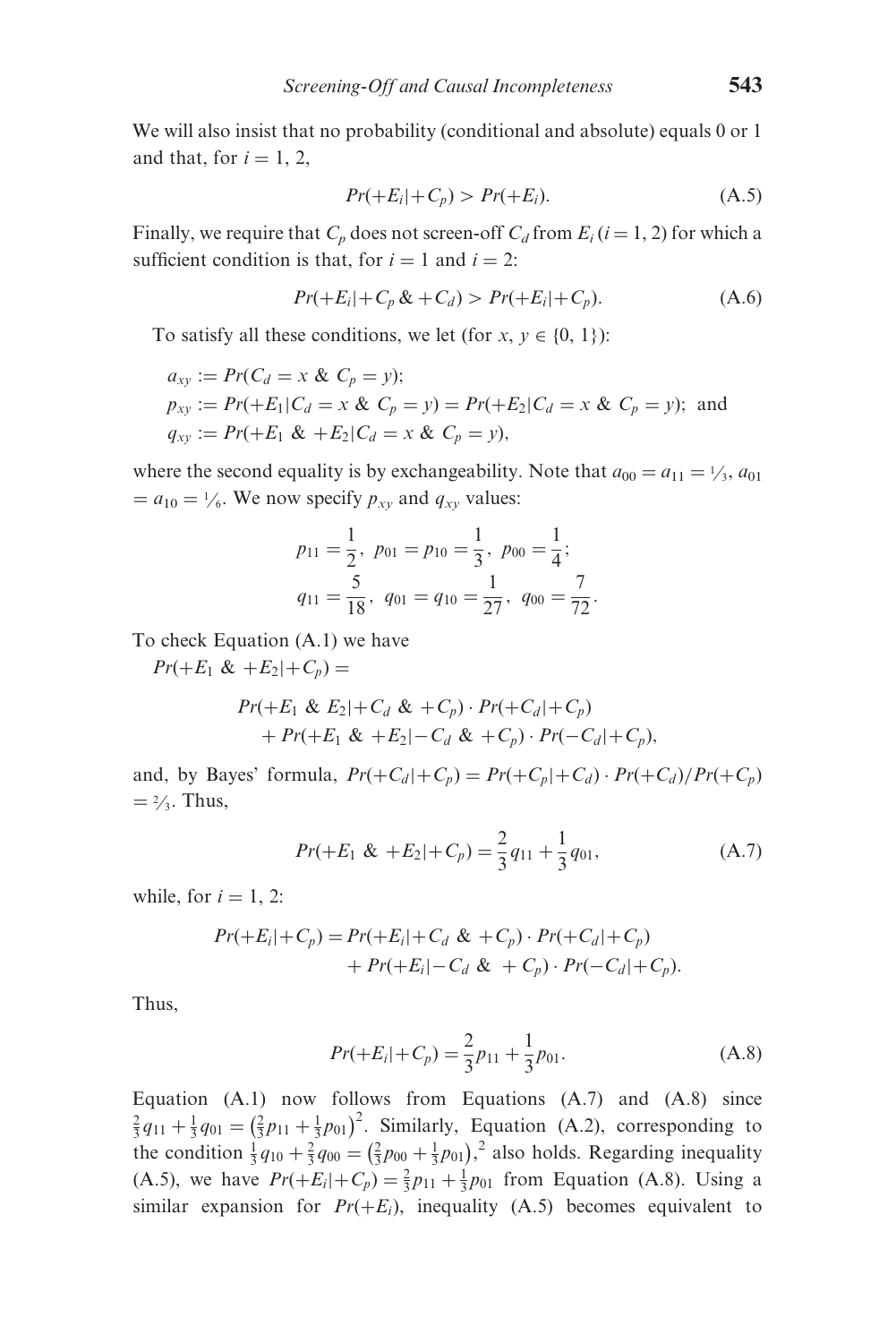$\frac{2}{3}p_{11} + \frac{1}{3}p_{01} > \frac{1}{3}p_{11} + \frac{1}{6}p_{01} + \frac{1}{6}p_{10} + \frac{1}{3}p_{00}$ , which holds; whereas inequality (A.6) corresponds to  $p_{11} > \frac{2}{3}p_{11} + \frac{1}{3}p_{01}$ , which also holds.

It remains to show that there exists a probability distribution for the 16 values ( $\pm E_1$ ,  $\pm E_2$ ,  $\pm C_p$ ,  $\pm C_d$ ) that provides the  $p_{xy}$ ,  $q_{xy}$ , and  $a_{xy}$  values described. Actually, we have no choice as to what this distribution must be, since from  $p_{xy}$  and  $q_{xy}$  we can determine for each x, y, the four values  $Pr(\pm E_1 \& \pm E_2 | C_d = x, C_p = y)$ . In particular,

$$
Pr(+E_1 \& +E_2|C_d = x \& C_p = y) = q_{xy},
$$
\n
$$
Pr(+E_1 \& -E_2|C_d = x \& C_p = y) = p_{xy} - q_{xy} = Pr(-E_1 \& +E_2|C_d = x \& C_p = y),
$$
\n
$$
Pr(-E_1 \& -E_2|C_d = x \& C_p = y) = 1 + q_{xy} - 2p_{xy}.
$$

It is easily checked that these four values (for each  $x$ ,  $y$ ) are non-negative, and sum to 1; from this we obtain the unique joint probability distribution for the 16 values  $(\pm E_1, \pm E_2, \pm C_p, \pm C_d)$  since, for each  $e_1, e_2 \in$  $\{0,1\}$ , we have:

$$
Pr(E_1 = e_1 \& E_2 = e_2 \& C_d = x \& C_p = y)
$$
  
= 
$$
Pr(E_1 = e_1 \& E_2 = e_2 | C_d = x \& C_d = y) \cdot a_{xy}.
$$

This completes the proof. We note that, in our construction,  $C_d$  also screensoff  $E_1$  from  $E_2$  (as does  $C_p$ ), yet the conjunctive pair fails to, since

$$
Pr(+E_1 \& +E_2|+C_d \& +C_p) = q_{11} \neq p_{11}^2
$$
\n
$$
= Pr(+E_1|+C_d \& +C_p) \cdot Pr(+E_2|+C_d \& +C_p).
$$

#### Proof of Theorem 3a

Suppose that C' satisfies both n-D and w-I. Write  $C' = (C, D)$  where D is the additional event(s) in  $C'$  that are not in  $C$  (note that both  $C$  and  $D$  can be composite events). Then the w-I assumption implies the existence of a state  $c$ of C and states  $d, d'$  of D for which:

$$
Pr(E|C = c \& D = d) \neq Pr(E|C = c \& D = d').
$$

Now, since  $C$  is deterministic, one of the values in this inequality is 0 and the other is 1; without loss of generality we may suppose that  $Pr(E|C = c \& D = d) = 0$ . Consider now  $Pr(E|C = c)$ . By the law of total probability, this can be written:

$$
Pr(E|C = c) = \sum_{x} Pr(E|C = c \& D = x) Pr(D = x|C = c),
$$
 (A.9)

where the summation is over all states,  $x$ , that  $D$  can take. The n-D assumption implies that  $Pr(D = x | C = c) > 0$  for all states x of D.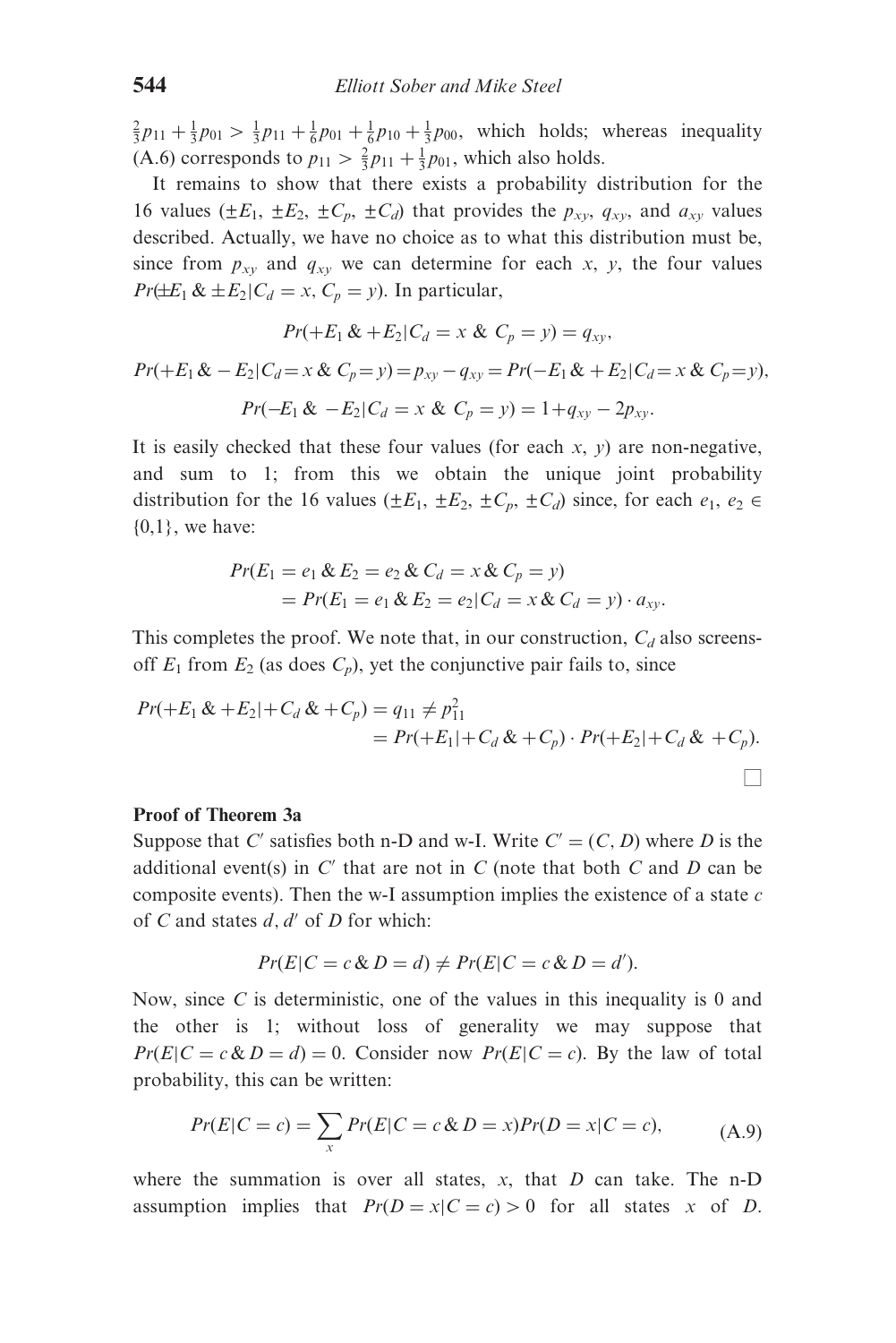Now, since  $Pr(E|C = c \& D = d) = 0$ , Equation (A.9) implies that  $Pr(E|C = c)$  equals:

$$
\sum_{x \neq d} Pr(E|C = c \& D = x)Pr(D = x|C = c) \le \sum_{x \neq d} Pr(D = x|C = c) = 1 - Pr(D = d|C = c)
$$

and so, by n-D,  $Pr(E|C = c) < 1$ , which implies (since C is deterministic) that:

$$
Pr(E|C=c) = 0.\tag{A.10}
$$

But Equation (A.9) and n-D also implies that:

$$
Pr(E|C = c) \ge Pr(E|C = c \& D = d')Pr(D = d'|C = c) = Pr(D = d'|C = c) > 0,
$$

which contradicts Equation (A.10). This contradiction ensure that  $C'$  cannot satisfy both  $n-D$  and  $w-I$ , as claimed.

# Proof of Theorem 3b

If C has m states and screens-off  $E_1$  from  $E_2$  then:

$$
Pr(E_1 = i \& E_2 = j) = \sum_{g=1}^{m} Pr(E_1 = i | C = g) Pr(E_2 = j | C = g) Pr(C = g).
$$

Let  $v_g^1$  and  $v_g^2$  be the row vectors of dimension k whose *i*-th coordinate is  $Pr(E_1 = i | C = g)$  and  $Pr(E_2 = i | C = g)$ , respectively, and let  $p_g = Pr(C = g)$  then:

$$
P = \sum_{g=1}^{m} p_g \cdot v_g^1(v_g^2)^T,
$$

where T denotes transpose. Now, each matrix  $p_g \cdot v_g^1(v_g^2)^T$  has rank 1. By the subadditivity property of matrix rank,  $rank(P) \leq (1 + 1 + \cdots + 1) = m$ . Finally,  $det(P) \neq 0$  implies rank $(P) = k$  so  $m \geq k$  as claimed.

## Proof of Theorem 4

Assume that n-D holds, and that  $(C_1, C_2)$  screens-off  $E_1$  from  $E_2$ , that  $C_1$  does so also, and that  $C_2$  is dichotomous. We will show that the strong influence property (s-I) fails for any arbitrarily selected state of  $C_1$ , which we may take as state 1. Consider the conditional probabilities  $Pr(E_{ij}|C_{gh})$  (which exist by n-D) defined as follows:

$$
x_1 = Pr(E_{11}|C_{11}), x_2 = Pr(E_{11}|C_{10});
$$
  
\n
$$
y_1 = Pr(E_{10}|C_{11}), y_2 = Pr(E_{10}|C_{10});
$$
  
\n
$$
y'_1 = Pr(E_{01}|C_{11}), y'_2 = Pr(E_{01}|C_{10}).
$$

For  $i = 1, 2$ , let  $S_i = x_i + y_i$  and  $S'_i = x_i + y'_i$ . Thus,

$$
S_1 = Pr(E_1 = 1 | C_{11}), \ S'_1 = Pr(E_2 = 1 | C_{11}),
$$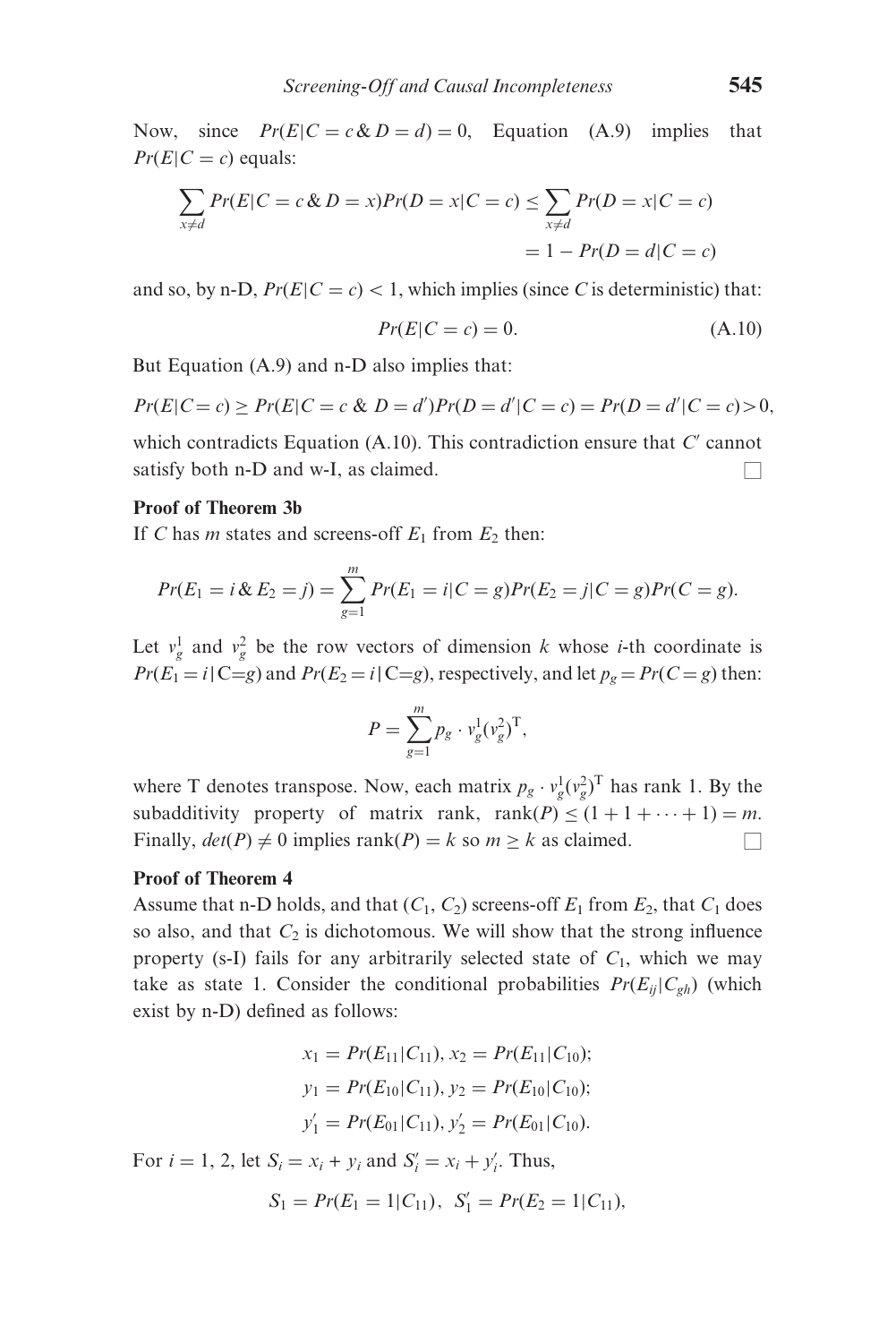and

$$
S_2 = Pr(E_1 = 1 | C_{10}), S'_2 = Pr(E_2 = 1 | C_{10}).
$$

The requirement that  $E_1 = 1$  and  $E_2 = 1$  are conditionally independent given  $C_{11}$  means that:

$$
x_1 = (x_1 + y_1) \cdot (x_1 + y_1') = S_1 S_1'.
$$
 (A.11)

Similarly, conditional independence of  $E_1$  and  $E_2$  given  $C_{10}$  means that:

$$
x_2 = S_2 S_2'.
$$
 (A.12)

We now turn to the consequence of  $C_1 = 1$  screening off  $E_1$  from  $E_2$ . This gives:

$$
x_1c + x_2(1 - c) = (S_1c + S_2(1 - c)) \cdot (S'_1c + S'_2(1 - c)),
$$
 (A.13)

where  $c = Pr(C_2 = 1 | C_1 = 1)$ . Expanding Equation (A.13), simplifying, and dividing both sides by  $c(1-c)$  (noting that  $0 < c < 1$ , by n-D) and invoking Equations (A.11) and (A.12) to replace  $x_1$  and  $x_2$  by  $S_1S'_1$  and  $S_2S'_2$ , respectively, gives

$$
(S_1 - S_2)(S_1' - S_2') = 0,
$$

from which we conclude that

$$
S_1 = S_2
$$
 or  $S'_1 = S'_2$ .

The first of these equalities states that  $Pr(E_1 = 1 | C_{11}) = Pr(E_1 = 1 | C_{10}),$ which violates the strong influence condition (s-I); the second states that  $Pr(E_2 = 1 | C_{11}) = Pr(E_2 = 1 | C_{10})$ , which also violates s-I. An analogous argument applies if  $C_2$  screens-off  $E_1$  from  $E_2$ . This completes the proof of the first part of the Theorem; the second part follows immediately by two applications of the first part.

# Proof of Corollary 2

Let  $C_1' = (C_1, C_2, \dots, C_{k-1})$  and  $C_2' = C_k$ . Then  $C_1', C_2', E_1$ , and  $E_2$  also satisfy conditions n-D and s-I, and  $C_2$  is dichotomous. So Theorem 4 implies that either  $(C_1', C_2')$  or  $C_1'$  fails to screen-off  $E_1$  from  $E_2$ . But the first alternative is excluded since  $(C'_1, C'_2) = (C_1, C_2, \ldots, C_k)$ , which we are assuming screens-off  $E_1$  from  $E_2$ .

# Proof of Theorem 6

Suppose that  $(C_1, C_2)$  screens-off  $E_1$  from  $E_2$ . For the fixed states g and j in the statement of Theorem 6, and any  $h \in H$ , let

$$
x_{gh} := Pr(E_1 = j \& E_2 = j' | C_{gh})
$$
  

$$
y_{gh} := \sum_{k \in J_2 - \{j'\}} Pr(E_1 = j \& E_2 = k | C_{gh})
$$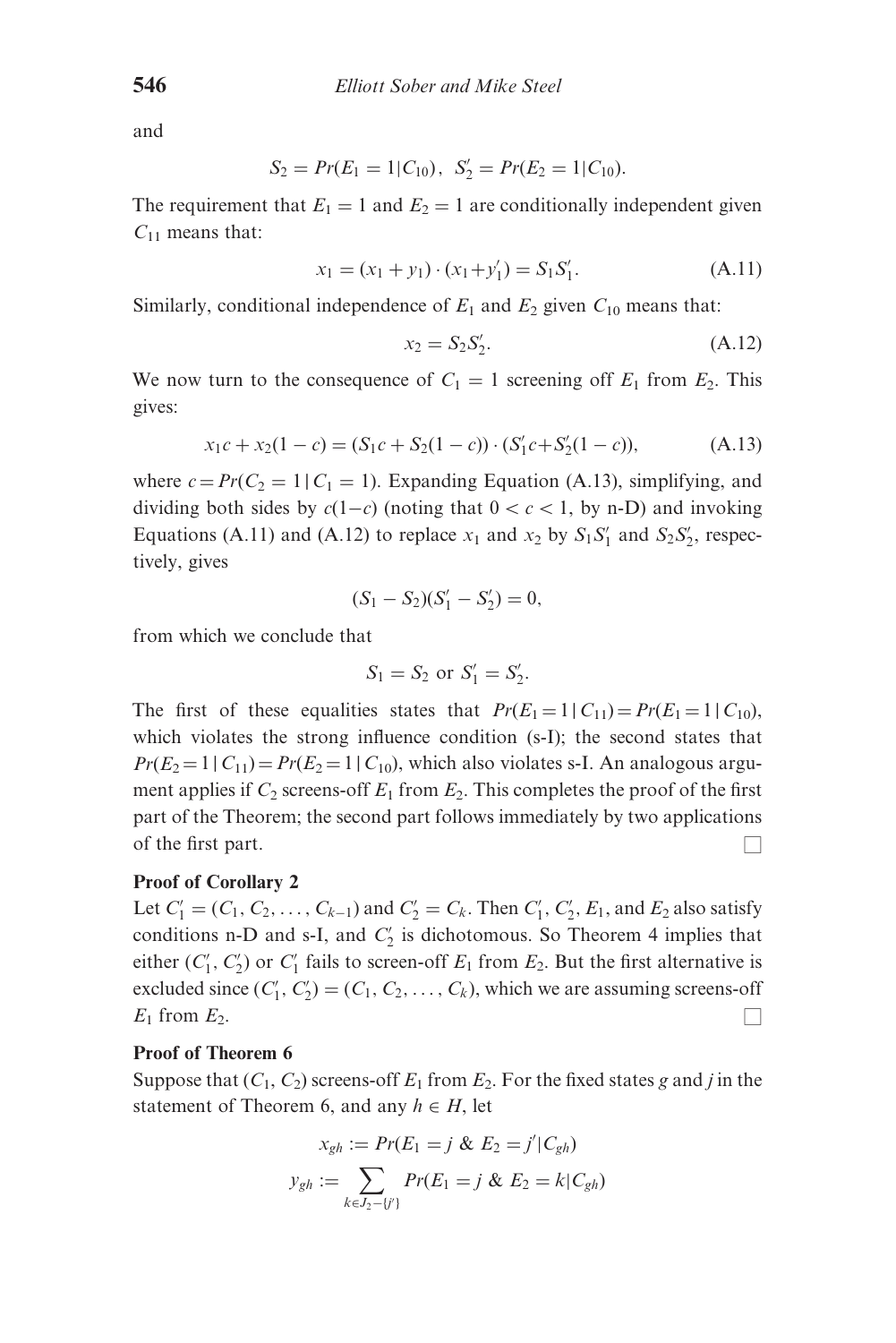and

$$
y'_{gh} := \sum_{k \in J_1 - \{j\}} Pr(E_1 = k \& E_2 = j' | C_{gh})
$$

In addition, let

$$
S_{gh} := x_{gh} + y_{gh}; S'_{gh} = x_{gh} + y'_{gh}; \text{ and } c_{gh} := Pr(C_2 = h|C_1 = g).
$$

By definition:

$$
S_{gh} = Pr(E_1 = j | C_{gh}); S'_{gh} = Pr(E_2 = j' | C_{gh}),
$$
\n(A.14)

and

$$
Pr(E_1 = j \& E_2 = j' | C_1 = g) = \sum_{h \in H} x_{gh} \cdot c_{gh}
$$

The assumption that  $C_{gh}$  screens-off  $E_1$  from  $E_2$  for all g, h gives:

$$
x_{gh} = S_{gh} \cdot S'_{gh},\tag{A.15}
$$

The condition that  $C_1$  screens-off  $E_1 = j$  from  $E_2 = j'$  is equivalent to the condition that for all  $g \in G$ :

$$
Pr(E_1 = j \& E_2 = j' | C_1 = g) = Pr(E_1 = j | C_1 = g) Pr(E_2 = j' | C_1 = g),
$$

which, in view of the previous equations, becomes:

$$
\sum_{h\in H} x_{gh} \cdot c_{gh} = \left(\sum_{h\in H} S_{gh} \cdot c_{gh}\right) \cdot \left(\sum_{h\in H} S'_{gh} \cdot c_{gh}\right).
$$

Applying Equation (A.15), this is further equivalent to the condition:

$$
\sum_{h \in H} S_{gh} \cdot S'_{gh} \cdot c_{gh} = \left(\sum_{h \in H} S_{gh} \cdot c_{gh}\right) \cdot \left(\sum_{h \in H} S'_{gh} \cdot c_{gh}\right). \tag{A.16}
$$

We now invoke a standard trick used to establish correlation inequalities like the Chebyshev order inequality (see, for example [Steele \[2004\]](#page-37-0)). Consider the double sum:

$$
\Delta_g := \sum_{h \in H, k \in H} (S_{gh} - S_{gh}) \cdot (S'_{gh} - S'_{gh}) \cdot c_{gh} \cdot c_{gk}.
$$
\n(A.17)

Expanding out  $\Delta_g$  as

$$
\Delta_g = 2 \sum_{h \in H} S_{gh} \cdot S'_{gh} \cdot c_{gh} \cdot \sum_{k \in H} c_{gk} - \left( \sum_{h \in H} S_{gh} \cdot c_{gh} \right) \cdot \left( \sum_{k \in H} S'_{gk} \cdot c_{gk} \right)
$$

and, noting that  $\sum_{k \in H} c_{gk} = 1$ , it follows that  $\Delta_g$  is zero for all  $g \in G$  if and only if  $C_1$  screens-off  $E_1 = j$  from  $E_2 = j'$ .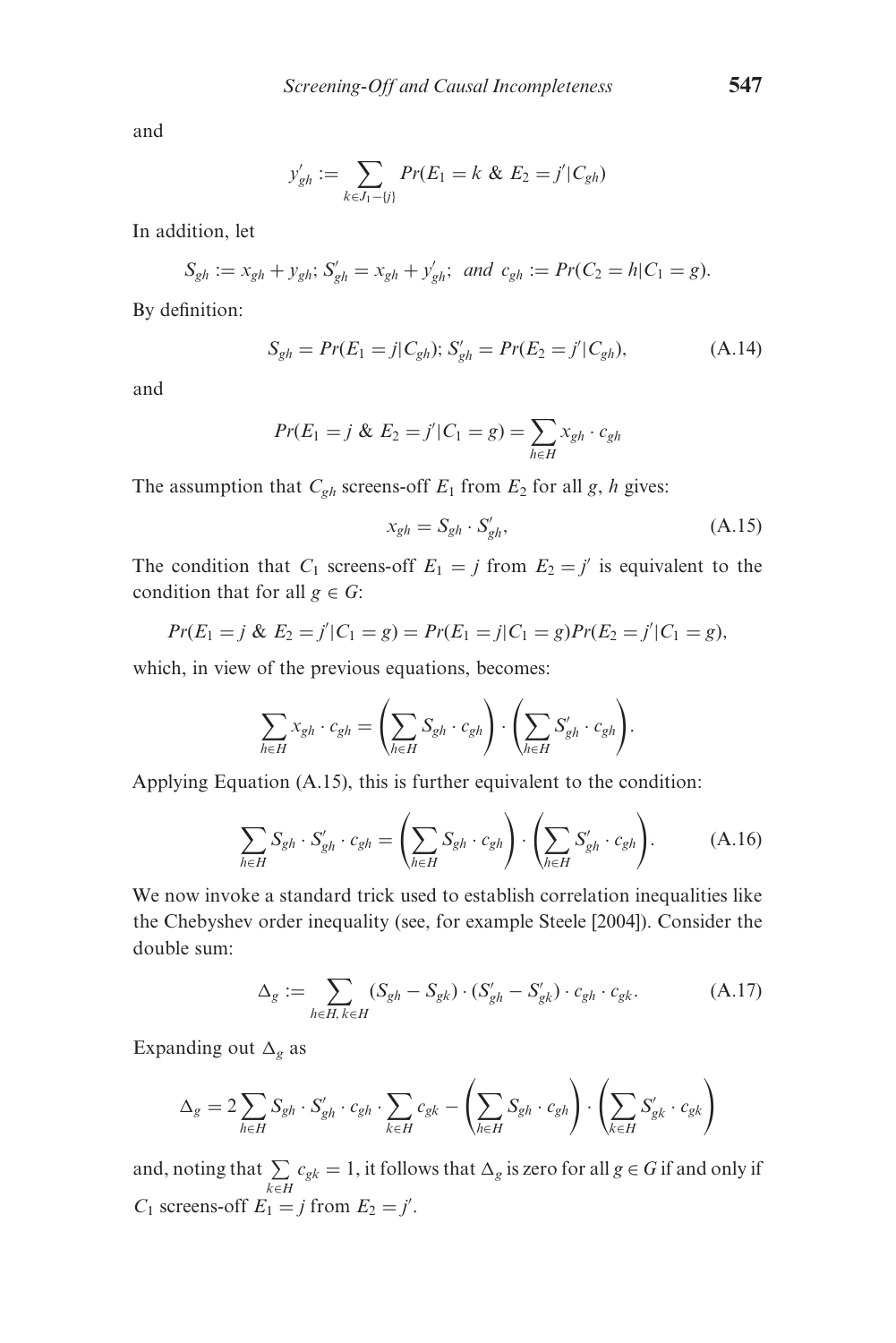Now, by ordinal invariance, all the summation terms in this expression for  $\Delta_g$  given by Equation (A.17) have the same sign. Moreover, since  $C_2$  weakly influences  $E_1$  with revelatory state g for  $C_1$ , and influenced state j for  $E_1$ , and since  $c_{eh}$ ,  $c_{ek} \neq 0$  by n-D, at least one term in Equation (A.17) non-zero and so the sum is non-zero. Since  $\Delta_g \neq 0$ , this implies that  $C_1$  fails to screen-off  $E_1 = j$ from  $E_2 = j'$ . The contract of the contract of the contract of the contract of the contract of the contract of the contract of the contract of the contract of the contract of the contract of the contract of the contract of the contrac

#### Proof of Theorem 5a

The previous proof (of Theorem 6) shows that if  $(C_1, C_2)$  screens off  $E_1$  from  $E_2$  (both dichotomous), then  $C_1$  does also, provided that  $\Delta_g = 0$  for each of the states  $g = 1, 2, 3$  for  $C_1$ , where  $\Delta_g$  is defined by (18). Since the causes in the example associated with Theorem 5a are independent, we also have  $c_{gh} = Pr(C_2 = h)$ , which we will denote by  $c_h$ . The equations  $\Delta_g = 0$  for the three values of  $g$  are exactly the same equation, which can be rescaled and written as:

$$
2c_1c_2 + 2c_1c_3 - c_2c_3 = 0.
$$

Noting that  $c_1 + c_2 + c_3 = 1$  we can write this as  $2c_1(1-c_1) = c_2c_3$ , which has many solutions, including one in which  $c_2 = c_3$  in which case  $c_1 = \frac{1}{2}$ ,  $c_2 = \frac{1}{2}$  $c_3 = \frac{4}{9}$ .

# Proof of Corollary 3

Apply Theorem 6, by considering two causes  $D_1$  and  $D_2$  for  $E_1, E_2$ , where  $D_1 =$  $C_i$ , and  $D_2$  is the conjunction of the remaining  $n - 1$  causes. Observe that the assumption of n-D for  $C_1, C_2, \ldots, C_n$  implies that n-D also holds for  $D_1, D_2$ . Moreover, condition (I|  $D_1$ ) applies if we take  $j = j_i$ ,  $j' = j'_i$  and  $g = g_i$ , and  $E_1$ and  $E_2$  satisfy ordinal invariance relative to  $(D_1, D_2, g, j, j')$ . Now, if  $(C_1, D_2, g, j, j')$  $C_2, \ldots, C_n$  screens-off  $E_1$  from  $E_2$  then  $(D_1, D_2)$  does also, and so, by Theorem 6,  $D_1 = C_i$  fails to screen-off  $E_1$  from  $E_2$ . Since this holds for all values of *i*, this establishes Corollary 3.

#### Proof of Theorem 7

For states g and h for  $C_1$  and  $C_2$ , respectively, let  $C_{gh}$  denote the event  $C_1 = g \& C_2 = h$ , and let  $u_{gh} := Pr(E_1|C_{gh})$ ,  $v_{gh} := Pr(E_2|C_{gh})$ , and  $w_{gh} := Pr(C_{gh})$ . Then

$$
Pr(E_1 \& E_2) = \sum_{g,h} Pr(E_1 \& E_2 | C_{gh}) Pr(C_{gh}) = \sum_{g,h} u_{gh} v_{gh} w_{gh},
$$

(the second equality holds by the assumption that  $(C_1, C_2)$  screens-off  $E_1$  from  $E_2$ ). Similarly,

$$
Pr(E_1) = \sum_{g, h} u_{gh} w_{gh}
$$
 and  $Pr(E_2) = \sum_{g, h} v_{gh} w_{gh}$ .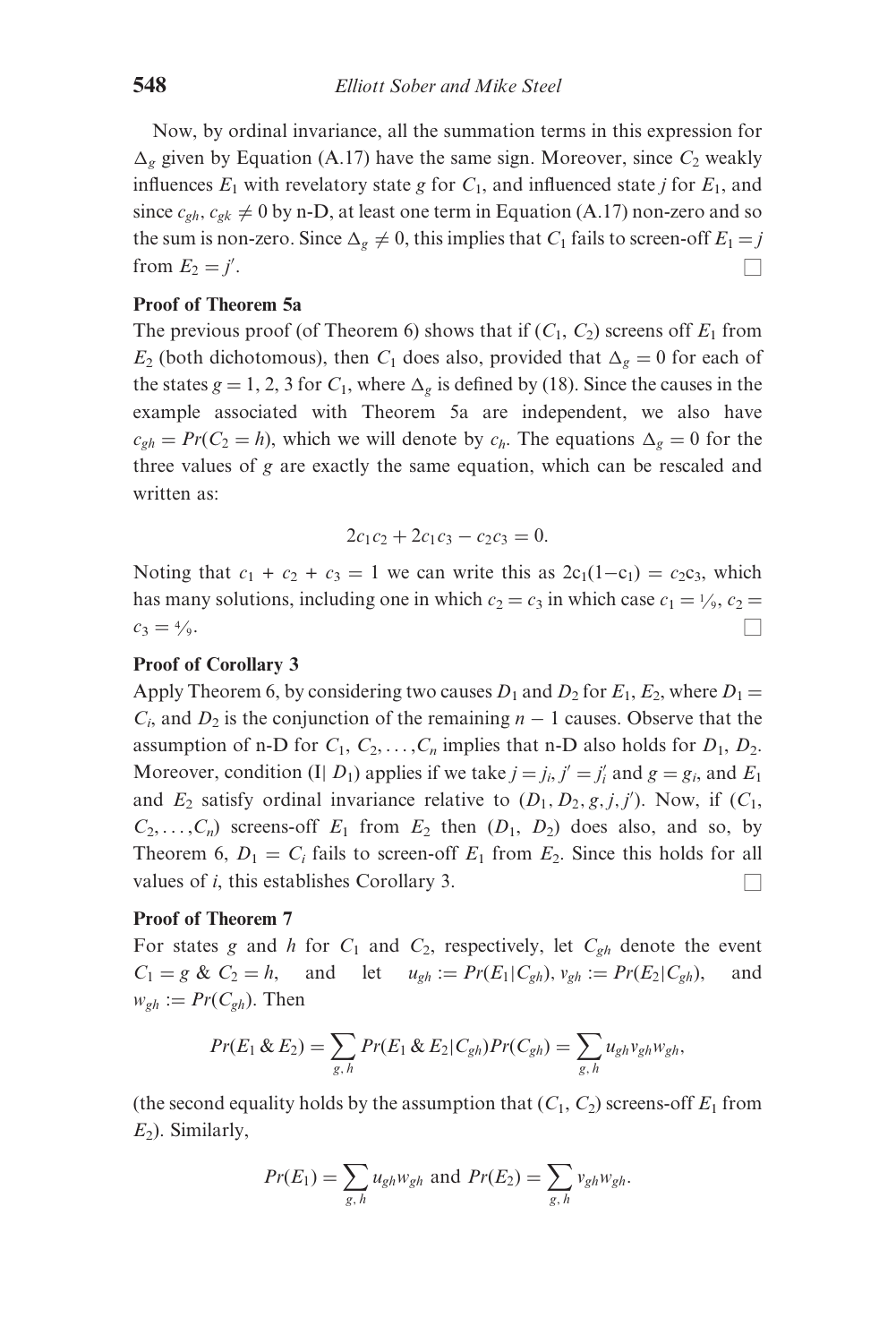<span id="page-36-0"></span>Thus, if we let  $\delta := Pr(E_1 \& E_2) - Pr(E_1)Pr(E_2)$  denote the (unscaled) correlation between  $E_1$  and  $E_2$ , then:

$$
\delta = \sum_{g,h} u_{gh} v_{gh} w_{gh} - \sum_{g,h} u_{gh} w_{gh} \cdot \sum_{g,h} v_{gh} w_{gh}.
$$

Consider the quantity:

$$
\sum_{g, g'} \sum_{h, h'} (u_{gh} - u_{g'h'}) \cdot (v_{gh} - v_{g'h'}) w_{gh} w_{g'h'}.
$$

This sum is non-negative, due to the the stronger form of OI in Theorem 7; moreover, it is non-zero by w-I and n-D, and so it is strictly positive. However, expansion of this expression and gathering like terms shows that it is just  $2\delta$ . Thus  $\delta > 0$ , as claimed.

# **References**

- Boutilier, C., Friedman, N., Goldszmidt, M. and Koller, D. [1996]: 'Context-Specific Independence in Bayesian Networks', Proceedings of the Twelfth Conference on Uncertainty in Artificial Intelligence, San Francisco CA, USA: Morgan Kaufmann Publishers Inc., pp. 115–23.
- Cartwright, N. [2002]: 'Against Modularity, the Causal Markov Condition, and Any Link between the Two: Comments on Hausman and Woodward', British Journal for the Philosophy of Science, 53, pp.  $411-53$ .
- Cartwright, N. [2007]: Hunting Causes and Using Them, Cambridge: Cambridge University Press.
- Cooper, G. F. and Herkovits, E. [1992]: 'A Bayesian Method for the Induction of Probabilistic Networks from Data', Machine Learning, 9, pp. 309–47.
- Cover, T. M. and Thomas, J. A. [1991]: Elements of Information Theory, New York: Wiley.
- Descartes, R. [1644/2010]: *Principles of Philosophy*, in J. Veitch (ed. and trans.), *The* Method, Meditations, and Selections from the Principles of Descartes, Montana: Kessinger Publishing.
- Earman, J. [2004]: 'Determinism: What We Have Learned and What We Still Don't Know', in J. Campbell, M. O'Rourke and D. Shier (eds), Freedom and Determinism, Topics in Contemporary Philosophy Series, Volume II, Cambridge, MA: MIT Press, pp. 21–46.
- Forster, M. R. and Sober, E. [1994]: 'How to Tell When Simpler, More Unified, or Less Ad Hoc Theories Will Provide More Accurate Predictions', British Journal for the Philosophy of Science, 45, pp. 1-36.
- Hitchcock, C. [2010]: 'Probabilistic Causation', in E. N. Zalta (ed.), The Stanford Encyclopedia of Philosophy, <http://plato.stanford.edu/archives/win2011/ entries/causation-probabilistic/>.
- Hofer-Szabó, G. and Rédei, M. [2004]: 'Reichenbachian common cause systems', International Journal of Theoretical Physics, 43, pp. 1819–26.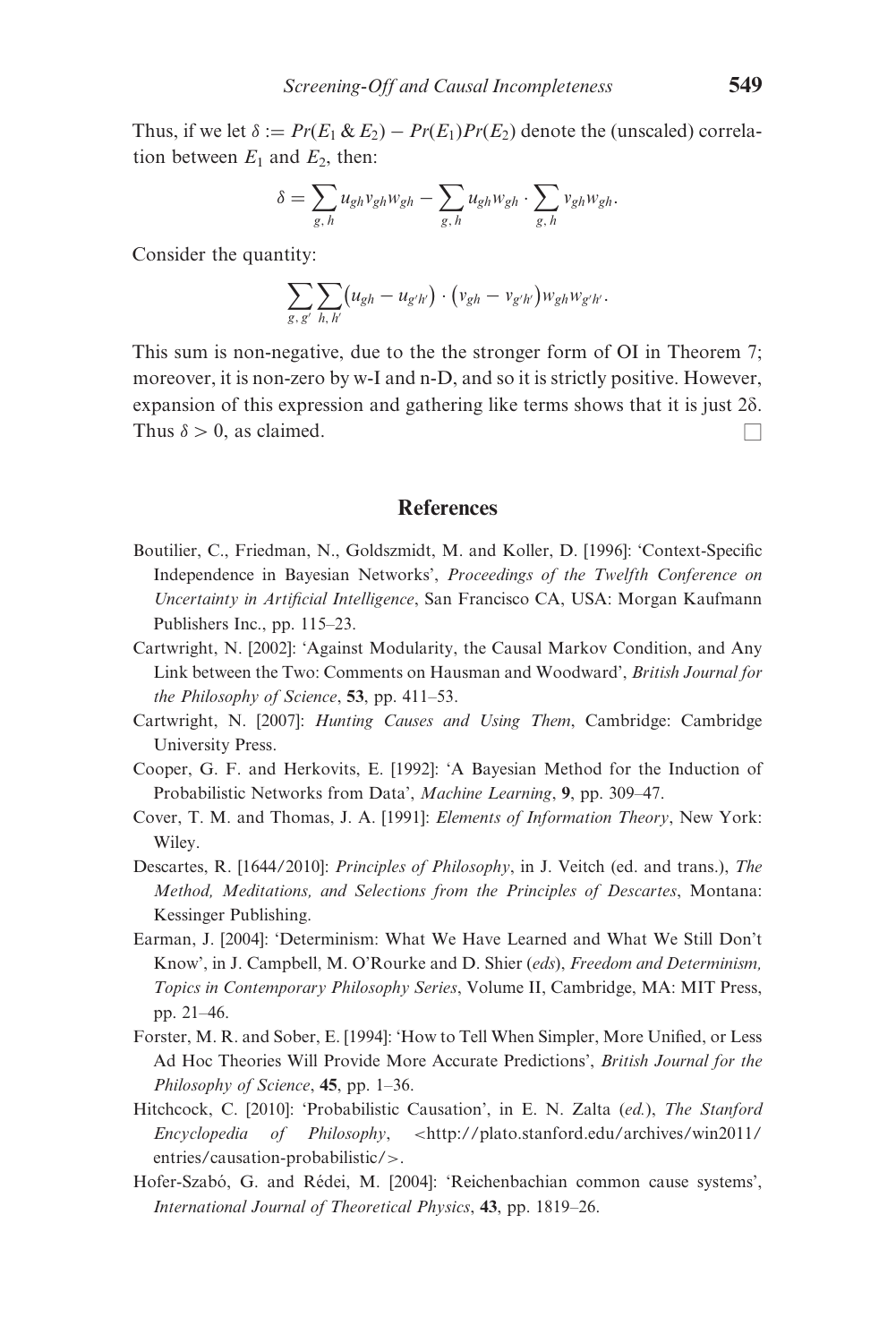- <span id="page-37-0"></span>Pearl, J. [2009]: Causality: Models, Reasoning, and Inference, New York: Cambridge University Press.
- Reichenbach, H. [1956]: The Direction of Time, Berkeley, CA: University of California Press.
- Reichenbach, H. [1965]: Philosophic Foundations of Quantum Mechanics, Berkeley, CA: University of California Press.
- Sober, E. [1988]: Reconstructing the Past: Parsimony, Evidence, and Inference, Cambridge: MIT Press.
- Sober, E. [2001]: 'Venetian Sea Levels, British Bread Prices, and the Principle of the Common Cause', British Journal for the Philosophy of Science, 52, pp. 331–46.
- Sober, E. [2008]: Evidence and Evolution: The Logic Behind the Science, Cambridge: Cambridge University Press.
- Spirtes, P., Glymour, C. and Scheines, R. [2000]: Causation, Prediction, and Search, Cambridge, MA: MIT Press.
- Steele, J. M. [2004]: The Cauchy-Schwarz Master Class: An Introduction the Art of Mathematical Inequalities, Cambridge: Cambridge University Press.
- Uffink, J. [1999]: 'The Principle of the Common Cause Faces the Bernstein Paradox', Philosophy of Science, 66, pp. S512–25.
- Van Fraassen, B. [1982]: 'The Charybdis of Realism: Epistemological Implications of Bell's Inequality', Synthese, 52, pp. 25–38.
- Verma, T. S. and Pearl, J. [1990]: 'Equivalence and Synthesis of Causal Models', in P. P. Bonissone, L. N. Kanal, J. F. Lemmer and M. Henrion (eds), Proceedings of the Sixth Annual Conference on Uncertainty in Artificial Intelligence 1991, New York: Elsevier, pp. 255–70.
- Verma, T. S. and Pearl, J. [1992]: 'An Algorithm for Deciding if a Set of Observed Independencies Has a Causal Explanation', Proceedings of the Eighth Conference on Uncertainty in Artificial Intelligence, San Francisco: Morgan Kaufmann Publishers, pp. 323–30.
- Woodward, J. [2003]: Making Things Happen, Oxford: Oxford University Press.
- Zhang, J. and Spirtes, P. [2008]: 'Detection of Unfaithfulness and Robust Causal Inference', Minds and Machines, 18, pp. 239–71.